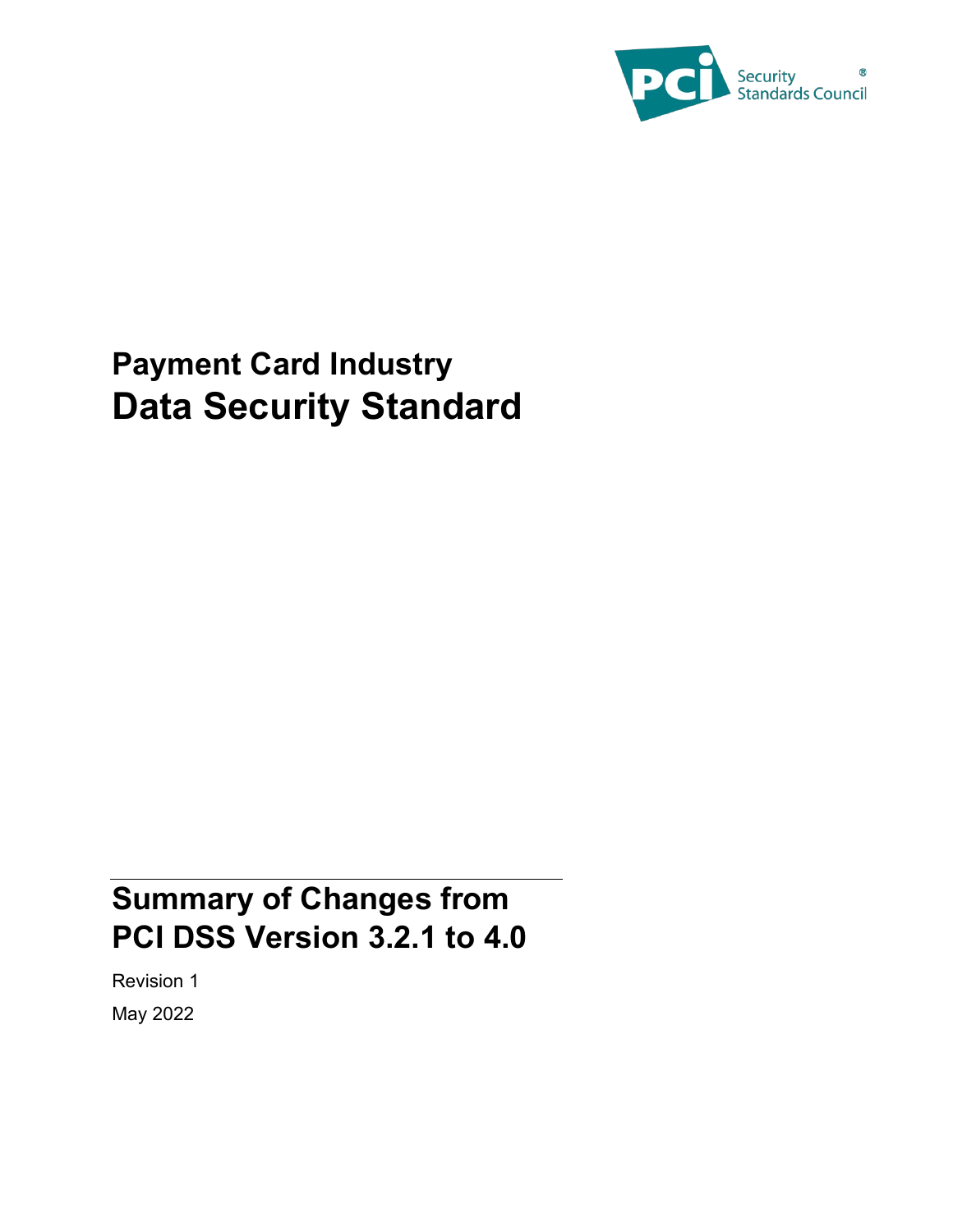

#### **Document Changes**

| Date                           | <b>Revision</b> | <b>Description</b>                                                |  |
|--------------------------------|-----------------|-------------------------------------------------------------------|--|
| March 2022                     |                 | Initial release of the PCI DSS v3.2.1 to v4.0 Summary of Changes. |  |
| May 2022<br>Requirement 8.3.9. |                 | Errata update to correct the change description for PCI DSS v4.0  |  |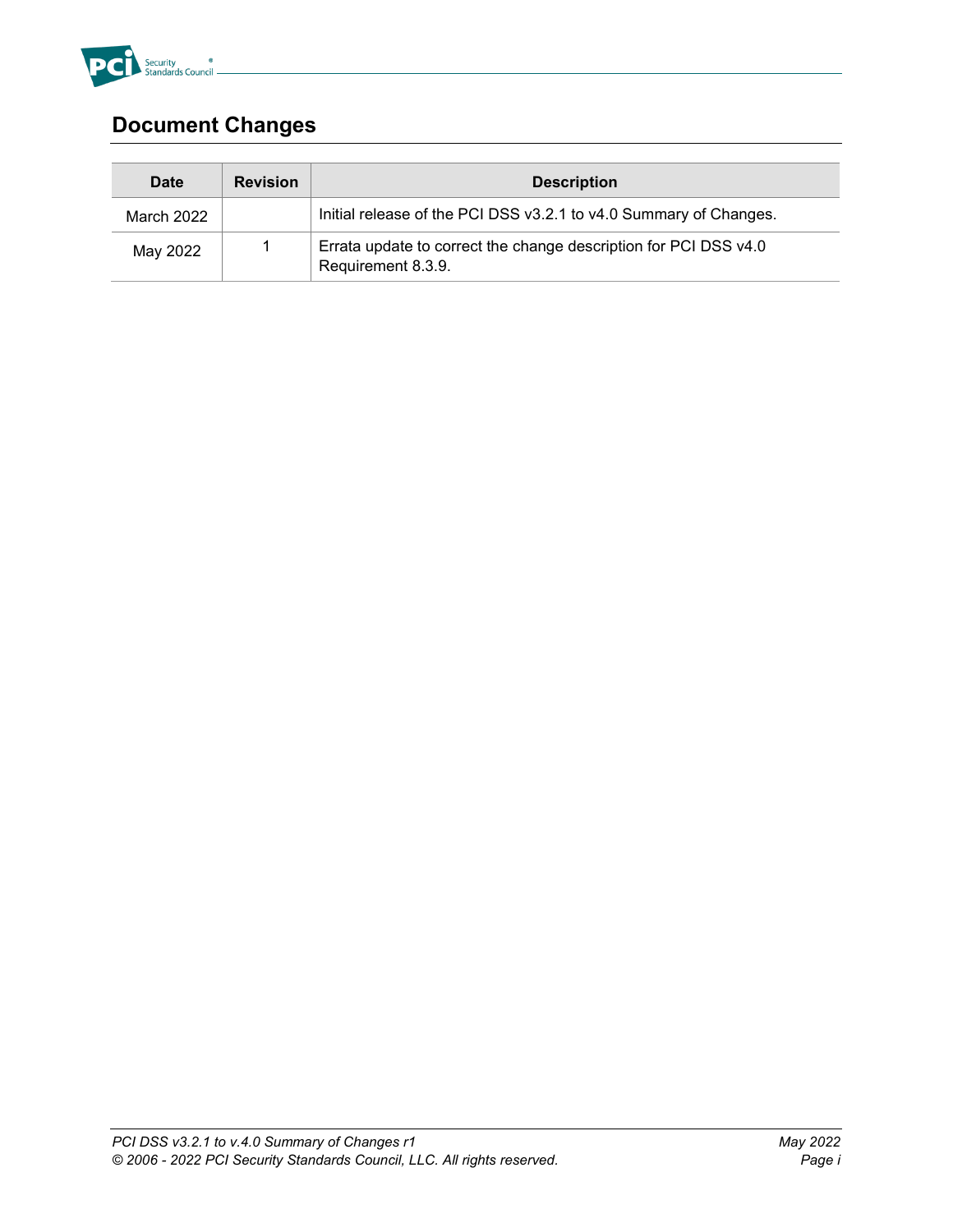

### **Table of Contents**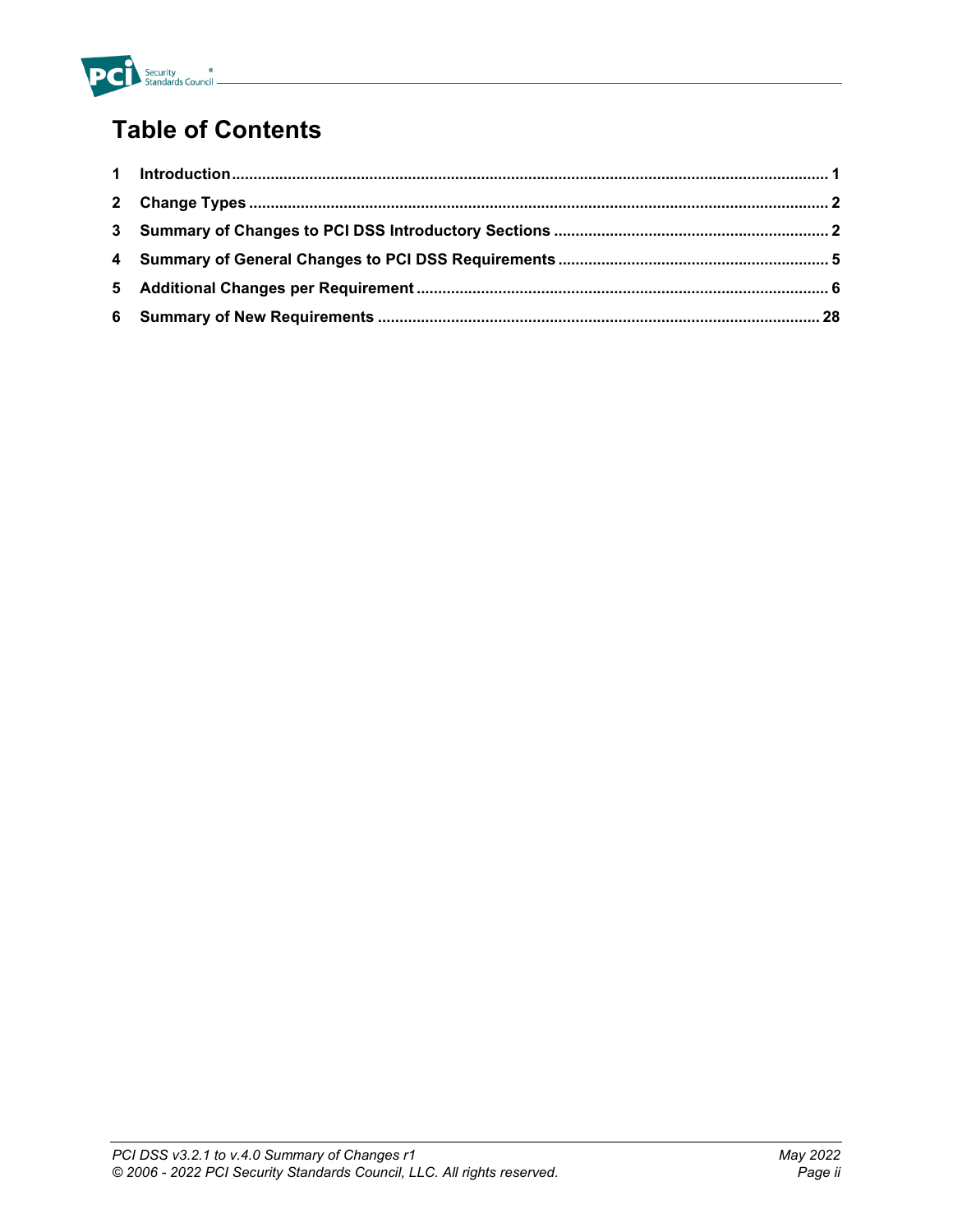

#### <span id="page-3-0"></span>**1 Introduction**

This document provides a high-level summary and description of the changes from PCI DSS v3.2.1 to PCI DSS v4.0 and does not detail all document revisions. Due to the extent of the changes, the standard should be reviewed in its entirety rather than focusing solely on this summary document.

This Summary of Changes is organized as follows:

- *[Change Types](#page-4-0)* provides an overview of the types of changes
- *[Summary of Changes to PCI DSS Introductory Sections](#page-4-1)* summarizes changes made for each affected section.
- *Summary of [General Changes to PCI DSS Requirements](#page-7-0)* summarizes changes made throughout the requirements, testing procedures, and guidance.
- *[Additional Changes per](#page-8-0) Requirement* summarizes additional changes made in requirements 1-12 and the appendices.
- *[Summary of New Requirements](#page-30-0)* lists all new requirements, the entity to which the new requirement applies (that is, all entities or service providers only), and the effective date of the new requirement.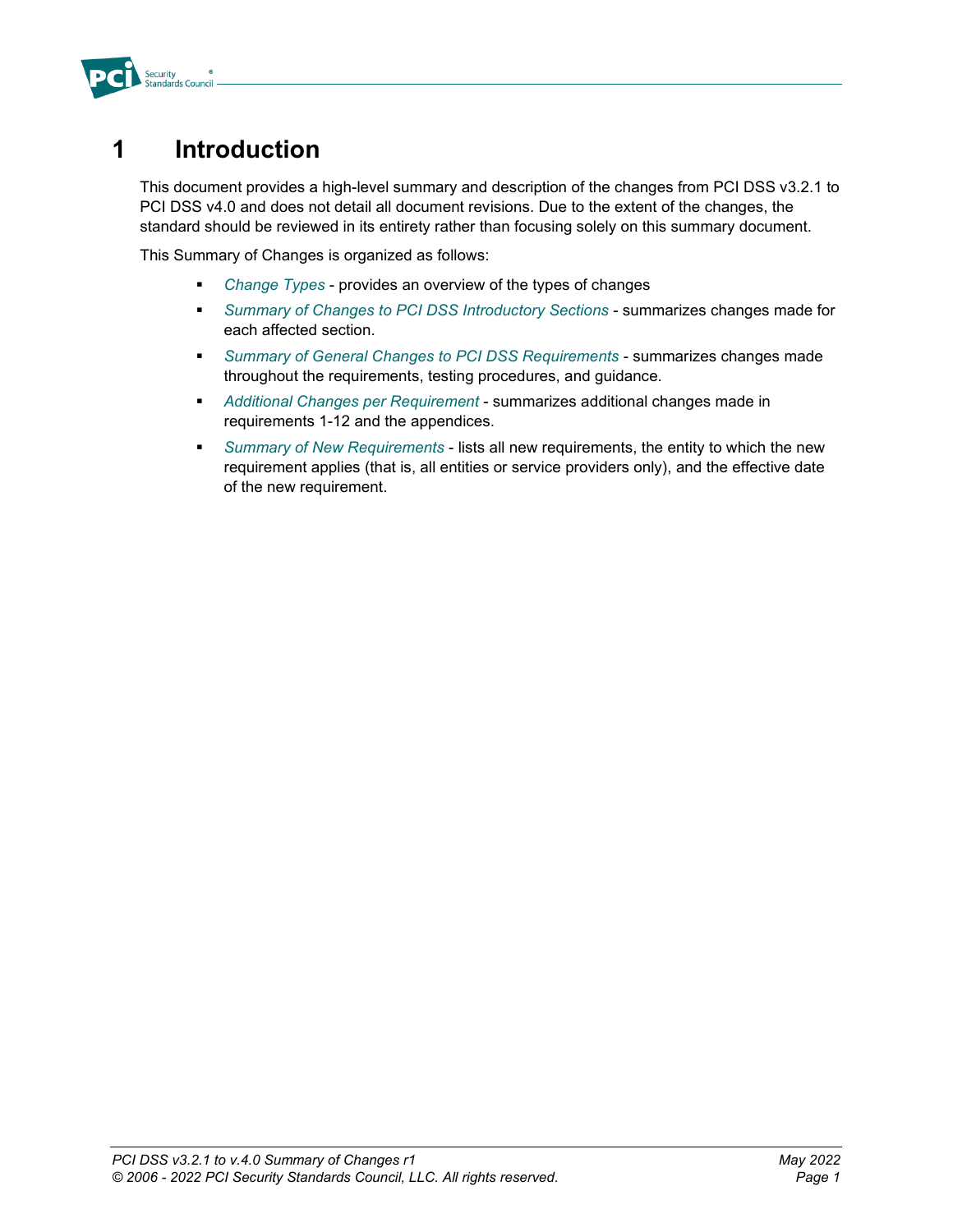

## <span id="page-4-0"></span>**2 Change Types**

| <b>Change Type</b>        | <b>Definition</b>                                                                                                                                                                                                                          |
|---------------------------|--------------------------------------------------------------------------------------------------------------------------------------------------------------------------------------------------------------------------------------------|
| Evolving requirement      | Changes to ensure that the standard is up to date with emerging threats and<br>technologies, and changes in the payment industry. Examples include new or<br>modified requirements or testing procedures, or the removal of a requirement. |
| Clarification or guidance | Updates to wording, explanation, definition, additional guidance, and/or instruction<br>to increase understanding or provide further information or guidance on a<br>particular topic.                                                     |
| Structure or format       | Reorganization of content, including combining, separating, and renumbering of<br>requirements to align content.                                                                                                                           |

### <span id="page-4-1"></span>**3 Summary of Changes to PCI DSS Introductory Sections**

| <b>Section</b>                                                       |                                                                                | <b>Description of Change</b>                                                                                                                                                                                                                                                                                                                                                                                             | <b>Change Type</b>           |
|----------------------------------------------------------------------|--------------------------------------------------------------------------------|--------------------------------------------------------------------------------------------------------------------------------------------------------------------------------------------------------------------------------------------------------------------------------------------------------------------------------------------------------------------------------------------------------------------------|------------------------------|
| <b>PCI DSS v3.2.1</b>                                                | PCI DSS v4.0                                                                   |                                                                                                                                                                                                                                                                                                                                                                                                                          |                              |
| Introduction and<br><b>PCI Data Security</b><br>Standard<br>Overview | Introduction and<br><b>PCI Data Security</b><br>Standard<br>Overview           | Added "Limitations" sub-heading and clarified that<br>PCI DSS does not supersede county, state, or local<br>laws.<br>Expanded list of PCI DSS resources.                                                                                                                                                                                                                                                                 | Clarification or<br>quidance |
| <b>PCI DSS</b><br>Applicability<br>Information                       | <b>PCI DSS</b><br>Applicability<br>Information                                 | Added sub-headings to increase readability.<br>Clarified that some PCI DSS requirements may apply<br>for entities that do not store, process, or transmit<br>primary account number (PAN).<br>Clarified that terms account data, sensitive<br>authentication data (SAD), cardholder data, and PAN<br>are not interchangeable and are used intentionally in<br>PCI DSS.<br>Clarified table with commonly used elements of | Clarification or<br>quidance |
|                                                                      |                                                                                | cardholder data and SAD, whether storage is<br>permitted, and whether data must be rendered<br>unreadable.                                                                                                                                                                                                                                                                                                               |                              |
| Relationship<br>between PCI DSS<br>and PA-DSS                        | Relationship<br>between PCI DSS<br>and PCI SSC<br>Software<br><b>Standards</b> | Refocused section on relationship between PCI DSS<br>and PCI SSC software standards, with mention of<br>PA-DSS (retiring in October 2022).                                                                                                                                                                                                                                                                               | Evolving<br>requirement      |
| Scope of PCI<br><b>DSS</b><br>Requirements                           | Scope of PCI<br><b>DSS</b><br>Requirements                                     | Clarified applicability of PCI DSS requirements and<br>the definition of cardholder data environment (CDE).<br>Expanded examples of system components to which<br>PCI DSS applies; added cloud and other system<br>components.<br>Added "Understanding PCI DSS Scoping" diagram.                                                                                                                                         | Clarification or<br>guidance |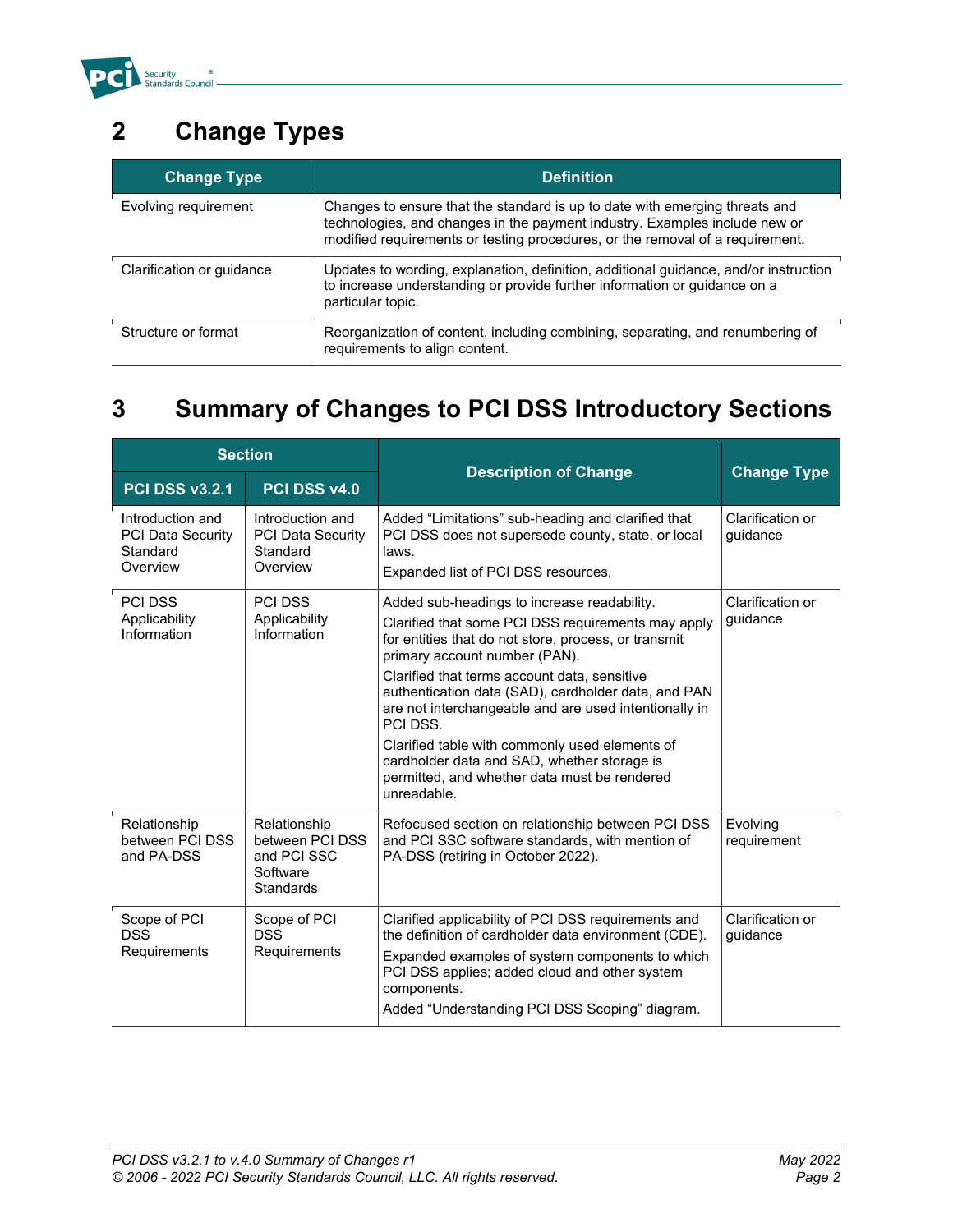

| <b>Section</b>                                                                                            |                                                                                                                                                              |                                                                                                                                                                                                                                                                            |                              |
|-----------------------------------------------------------------------------------------------------------|--------------------------------------------------------------------------------------------------------------------------------------------------------------|----------------------------------------------------------------------------------------------------------------------------------------------------------------------------------------------------------------------------------------------------------------------------|------------------------------|
| <b>PCI DSS v3.2.1</b>                                                                                     | PCI DSS v4.0                                                                                                                                                 | <b>Description of Change</b>                                                                                                                                                                                                                                               | <b>Change Type</b>           |
| Scope of PCI<br><b>DSS</b><br>Requirements                                                                | Scope of PCI<br><b>DSS</b><br>Requirements:<br>Annual PCI DSS<br>Scope<br>Confirmation                                                                       | Added sub-heading and clarified existing content.                                                                                                                                                                                                                          | Clarification or<br>guidance |
| Appendix D:<br>Segmentation and<br>Sampling of<br><b>Business</b><br>Facilities/System<br>Components      | Scope of PCI<br><b>DSS</b><br>Requirements:<br>Segmentation                                                                                                  | Moved segmentation diagram formerly in Appendix<br>D, with minor edits.<br>Retitled sub-section and updated references from<br>'network segmentation' to 'segmentation' to support a<br>broader range of segmentation controls.                                            | Clarification or<br>guidance |
| Scope of PCI<br><b>DSS</b><br>Requirements:<br>Wireless                                                   | Scope of PCI<br><b>DSS</b><br>Requirements:<br><b>Wireless</b>                                                                                               | Clarified that rogue wireless detection (Requirement<br>11.2.1) must be performed even if wireless is not<br>used in the CDE and even if the entity has a policy<br>that prohibits its use.                                                                                | Clarification or<br>guidance |
|                                                                                                           | Scope of PCI<br><b>DSS</b><br>Requirements:<br>Encrypted<br>Cardholder Data<br>and Impact on<br>PCI DSS Scope                                                | Added sub-section and related content.                                                                                                                                                                                                                                     | Clarification or<br>guidance |
|                                                                                                           | Scope of PCI<br><b>DSS</b><br>Requirements:<br>Encrypted<br>Cardholder Data<br>and Impact to PCI<br>DSS Scope for<br>Third-Party<br><b>Service Providers</b> | Added new sub-section and related content.                                                                                                                                                                                                                                 | Clarification or<br>guidance |
| Scope of PCI<br><b>DSS</b><br>Requirements:<br>Use of Third-party<br>Service<br>Providers/Outsour<br>cing | Scope of PCI<br>DSS<br>Requirements:<br>Use of Third-party<br><b>Service Providers</b>                                                                       | Retitled sub-section, added new content, and<br>reorganized existing content under new sub-<br>headings.                                                                                                                                                                   | Clarification or<br>guidance |
| <b>Best Practices for</b><br>Implementing PCI<br>DSS into<br>Business-as-<br><b>Usual Processes</b>       | <b>Best Practices for</b><br>Implementing PCI<br>DSS into<br>Business-as-<br><b>Usual Processes</b>                                                          | Added guidance and clarifications throughout.                                                                                                                                                                                                                              | Clarification or<br>quidance |
| For Assessors:<br>Sampling of<br><b>Business</b><br>Facilities/System<br>Components                       | For Assessors:<br>Sampling for PCI<br>DSS<br>Assessments                                                                                                     | Retitled section and updated throughout with<br>additional guidance and clarifications.<br>Clarified that sampling references were removed from<br>Testing Procedures to support assessors in selecting<br>samples that are appropriate to the population being<br>tested. | Clarification or<br>guidance |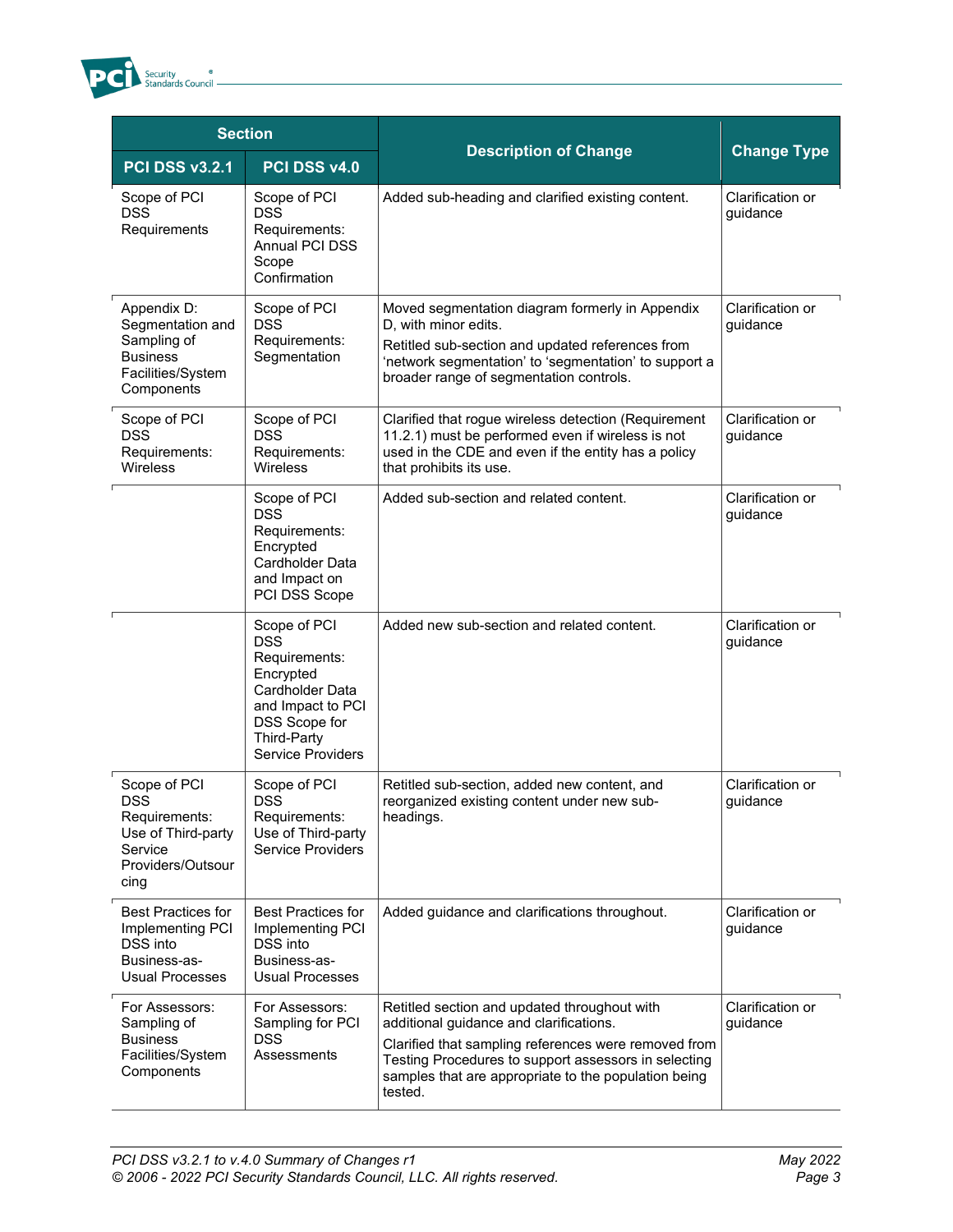

| <b>Section</b>                                                                                       |                                                                               |                                                                                                                                                                                                                                                                                           |                              |
|------------------------------------------------------------------------------------------------------|-------------------------------------------------------------------------------|-------------------------------------------------------------------------------------------------------------------------------------------------------------------------------------------------------------------------------------------------------------------------------------------|------------------------------|
| <b>PCI DSS v3.2.1</b>                                                                                | PCI DSS v4.0                                                                  | <b>Description of Change</b>                                                                                                                                                                                                                                                              | <b>Change Type</b>           |
| Appendix D:<br>Segmentation and<br>Sampling of<br><b>Business</b><br>Facilities/System<br>Components | For Assessors:<br>Sampling for PCI<br><b>DSS</b><br>Assessments               | Moved sampling diagram formerly in Appendix D,<br>with minor edits.                                                                                                                                                                                                                       | Clarification or<br>guidance |
|                                                                                                      | Description of<br><b>Timeframes Used</b><br>in PCI DSS<br>Requirements        | New section to clarify frequencies and timeframes<br>specified in PCI DSS and related expectations.<br>Added explanation of "significant change."                                                                                                                                         | Clarification or<br>guidance |
|                                                                                                      | Approaches for<br>Implementing and<br><b>Validating PCI</b><br><b>DSS</b>     | New section to explain and illustrate the two<br>approaches, defined and customized, for<br>implementing and validating PCI DSS.                                                                                                                                                          | Evolving<br>requirement      |
| Compensating<br>Controls                                                                             | Approaches for<br>Implementing and<br><b>Validating PCI</b><br><b>DSS</b>     | Moved content to this section, at a sub-heading under<br>"Defined Approach."                                                                                                                                                                                                              | Structure or<br>format       |
|                                                                                                      | Protecting<br><b>Information About</b><br><b>Entity's Security</b><br>Posture | New section to describe how entities may handle<br>sensitive artifacts from their PCI DSS assessment.                                                                                                                                                                                     | Clarification or<br>guidance |
|                                                                                                      | <b>Testing Methods</b><br>for PCI DSS<br>Requirements                         | New section to describe the testing methods used in<br>each PCI DSS Testing Procedures and<br>corresponding expected activities to be performed by<br>the assessor.                                                                                                                       | Clarification or<br>guidance |
| PCI DSS<br>Assessment<br>Process                                                                     | <b>PCI DSS</b><br>Assessment<br>Process                                       | Includes minor clarifications.<br>Moved note that starts "PCI DSS requirements are<br>not considered to be in place" here, formerly in<br>Detailed PCI DSS Requirements and Security<br>Assessment Procedures.                                                                            | Clarification or<br>guidance |
|                                                                                                      | Additional<br>References                                                      | New section that lists external organizations<br>referenced within PCI DSS requirements or guidance.                                                                                                                                                                                      | Clarification or<br>guidance |
| Detailed PCI DSS<br>Requirements and<br>Security<br>Assessment<br>Procedures                         | Detailed PCI DSS<br>Requirements and<br>Testing<br>Procedures                 | Replaced content on first page of section with an<br>illustration that explains all elements of the<br>Requirements column, Testing Procedures column,<br>and Guidance column.<br>To first page of section, added description for<br>Requirements noted with "Additional requirements for | Clarification or<br>quidance |
|                                                                                                      |                                                                               | service providers only."<br>To first page of section, added summary of<br>appendices that include additional PCI DSS<br>requirements for different types of entities.                                                                                                                     |                              |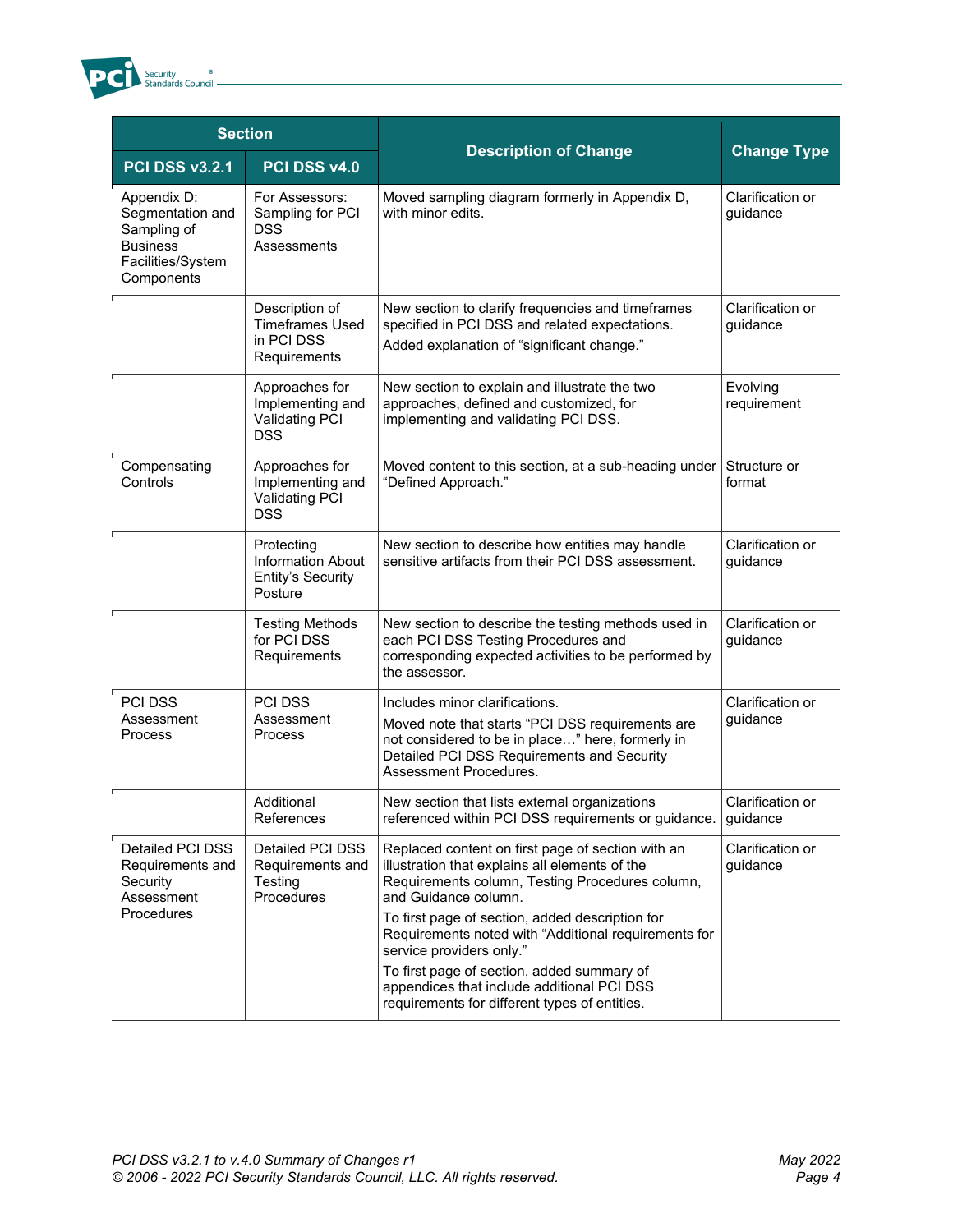

#### <span id="page-7-0"></span>**4 Summary of General Changes to PCI DSS Requirements**

| <b>General Changes Implemented Throughout PCI DSS Requirements</b>                                                                                                                                         | <b>Change Type</b>           |
|------------------------------------------------------------------------------------------------------------------------------------------------------------------------------------------------------------|------------------------------|
| Reformatted overview sections and added a summary of the sections to the beginning of each                                                                                                                 | Structure or                 |
| principal requirement.                                                                                                                                                                                     | format                       |
| Updated overview sections and added guidance at the start of each requirement section.                                                                                                                     | Clarification or<br>guidance |
| Added numbered requirement description headings throughout each requirement to organize                                                                                                                    | Structure or                 |
| and describe the requirements that fall under it.                                                                                                                                                          | format                       |
| Renumbered requirements and testing procedures and reorganized requirements due to the                                                                                                                     | Structure or                 |
| addition of numbered requirement description headings.                                                                                                                                                     | format                       |
| Rephrased directive requirements to be objective.                                                                                                                                                          | Evolving<br>requirement      |
| Moved examples from requirements or testing procedures into the guidance column.                                                                                                                           | Structure or<br>format       |
| Removed references to sampling from testing procedures.                                                                                                                                                    | Clarification or<br>guidance |
| Shortened testing procedures by clarifying testing is to be done "in accordance with all<br>elements specified in this requirement" to minimize redundancy between requirements and<br>testing procedures. | Clarification or<br>guidance |
| Updated language in requirements and/or corresponding testing procedures for alignment and                                                                                                                 | Clarification or             |
| consistency.                                                                                                                                                                                               | guidance                     |
| Enhanced testing procedures to clarify level of validation expected for each requirement.                                                                                                                  | Clarification or<br>guidance |
| Reformatted requirements and testing procedures and made minor wording changes for                                                                                                                         | Structure or                 |
| readability - for example, content from paragraphs reformatted to bullet points.                                                                                                                           | format                       |
| Combined requirements that support the same intent and separated requirements that support                                                                                                                 | Structure or                 |
| different intents.                                                                                                                                                                                         | format                       |
| Separated complex requirements / testing procedures and removed redundant or overlapping                                                                                                                   | Structure or                 |
| testing procedures.                                                                                                                                                                                        | format                       |
| Moved required elements that were included only in testing procedures to requirements, to                                                                                                                  | Clarification or             |
| clarify the requirement and to facilitate shortening of the testing procedures.                                                                                                                            | guidance                     |
| Moved and reworded policies and procedures requirements from the end to the beginning of                                                                                                                   | Structure or                 |
| each principal requirement.                                                                                                                                                                                | format                       |
| Removed notes about SSL/Early TLS from the guidance columns for requirements that                                                                                                                          | Clarification or             |
| referenced those specific protocols.                                                                                                                                                                       | guidance                     |
| Changed "cardholder data" to "account data" as needed to align with usage and intent.                                                                                                                      | Clarification or<br>guidance |
| Changed terminology used to refer to frequency throughout the requirements in accordance                                                                                                                   | Clarification or             |
| with Description of Timeframes Used in PCI DSS Requirements.                                                                                                                                               | guidance                     |
| Added titles and reorganized content of the guidance column to aid understanding and merge                                                                                                                 | Structure or                 |
| similar information.                                                                                                                                                                                       | format                       |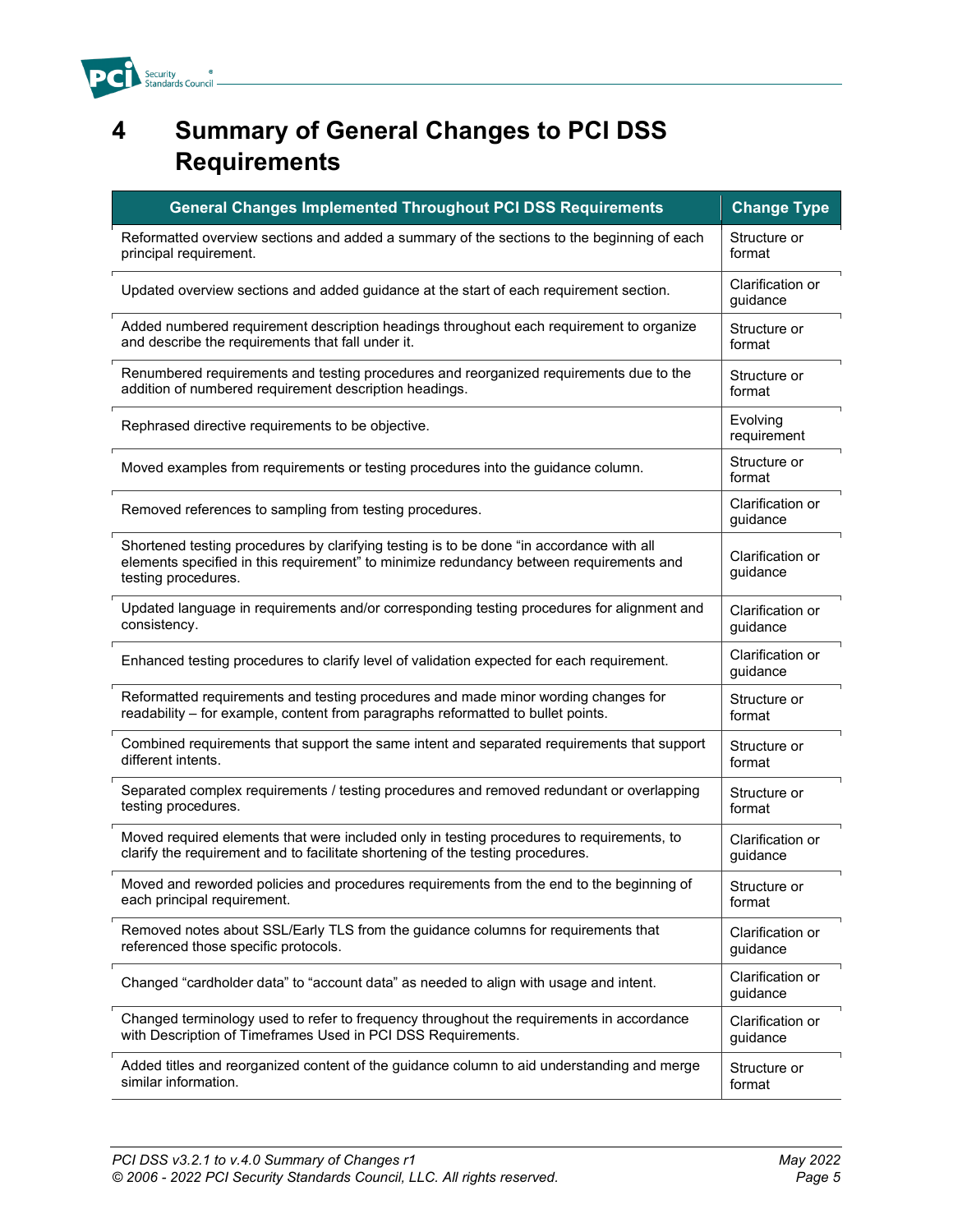

## <span id="page-8-0"></span>**5 Additional Changes per Requirement**

| <b>Section</b>         |                |                                                                                                                                                                                                        |                              |
|------------------------|----------------|--------------------------------------------------------------------------------------------------------------------------------------------------------------------------------------------------------|------------------------------|
| <b>PCI DSS v3.2.1</b>  | PCI DSS v4.0   | <b>Description of Change</b>                                                                                                                                                                           | <b>Change Type</b>           |
| <b>Requirement 1</b>   |                |                                                                                                                                                                                                        |                              |
| Requirement 1- General |                | Updated principal requirement title to reflect the focus<br>on "network security controls."<br>Replaced "firewalls" and "routers" with "network<br>security controls" to support a broader range of    | Evolving<br>requirement      |
|                        |                | technologies used to meet the security objectives<br>traditionally met by firewalls.                                                                                                                   |                              |
| 1.1.5                  | 1.1.2          | Replaced requirement for "Description of groups,<br>roles, and responsibilities for management of network<br>components" with general requirement for roles and<br>responsibilities for Requirement 1. | Evolving<br>requirement      |
| 1.1                    | 1.2.1          | Refocused former "null" requirement (all content<br>pointed to other requirements) on defining,<br>implementing, and maintaining configuration<br>standards for network security control rulesets.     | Clarification or<br>guidance |
| 1.1.1                  | 1.2.2          | Clarified that changes are managed in accordance<br>with the change control process defined at<br>Requirement 6.5.1.                                                                                   | Clarification or<br>guidance |
| 1.1.4                  |                | Removed redundant requirement.                                                                                                                                                                         | Clarification or<br>guidance |
| 1.1.6                  | 1.2.5<br>1.2.6 | Separated into two requirements to clarify intent of<br>each.                                                                                                                                          | Clarification or<br>guidance |
| 1.1.7                  | 1.2.7          | Clarified the intent of reviewing configurations of<br>network security controls at least once every six<br>months.                                                                                    | Clarification or<br>guidance |
| 1.2                    |                | Removed "null" requirement (all content pointed to<br>other requirements).                                                                                                                             | Structure or<br>format       |
| 1.2.2                  | 1.2.8          | Clarified the intent of securing configuration files.                                                                                                                                                  | Clarification or<br>guidance |
| 1.2.1                  | 1.3.1          | Separated Requirement 1.2.1. into two requirements                                                                                                                                                     | Clarification or             |
| 1.3.4                  | 1.3.2          | to clarify intent of each.<br>Removed redundant Requirement 1.3.4.                                                                                                                                     | guidance                     |
| 1.2.3                  | 1.3.3          | Clarified the intent of implementing network security<br>controls between wireless networks and the CDE.                                                                                               | Clarification or<br>guidance |
| 1.3                    | 1.4.1          | Refocused a former null requirement (all content<br>pointed to other requirements).<br>Clarified that the intent is to implement controls<br>between trusted and untrusted networks.                   | Clarification or<br>guidance |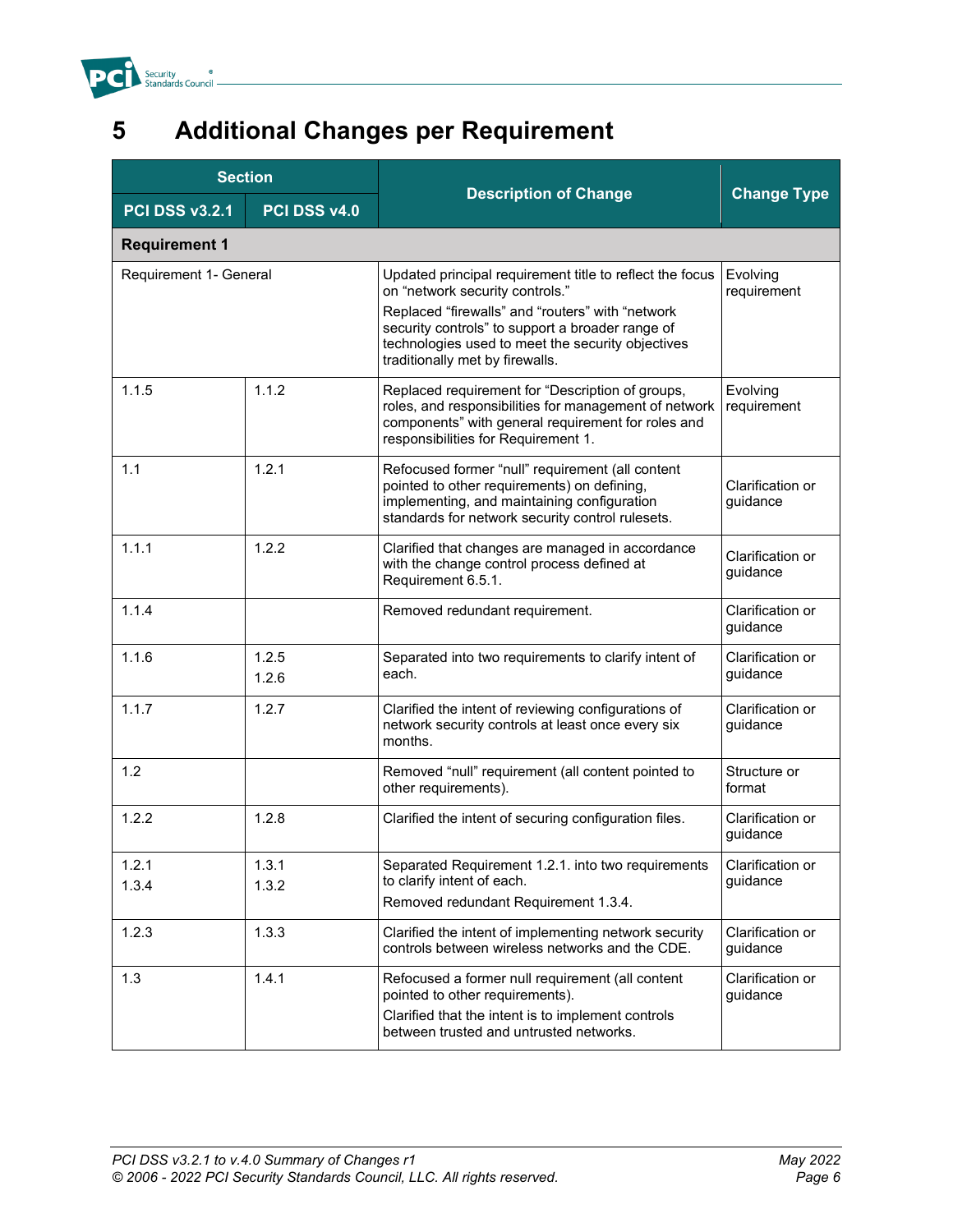

| <b>Section</b>          |              |                                                                                                                                                 |                              |
|-------------------------|--------------|-------------------------------------------------------------------------------------------------------------------------------------------------|------------------------------|
| PCI DSS v3.2.1          | PCI DSS v4.0 | <b>Description of Change</b>                                                                                                                    | <b>Change Type</b>           |
| 1.3.1<br>1.3.2<br>1.3.5 | 1.4.2        | Merged requirements to clarify that the intent is to<br>restrict inbound traffic from untrusted networks.                                       | Clarification or<br>quidance |
| 1.3.6                   | 1.4.4        | Clarified the intent is that system components storing<br>cardholder data are not directly accessible from<br>untrusted networks.               | Clarification or<br>guidance |
| 1.4                     | 1.5.1        | Clarified that the intent is to implement security<br>controls on any computing device that connects to<br>both untrusted networks and the CDF. | Clarification or<br>quidance |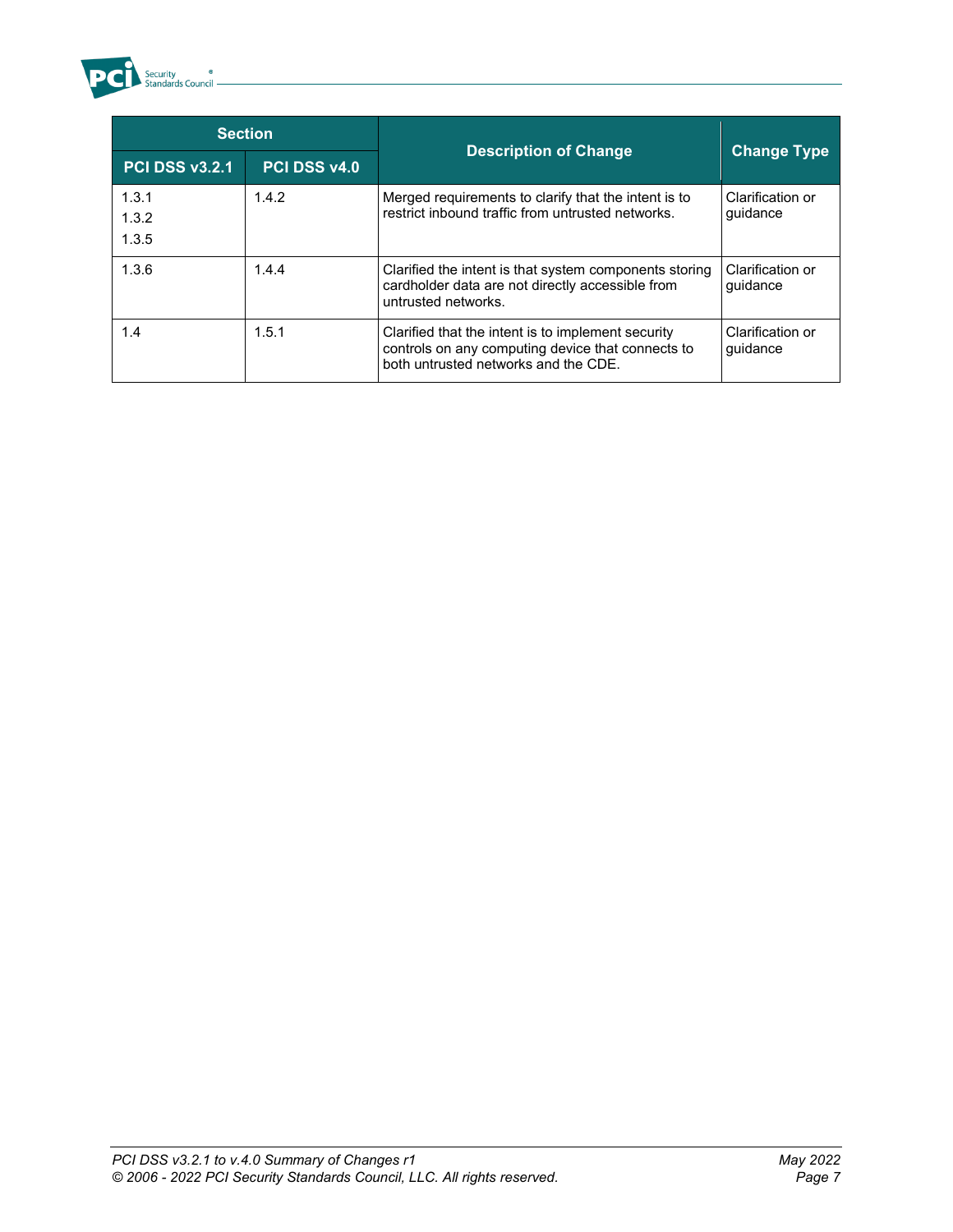

| <b>Section</b>          |                |                                                                                                                                                                                                                                              |                              |
|-------------------------|----------------|----------------------------------------------------------------------------------------------------------------------------------------------------------------------------------------------------------------------------------------------|------------------------------|
| <b>PCI DSS v3.2.1</b>   | PCI DSS v4.0   | <b>Description of Change</b>                                                                                                                                                                                                                 | <b>Change Type</b>           |
| <b>Requirement 2</b>    |                |                                                                                                                                                                                                                                              |                              |
| Requirement 2 - General |                | Updated principal requirement title to reflect that the<br>focus is on secure configurations in general, and not<br>just on vendor-supplied defaults.                                                                                        | Clarification or<br>guidance |
|                         | 2.1.2          | New requirement for roles and responsibilities.<br>This requirement is effective immediately for all v4.0<br>assessments                                                                                                                     | Evolving<br>requirement      |
| 2.1                     | 2.2.2          | Clarified that the intent is to understand whether<br>vendor default accounts are in use and to manage<br>them accordingly.                                                                                                                  | Clarification or<br>guidance |
| 2.2.1                   | 2.2.3          | Clarified the intent of the requirement for managing<br>primary functions that require different security levels.                                                                                                                            | Clarification or<br>guidance |
| 2.2.2<br>2.2.5          | 2.2.4          | Combined requirements to align similar topics.                                                                                                                                                                                               | Structure or<br>format       |
| 2.2.3                   | 2.2.5          | Clarified that the intent of the requirement is if any<br>insecure services, protocols, or daemons are present.                                                                                                                              | Clarification or<br>guidance |
| 2.1.1                   | 2.3.1<br>2.3.2 | Split requirement for changing all wireless vendor<br>defaults into two requirements to clarify the focus of<br>each.                                                                                                                        | Clarification or<br>guidance |
| 2.4                     | 12.5.1         | Moved requirement to align related content.                                                                                                                                                                                                  | Structure or<br>format       |
| 2.6                     |                | Removed "null" requirement (all content pointed to<br>other requirements).                                                                                                                                                                   | Structure or<br>format       |
| <b>Requirement 3</b>    |                |                                                                                                                                                                                                                                              |                              |
| Requirement 3 - General |                | Updated principal requirement title to reflect the focus<br>on account data.                                                                                                                                                                 | Clarification or<br>guidance |
|                         | 3.1.2          | New requirement for roles and responsibilities.<br>This requirement is effective immediately for all v4.0<br>assessments.                                                                                                                    | Evolving<br>requirement      |
| 3.1                     | 3.2.1          | New requirement bullet to address SAD stored prior<br>to completion of authorization through implementation<br>of data retention and disposal policies, procedures,<br>and processes.<br>This bullet is a best practice until 31 March 2025. | Evolving<br>requirement      |
|                         | 3.3.2          | New requirement to encrypt SAD that is stored<br>electronically prior to completion of authorization.<br>This requirement is a best practice until 31 March<br>2025.                                                                         | Evolving<br>requirement      |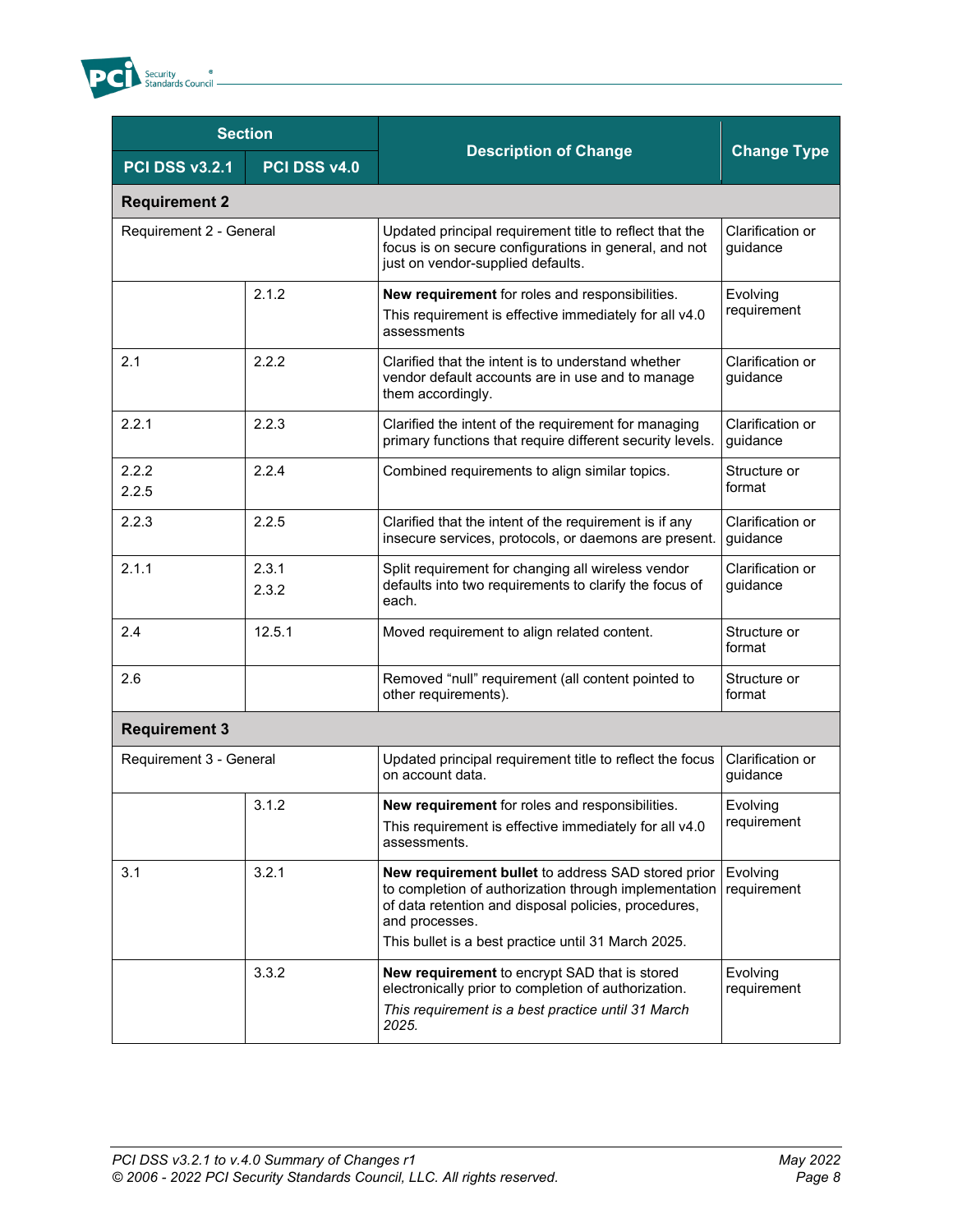

| <b>Section</b>        |              |                                                                                                                                                                                                                                                                                                                                                   |                              |
|-----------------------|--------------|---------------------------------------------------------------------------------------------------------------------------------------------------------------------------------------------------------------------------------------------------------------------------------------------------------------------------------------------------|------------------------------|
| <b>PCI DSS v3.2.1</b> | PCI DSS v4.0 | <b>Description of Change</b>                                                                                                                                                                                                                                                                                                                      | <b>Change Type</b>           |
| 3.2.a<br>3.2.b        | 3.3.3        | Added a requirement to address former testing<br>procedures that any storage of SAD by issuers is<br>limited to that which is needed for a legitimate issuing<br>business need and is secured.                                                                                                                                                    | Clarification or<br>guidance |
| 3.3                   | 3.4.1        | Clarified that PAN is masked when displayed such<br>that only personnel with a business need can see<br>more than the BIN/last four digits of the PAN.                                                                                                                                                                                            | Evolving<br>requirement      |
| 12.3.10               | 3.4.2        | New requirement for technical controls to prevent<br>copy and/or relocation of PAN when using remote-<br>access technologies. Expanded from former<br>Requirement 12.3.10.<br>This requirement is a best practice until 31 March<br>2025.                                                                                                         | Evolving<br>requirement      |
| 3.4                   | 3.5.1        | Removed pads from the "Index tokens and pads"<br>bullet for rendering PAN unreadable.                                                                                                                                                                                                                                                             | Evolving<br>requirement      |
|                       | 3.5.1.1      | New requirement for keyed cryptographic hashes<br>when hashing is used to render PAN unreadable.<br>This requirement is a best practice until 31 March<br>2025.                                                                                                                                                                                   | Evolving<br>requirement      |
|                       | 3.5.1.2      | New requirement that disk-level or partition-level<br>encryption is used only to render PAN unreadable on<br>removable electronic media or, if used on non-<br>removable electronic media, the PAN is also<br>rendered unreadable via a mechanism that meets<br>Requirement 3.5.1.<br>This requirement is a best practice until 31 March<br>2025. | Evolving<br>requirement      |
| 3.5.1                 | 3.6.1.1      | New requirement bullet for service providers only<br>to include in the documented description of the<br>cryptographic architecture that use of the same<br>cryptographic keys in production and test<br>environments is prevented.<br>This bullet is a best practice until 31 March 2025.                                                         | Evolving<br>requirement      |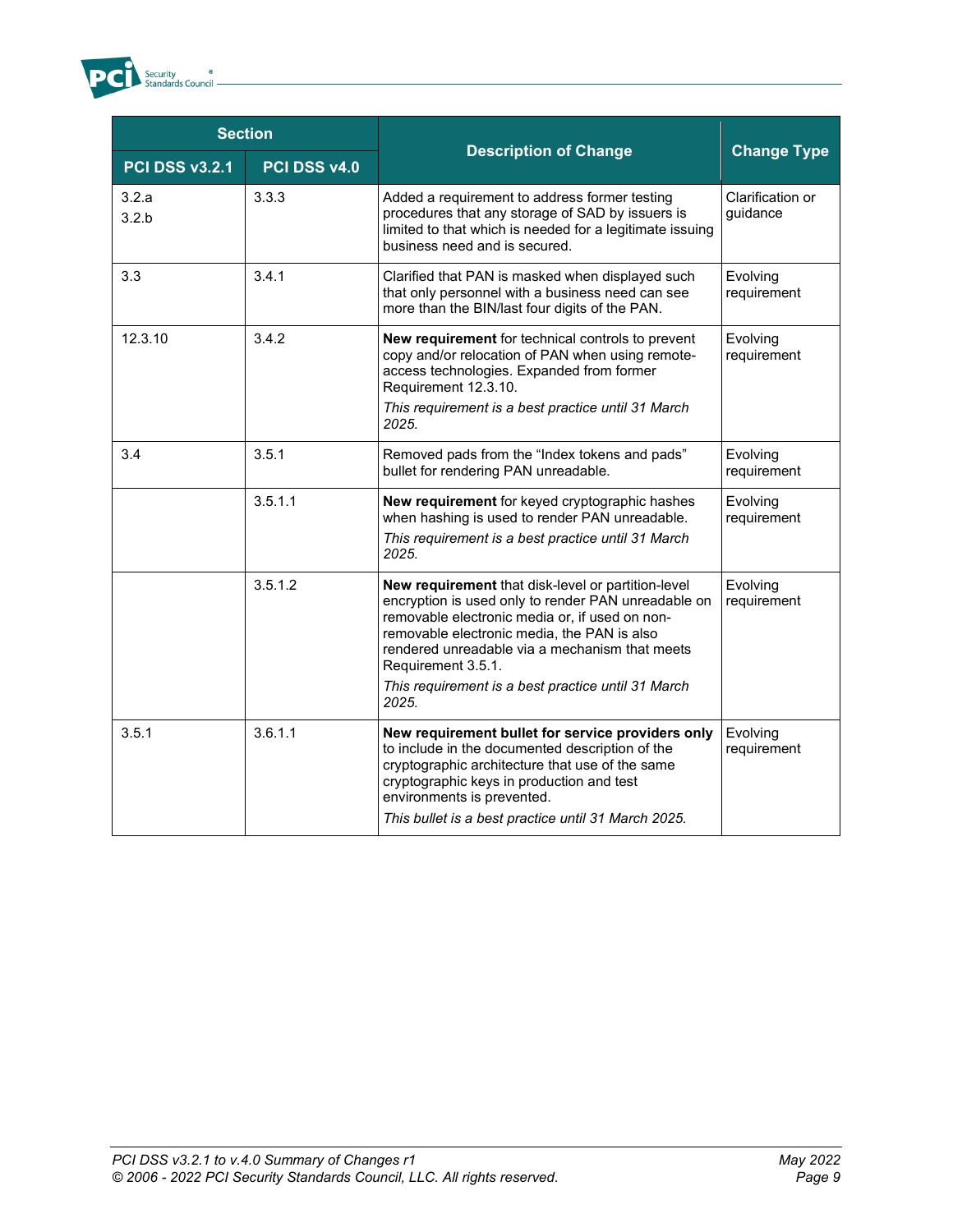

| <b>Section</b>          |                |                                                                                                                                                                                                         |                              |
|-------------------------|----------------|---------------------------------------------------------------------------------------------------------------------------------------------------------------------------------------------------------|------------------------------|
| <b>PCI DSS v3.2.1</b>   | PCI DSS v4.0   | <b>Description of Change</b>                                                                                                                                                                            | <b>Change Type</b>           |
| <b>Requirement 4</b>    |                |                                                                                                                                                                                                         |                              |
| Requirement 4 - General |                | Updated principal requirement title to reflect the focus<br>on "strong cryptography" to protect transmissions of<br>cardholder data.                                                                    | Clarification or<br>guidance |
|                         | 4.1.2          | New requirement for roles and responsibilities.<br>This requirement is effective immediately for all v4.0<br>assessments.                                                                               | Evolving<br>requirement      |
| 4.1                     | 4.2.1          | New requirement bullet to confirm certificates used<br>for PAN transmissions over open, public networks are<br>valid and not expired or revoked.<br>This bullet is a best practice until 31 March 2025. | Evolving<br>requirement      |
|                         |                |                                                                                                                                                                                                         |                              |
|                         | 4.2.1.1        | New requirement to maintain an inventory of trusted<br>keys and certificates.                                                                                                                           | Evolving<br>requirement      |
|                         |                | This requirement is a best practice until 31 March<br>2025.                                                                                                                                             |                              |
| <b>Requirement 5</b>    |                |                                                                                                                                                                                                         |                              |
| Requirement 5 - General |                | Updated principal requirement title to reflect the focus<br>on protecting all systems and networks from<br>malicious software.                                                                          | Clarification or<br>guidance |
|                         |                | Replaced "anti-virus" with "anti-malware" throughout<br>to support a broader range of technologies used to<br>meet the security objectives traditionally met by anti-<br>virus software.                | Evolving<br>requirement      |
|                         | 5.1.2          | New requirement for roles and responsibilities.<br>This requirement is effective immediately for all v4.0<br>assessments.                                                                               | Evolving<br>requirement      |
| 5.1.2                   | 5.2.3          | Clarified requirement by changing focus to "system<br>components that are not at risk for malware."                                                                                                     | Clarification or<br>guidance |
|                         | 5.2.3.1        | New requirement to define the frequency of periodic<br>evaluations of system components not at risk for<br>malware in the entity's targeted risk analysis.                                              | Evolving<br>requirement      |
|                         |                | This requirement is a best practice until 31 March<br>2025.                                                                                                                                             |                              |
| 5.2                     | 5.3.1<br>5.3.2 | Split one requirement into three to focus each<br>requirement on one area:                                                                                                                              | Clarification or<br>guidance |
|                         | 5.3.4          | Keeping the malware solution current via<br>automatic updates,                                                                                                                                          |                              |
|                         |                | Performing periodic scans and active or real-time<br>$\bullet$<br>scans (with a new option for continuous<br>behavioral analysis),                                                                      |                              |
|                         |                | Generation of audit logs by the malware solution.<br>٠                                                                                                                                                  |                              |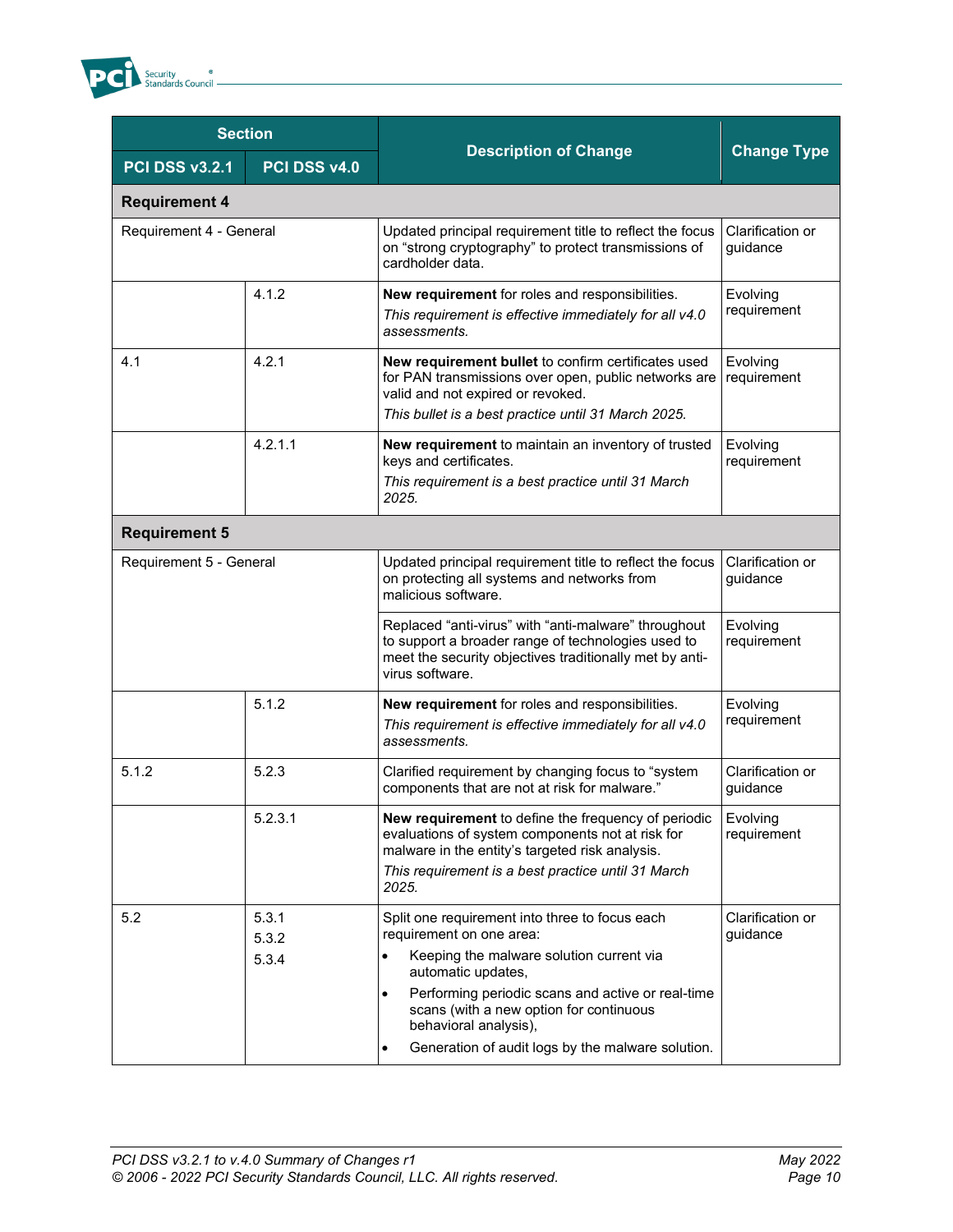

| <b>Section</b>          |                  |                                                                                                                                                               |                              |
|-------------------------|------------------|---------------------------------------------------------------------------------------------------------------------------------------------------------------|------------------------------|
| <b>PCI DSS v3.2.1</b>   | PCI DSS v4.0     | <b>Description of Change</b>                                                                                                                                  | <b>Change Type</b>           |
|                         | 5.3.2.1          | New requirement to define the frequency of periodic<br>malware scans in the entity's targeted risk analysis.                                                  | Evolving<br>requirement      |
|                         |                  | This requirement is a best practice until 31 March<br>2025.                                                                                                   |                              |
|                         | 5.3.3            | New requirement for a malware solution for<br>removable electronic media.                                                                                     | Evolving<br>requirement      |
|                         |                  | This requirement is a best practice until 31 March<br>2025.                                                                                                   |                              |
|                         | 5.4.1            | New requirement to detect and protect personnel<br>against phishing attacks.                                                                                  | Evolving<br>requirement      |
|                         |                  | This requirement is a best practice until 31 March<br>2025.                                                                                                   |                              |
| <b>Requirement 6</b>    |                  |                                                                                                                                                               |                              |
| Requirement 6 - General |                  | Updated principal requirement title to include<br>"software" rather than "applications."                                                                      | Clarification or<br>guidance |
|                         |                  | Clarified that Requirement 6 applies to all system<br>components, except for Requirement 6.2, which<br>applies only to bespoke and custom software.           |                              |
|                         | 6.1.2            | New requirement for roles and responsibilities.                                                                                                               | Evolving                     |
|                         |                  | This requirement is effective immediately for all v4.0<br>assessments.                                                                                        | requirement                  |
| 6.3                     | 6.2.1            | Moved requirement for developing software securely<br>to align all software development content under<br>Requirement 6.2.                                     | Structure or<br>format       |
|                         |                  | Replaced "internal and external" with "bespoke and<br>custom" software.                                                                                       | Clarification or<br>guidance |
|                         |                  | Clarified that this requirement applies to software<br>developed for or by the entity for the entity's own use<br>and does not apply to third-party software. |                              |
| 6.5                     | 6.2.2            | Moved the elements of Requirement 6.5 for training<br>of software developers to align all software<br>development content under Requirement 6.2.              | Clarification or<br>guidance |
|                         |                  | Clarified training requirements for software<br>development personnel.                                                                                        |                              |
| 6.3.2                   | 6.2.3<br>6.2.3.1 | Moved requirement for reviewing custom software<br>prior to release to align all software development<br>content under Requirement 6.2.                       | Clarification or<br>guidance |
|                         |                  | Split requirement to separate general code review<br>practices from those needed if manual code reviews<br>are performed.                                     |                              |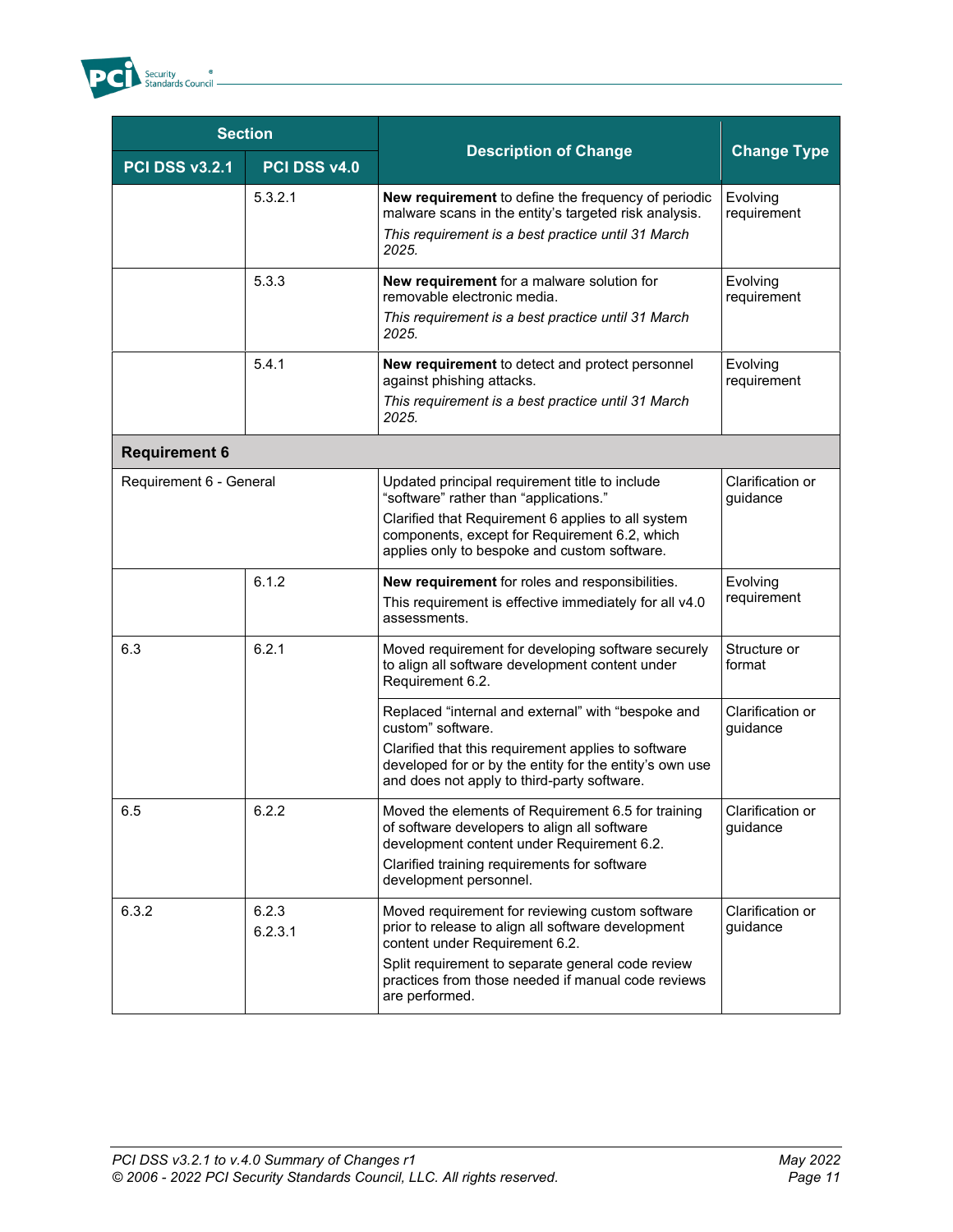

| <b>Section</b>                  |                                  |                                                                                                                                                                                                                                                                                                                                                                                                               |                              |
|---------------------------------|----------------------------------|---------------------------------------------------------------------------------------------------------------------------------------------------------------------------------------------------------------------------------------------------------------------------------------------------------------------------------------------------------------------------------------------------------------|------------------------------|
| <b>PCI DSS v3.2.1</b>           | PCI DSS v4.0                     | <b>Description of Change</b>                                                                                                                                                                                                                                                                                                                                                                                  | <b>Change Type</b>           |
| $6.5.1 - 6.5.10$                | 6.2.4                            | Moved requirements for addressing common coding<br>vulnerabilities to align all software development<br>content under Requirement 6.2.                                                                                                                                                                                                                                                                        | Clarification or<br>guidance |
|                                 |                                  | Combined methods to prevent or mitigate common<br>software attacks into a single requirement and<br>generalized the language describing each type of<br>attack.                                                                                                                                                                                                                                               |                              |
| 6.1<br>6.2                      | 6.3                              | Moved requirements for identifying security<br>vulnerabilities and protecting system components<br>from vulnerabilities via patching under Requirement<br>6.3.                                                                                                                                                                                                                                                | Structure or<br>format       |
| 6.1                             | 6.3.1                            | Added a bullet to clarify applicability to vulnerabilities<br>for bespoke and custom and third-party software.                                                                                                                                                                                                                                                                                                | Clarification or<br>guidance |
|                                 | 6.3.2                            | New requirement to maintain an inventory of<br>bespoke and custom software.<br>This requirement is a best practice until 31 March<br>2025.                                                                                                                                                                                                                                                                    | Evolving<br>requirement      |
| 6.6                             | 6.4.1                            | Moved requirement for addressing new threats and<br>vulnerabilities for public-facing web applications<br>under Requirement 6.4.                                                                                                                                                                                                                                                                              | Structure or<br>format       |
|                                 | 6.4.2                            | New requirement to deploy an automated technical<br>solution for public-facing web applications that<br>continually detects and prevents web-based attacks.<br>This new requirement removes the option in<br>Requirement 6.4.1 to review web applications via<br>manual or automated application vulnerability<br>assessment tools or methods.<br>This requirement is a best practice until 31 March<br>2025. | Evolving<br>requirement      |
|                                 | 6.4.3                            | New requirement for management of all payment<br>page scripts that are loaded and executed in the<br>consumer's browser.<br>This requirement is a best practice until 31 March<br>2025.                                                                                                                                                                                                                       | Evolving<br>requirement      |
| 6.3.1<br>6.4<br>$6.4.1 - 6.4.6$ | $6.5.1 - 6.5.6$                  | Moved and combined requirements for changes to<br>system components under Requirement 6.5.                                                                                                                                                                                                                                                                                                                    | Structure or<br>format       |
| 6.4                             | 6.5.3<br>6.5.4<br>6.5.5<br>6.5.6 | Removed requirement for specific documented<br>procedures and added testing procedures to verify<br>policies and procedures to each related requirement.                                                                                                                                                                                                                                                      | Clarification or<br>guidance |
| 6.4.1                           | 6.5.3                            | Changed term from "development/test and<br>production" to "production and pre-production"<br>environments.                                                                                                                                                                                                                                                                                                    | Clarification or<br>guidance |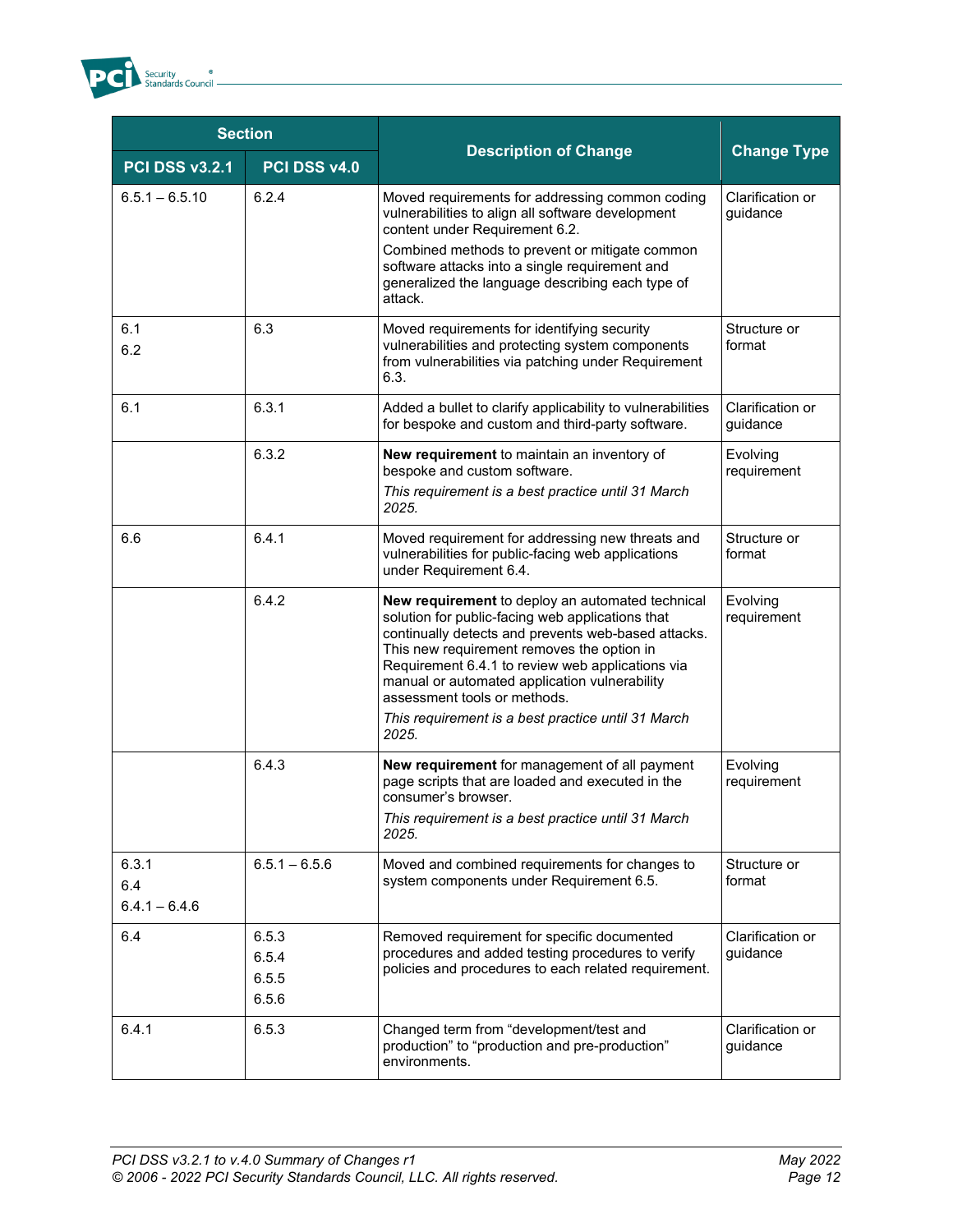

| <b>Section</b>          |                         |                                                                                                                                                                                                                              |                              |
|-------------------------|-------------------------|------------------------------------------------------------------------------------------------------------------------------------------------------------------------------------------------------------------------------|------------------------------|
| <b>PCI DSS v3.2.1</b>   | PCI DSS v4.0            | <b>Description of Change</b>                                                                                                                                                                                                 | <b>Change Type</b>           |
| 6.4.2                   | 6.5.4                   | Changed term from "development/test and<br>production" to "production and pre-production"<br>environments.                                                                                                                   | Clarification or<br>guidance |
|                         |                         | Changed term "separation of duties" and clarified that<br>separation of roles and functions between production<br>and pre-production is intended to provide<br>accountability so that only approved changes are<br>deployed. |                              |
| 6.4.3                   | 6.5.5                   | Changed term from "testing or development" to "pre-<br>production" environments.                                                                                                                                             | Clarification or<br>guidance |
|                         |                         | Clarified that live PANs are not used in pre-<br>production environments except where all applicable<br>PCI DSS requirements are in place.                                                                                   |                              |
| <b>Requirement 7</b>    |                         |                                                                                                                                                                                                                              |                              |
| Requirement 7 - General |                         | Updated principal requirement title to include system<br>components and cardholder data.                                                                                                                                     | Clarification or<br>guidance |
|                         | 7.1.2                   | New requirement for roles and responsibilities.<br>This requirement is effective immediately for all v4.0<br>assessments.                                                                                                    | Evolving<br>requirement      |
| 7.1                     | 7.2.1<br>7.2.2<br>7.2.3 | Removed requirement for specific documented<br>procedures and added testing procedures to verify<br>policies and procedures to each related requirement.                                                                     | Clarification or<br>guidance |
| 7.1.1                   | 7.2.1                   | Clarified requirement is about defining an access<br>control model.                                                                                                                                                          | Clarification or<br>guidance |
| 7.1.2<br>7.1.3          | 7.2.2                   | Combined requirements for assigning access based<br>on job classification and function, and least privileges.                                                                                                                | Structure or<br>format       |
| 7.1.4                   | 7.2.3                   | Clarified requirement is about approval of required<br>privileges by authorized personnel.                                                                                                                                   | Clarification or<br>guidance |
|                         | 7.2.4                   | <b>New requirement</b> for review of all user accounts and<br>related access privileges.<br>This requirement is a best practice until 31 March<br>2025.                                                                      | Evolving<br>requirement      |
|                         | 7.2.5                   | New requirement for assignment and management<br>of all application and system accounts and related<br>access privileges.<br>This requirement is a best practice until 31 March<br>2025.                                     | Evolving<br>requirement      |
|                         | 7.2.5.1                 | New requirement for review of all access by<br>application and system accounts and related access<br>privileges.<br>This requirement is a best practice until 31 March<br>2025.                                              | Evolving<br>requirement      |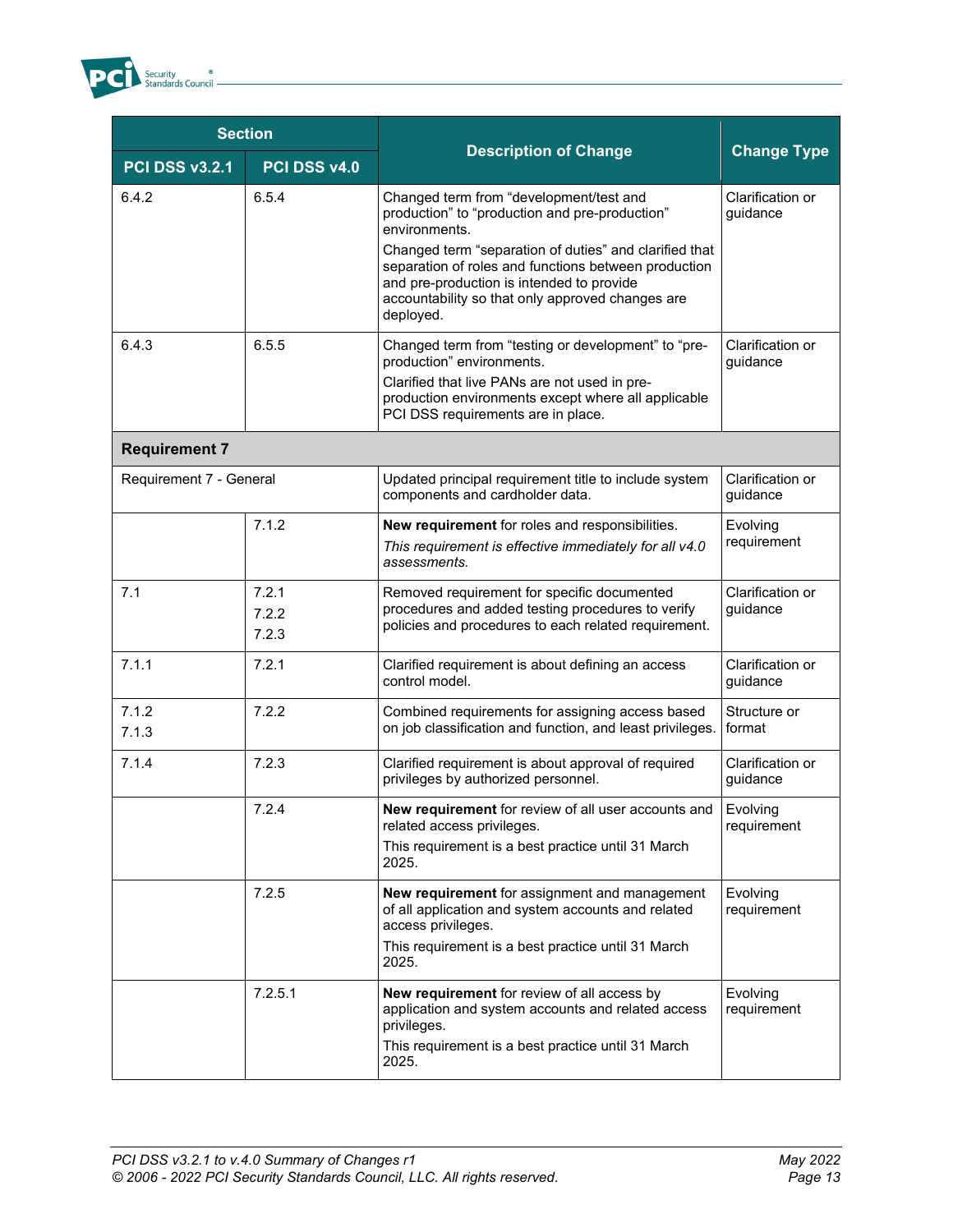

| <b>Section</b>          |                |                                                                                                                                                                                                                                    |                              |
|-------------------------|----------------|------------------------------------------------------------------------------------------------------------------------------------------------------------------------------------------------------------------------------------|------------------------------|
| <b>PCI DSS v3.2.1</b>   | PCI DSS v4.0   | <b>Description of Change</b>                                                                                                                                                                                                       | <b>Change Type</b>           |
| 8.7                     | 7.2.6          | Moved requirement since it aligns better with the<br>content in Requirement 7.                                                                                                                                                     | Structure or<br>format       |
| 7.2                     |                | Removed "null" requirement (all content pointed to<br>other requirements).                                                                                                                                                         | Structure or<br>format       |
| <b>Requirement 8</b>    |                |                                                                                                                                                                                                                                    |                              |
| Requirement 8 - General |                | Standardized on terms "authentication factor" and<br>"authentication credentials."<br>Removed "non-consumer users" and clarified in the<br>overview that requirements do not apply to accounts                                     | Clarification or<br>guidance |
|                         |                | used by consumers (cardholders).                                                                                                                                                                                                   |                              |
|                         |                | Removed note in overview that listed requirements<br>that do not apply to user accounts with access to only<br>one card number at a time to facilitate a single<br>transaction and added that note to each related<br>requirement. | Structure or<br>format       |
|                         | 8.1.2          | New requirement for roles and responsibilities.<br>This requirement is effective immediately for all v4.0<br>assessments.                                                                                                          | Evolving<br>requirement      |
| 8.1.1                   | 8.2.1          | Added a note that this requirement is not intended to<br>apply to user accounts on point-of-sale terminals that<br>have access to only one card number at a time to<br>facilitate a single transaction.                            | Clarification or<br>guidance |
| 8.5                     | 8.2.2          | Changed focus of requirement to allow use of shared<br>authentication credentials, but only on an exception<br>basis.                                                                                                              | Evolving<br>requirement      |
|                         |                | Added a note that this requirement is not intended to<br>apply to user accounts on point-of-sale terminals that<br>have access to only one card number at a time to<br>facilitate a single transaction.                            | Clarification or<br>guidance |
| 8.5<br>8.5.1            | 8.2.2<br>8.2.3 | Moved requirements for group, shared, or generic<br>accounts and for service providers with remote<br>access to customer premises under Requirement 8.2.                                                                           | Structure or<br>format       |
| 8.1.8                   | 8.2.8          | Added a note that this requirement is not intended to<br>apply to user accounts on point-of-sale terminals that<br>have access to only one card number at a time to<br>facilitate a single transaction.                            | Structure or<br>format       |
| 8.2                     | 8.3.1          | Added a note that this requirement is not intended to<br>apply to user accounts on point-of-sale terminals that<br>have access to only one card number at a time to<br>facilitate a single transaction.                            | Structure or<br>format       |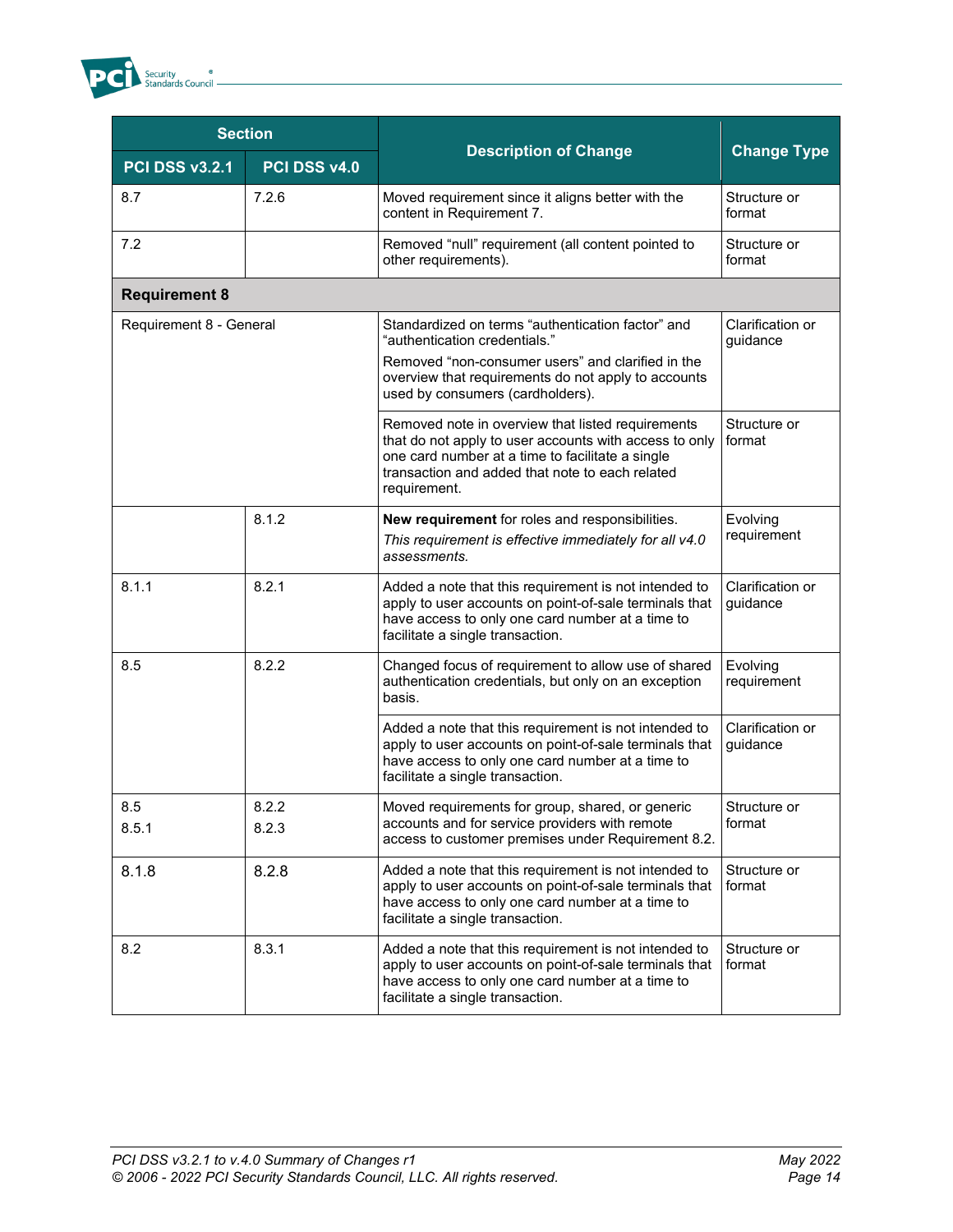

| <b>Section</b>        |              |                                                                                                                                                                                                                                                                                              |                              |
|-----------------------|--------------|----------------------------------------------------------------------------------------------------------------------------------------------------------------------------------------------------------------------------------------------------------------------------------------------|------------------------------|
| <b>PCI DSS v3.2.1</b> | PCI DSS v4.0 | <b>Description of Change</b>                                                                                                                                                                                                                                                                 | <b>Change Type</b>           |
| 8.1.6<br>8.1.7        | 8.3.4        | Merged requirements and moved under Requirement<br>8.3                                                                                                                                                                                                                                       | Structure or<br>format       |
|                       |              | Added a note that this requirement is not intended to<br>apply to user accounts on point-of-sale terminals that<br>have access to only one card number at a time to<br>facilitate a single transaction.                                                                                      |                              |
|                       |              | Increased the number of invalid authentication<br>attempts before locking out a user ID from six to 10<br>attempts.                                                                                                                                                                          | Evolving<br>requirement      |
| 8.2.6                 | 8.3.5        | Clarified that this requirement applies only if<br>passwords/passphrases are used as an<br>authentication factor to meet Requirement 8.3.1.                                                                                                                                                  | Clarification or<br>quidance |
| 8.2.3                 | 8.3.6        | New requirement to increase password length from<br>a minimum length of seven characters to minimum<br>length of 12 characters (or if the system does not<br>support 12 characters, a minimum length of eight<br>characters).<br>This requirement is a best practice until 31 March<br>2025. | Evolving<br>requirement      |
|                       |              | Clarified that, until 31 March 2025, passwords must<br>be a minimum length of at least seven characters in<br>accordance with v3.2.1 Requirement 8.2.3.                                                                                                                                      |                              |
|                       |              | Clarified that this requirement applies only if<br>passwords/passphrases are used as an<br>authentication factor to meet Requirement 8.3.1.                                                                                                                                                  |                              |
|                       |              | Added a note that this requirement is not intended to<br>apply to user accounts on point-of-sale terminals that<br>have access to only one card number at a time to<br>facilitate a single transaction.                                                                                      |                              |
| 8.2.5                 | 8.3.7        | Added a note that this requirement is not intended to<br>apply to user accounts on point-of-sale terminals that<br>have access to only one card number at a time to<br>facilitate a single transaction.                                                                                      | Structure or<br>format       |
| 8.4                   | 8.3.8        | Moved content about communicating user<br>authentication policies and procedures under<br>Requirement 8.3.                                                                                                                                                                                   | Structure or<br>format       |
| 8.2.4                 | 8.3.9        | Clarified that this requirement applies if<br>passwords/passphrases are used as the only<br>authentication factor for user access (i.e., in any<br>single-factor authentication implementation).                                                                                             | Clarification or<br>guidance |
|                       |              | Added a note that this requirement is not intended to<br>apply to user accounts on point-of-sale terminals that<br>have access to only one card number at a time to<br>facilitate a single transaction.                                                                                      |                              |
|                       |              | Added a note that this requirement does not apply to<br>service providers' customer accounts, but does apply<br>to accounts for service provider personnel.                                                                                                                                  |                              |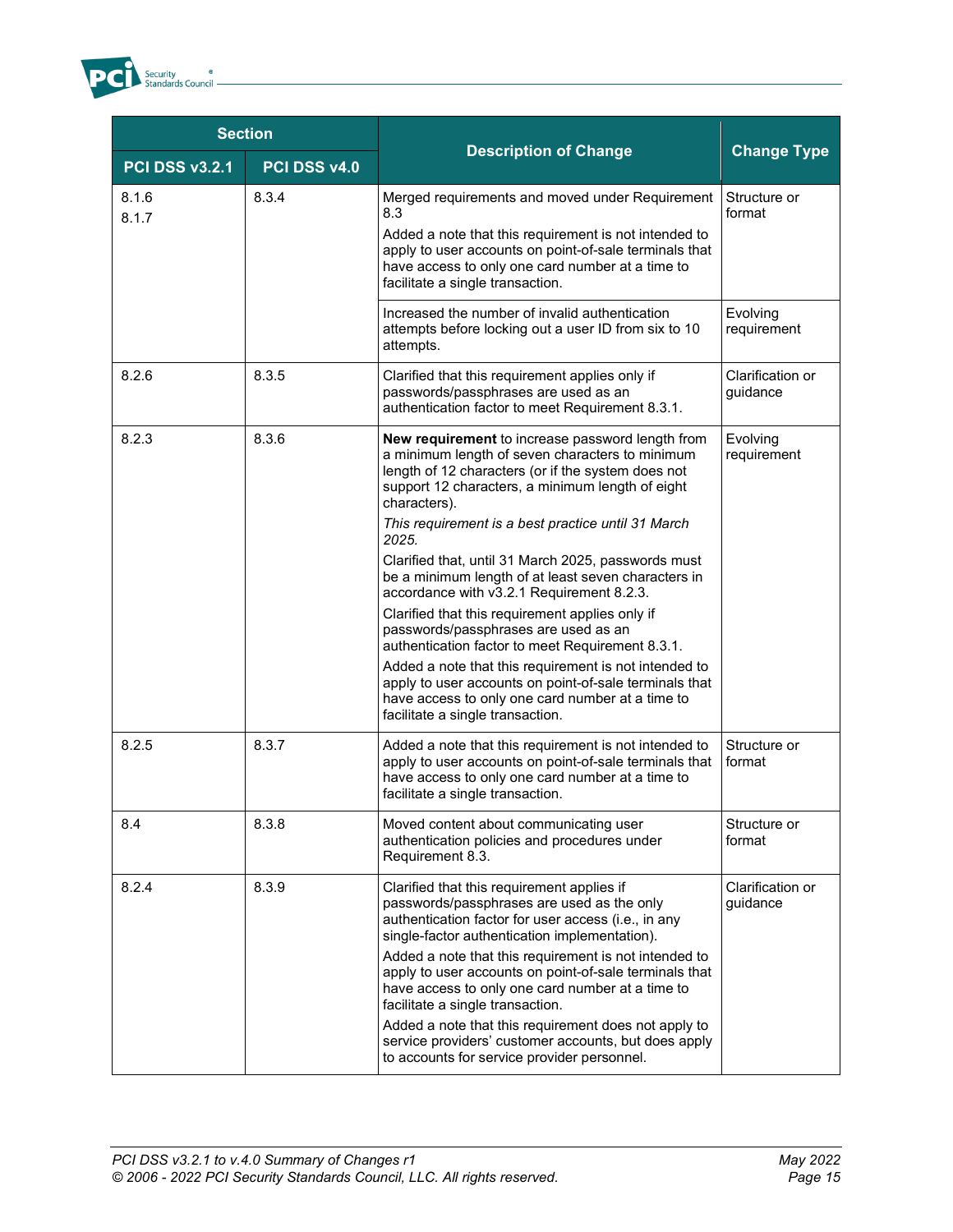

| <b>Section</b>        |              |                                                                                                                                                                                                                                                                                                                                                                                                                                                                                                                                                                                                                                                                                                                                                       |                         |
|-----------------------|--------------|-------------------------------------------------------------------------------------------------------------------------------------------------------------------------------------------------------------------------------------------------------------------------------------------------------------------------------------------------------------------------------------------------------------------------------------------------------------------------------------------------------------------------------------------------------------------------------------------------------------------------------------------------------------------------------------------------------------------------------------------------------|-------------------------|
| <b>PCI DSS v3.2.1</b> | PCI DSS v4.0 | <b>Description of Change</b>                                                                                                                                                                                                                                                                                                                                                                                                                                                                                                                                                                                                                                                                                                                          | <b>Change Type</b>      |
| 8.2.4                 | 8.3.9        | Added the option to determine access to resources<br>automatically by dynamically analyzing the security<br>posture of accounts, instead of changing<br>passwords/passphrases at least once every 90 days.                                                                                                                                                                                                                                                                                                                                                                                                                                                                                                                                            | Evolving<br>requirement |
| 8.2.4.b               | 8.3.10       | Moved content from a former testing procedure to a<br>requirement for service providers to provide guidance<br>to customers about changing passwords/<br>passphrases.<br>Added a note that this requirement will be<br>superseded by Requirement 8.3.10.1 once<br>Requirement 8.3.10.1 becomes effective.                                                                                                                                                                                                                                                                                                                                                                                                                                             | Structure or<br>format  |
|                       | 8.3.10.1     | New requirement for service providers only - if<br>passwords/passphrases are the only authentication<br>factor for customer user access, then<br>passwords/passphrases are either changed at least<br>once every 90 days or access to resources is<br>automatically determined by dynamically analyzing<br>the security posture of the accounts.<br>This requirement is a best practice until 31 March<br>2025.<br>Added a note that this requirement does not apply to<br>accounts of consumer users accessing their payment<br>card information.<br>Added a note that this requirement will supersede<br>Requirement 8.3.10 once it becomes effective, and<br>until that date, service providers may meet either<br>Requirement 8.3.10 or 8.3.10.1. | Evolving<br>requirement |
| 8.6                   | 8.3.11       | Moved requirement about authentication factors such<br>as physical or logical security tokens, smart cards,<br>and certificates under Requirement 8.3.                                                                                                                                                                                                                                                                                                                                                                                                                                                                                                                                                                                                | Structure or<br>format  |
| 8.3                   |              | Removed "null" requirement (all content pointed to<br>other requirements).                                                                                                                                                                                                                                                                                                                                                                                                                                                                                                                                                                                                                                                                            | Structure or<br>format  |
|                       | 8.4.2        | New requirement to implement multi-factor<br>authentication (MFA) for all access into the CDE.<br>This requirement is a best practice until 31 March<br>2025.<br>Added a note to clarify that MFA is required for both<br>types of access specified in Requirements 8.4.2 and<br>8.4.3; and that applying MFA to one type of access<br>does not replace the need to apply another instance<br>of MFA to the other type of access.                                                                                                                                                                                                                                                                                                                     | Evolving<br>requirement |
|                       | 8.5.1        | New requirement for secure implementation of multi-<br>factor authentication systems.<br>This requirement is a best practice until 31 March<br>2025.                                                                                                                                                                                                                                                                                                                                                                                                                                                                                                                                                                                                  | Evolving<br>requirement |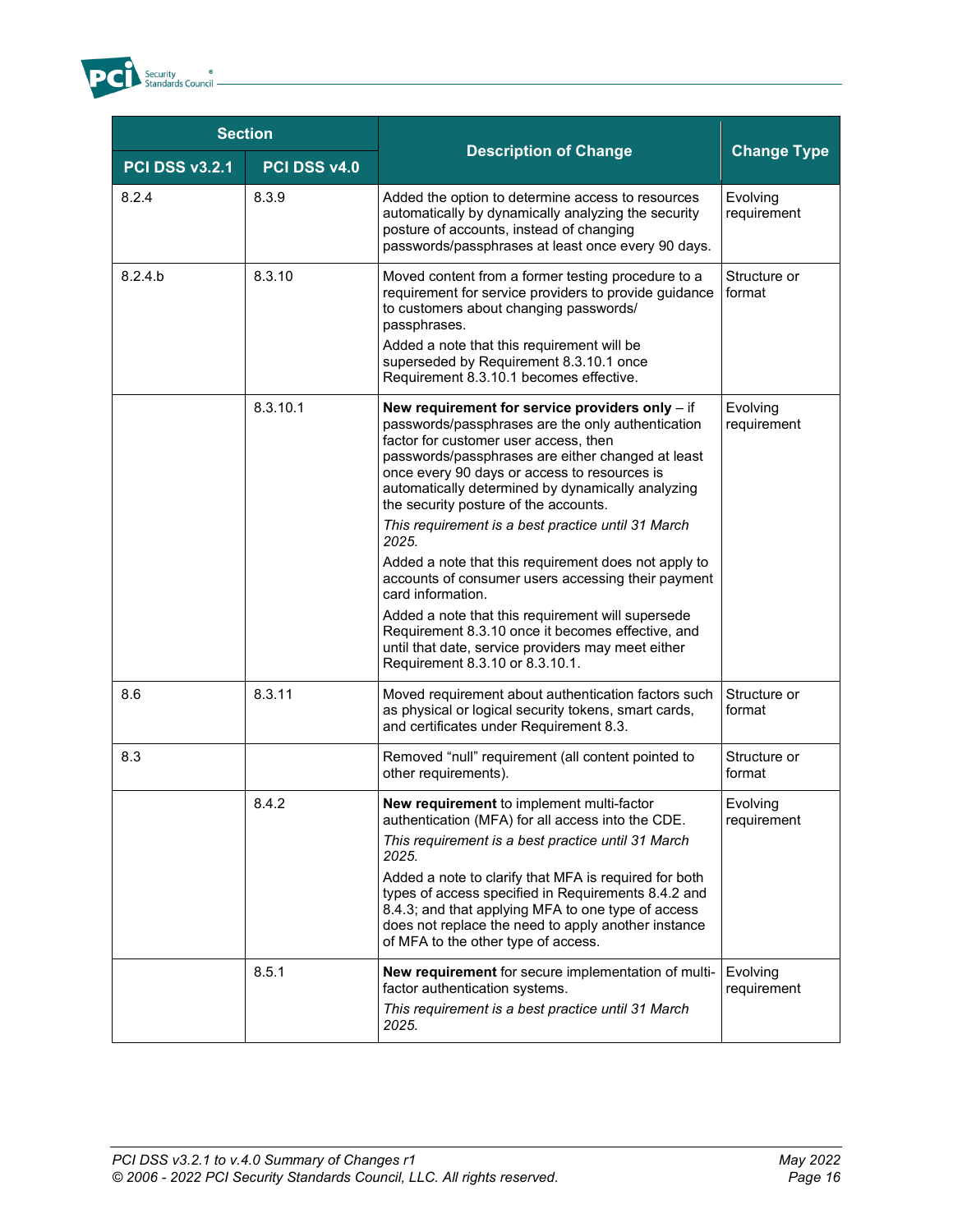

| <b>Section</b>          |                             |                                                                                                                                                                                                                                                                                                                         |                              |
|-------------------------|-----------------------------|-------------------------------------------------------------------------------------------------------------------------------------------------------------------------------------------------------------------------------------------------------------------------------------------------------------------------|------------------------------|
| <b>PCI DSS v3.2.1</b>   | PCI DSS v4.0                | <b>Description of Change</b>                                                                                                                                                                                                                                                                                            | <b>Change Type</b>           |
|                         | 8.6.1                       | New requirement for management of system or<br>application accounts that can be used for interactive<br>login.<br>This requirement is a best practice until 31 March<br>2025.                                                                                                                                           | Evolving<br>requirement      |
|                         | 8.6.2                       | New requirement for not hard-coding<br>passwords/passphrases into files or scripts for any<br>application and system accounts that can be used for<br>interactive login.<br>This requirement is a best practice until 31 March<br>2025.                                                                                 | Evolving<br>requirement      |
|                         | 8.6.3                       | New requirement for protecting<br>passwords/passphrases for application and system<br>accounts against misuse.<br>This requirement is a best practice until 31 March<br>2025.                                                                                                                                           | Evolving<br>requirement      |
| 8.7                     | 7.2.6                       | Moved requirement since it aligns better with the<br>content in Requirement 7.                                                                                                                                                                                                                                          | Structure or<br>format       |
| <b>Requirement 9</b>    |                             |                                                                                                                                                                                                                                                                                                                         |                              |
| Requirement 9 - General |                             | In the overview, clarified the three different areas<br>covered in Requirement 9 (sensitive areas, CDE, and<br>facilities).<br>Throughout, clarified whether each requirement<br>applies to the CDE, sensitive areas, or facilities.                                                                                    | Clarification or<br>guidance |
|                         | 9.1.2                       | New requirement for roles and responsibilities.<br>This requirement is effective immediately for all v4.0<br>assessments.                                                                                                                                                                                               | Evolving<br>requirement      |
| 9.1                     | 9.2.4                       | Added a requirement to address a former testing<br>procedure bullet to restrict access to consoles in<br>sensitive areas via locking when not in use.                                                                                                                                                                   | Clarification or<br>guidance |
| 9.2                     | 9.3.1<br>9.3.2              | Split requirement for identifying personnel and visitors<br>into separate requirements, Requirements 9.3.1 and<br>9.3.2 respectively.                                                                                                                                                                                   | Structure or<br>format       |
| 9.4<br>9.4.1<br>9.4.2   | 9.3.2                       | Combined requirements for authorizing and<br>managing visitor access together in Requirement<br>9.3.2.                                                                                                                                                                                                                  | Structure or<br>format       |
| 9.5<br>9.5.1            | 9.4.1<br>9.4.1.1<br>9.4.1.2 | Removed requirement for procedures to physically<br>secure media (9.5) and merged the procedures into<br>the related requirements.<br>Split requirement for storing media backups in a<br>secure location and reviewing the security of the<br>offline backup location at least every 12 months into 2<br>requirements. | Clarification or<br>guidance |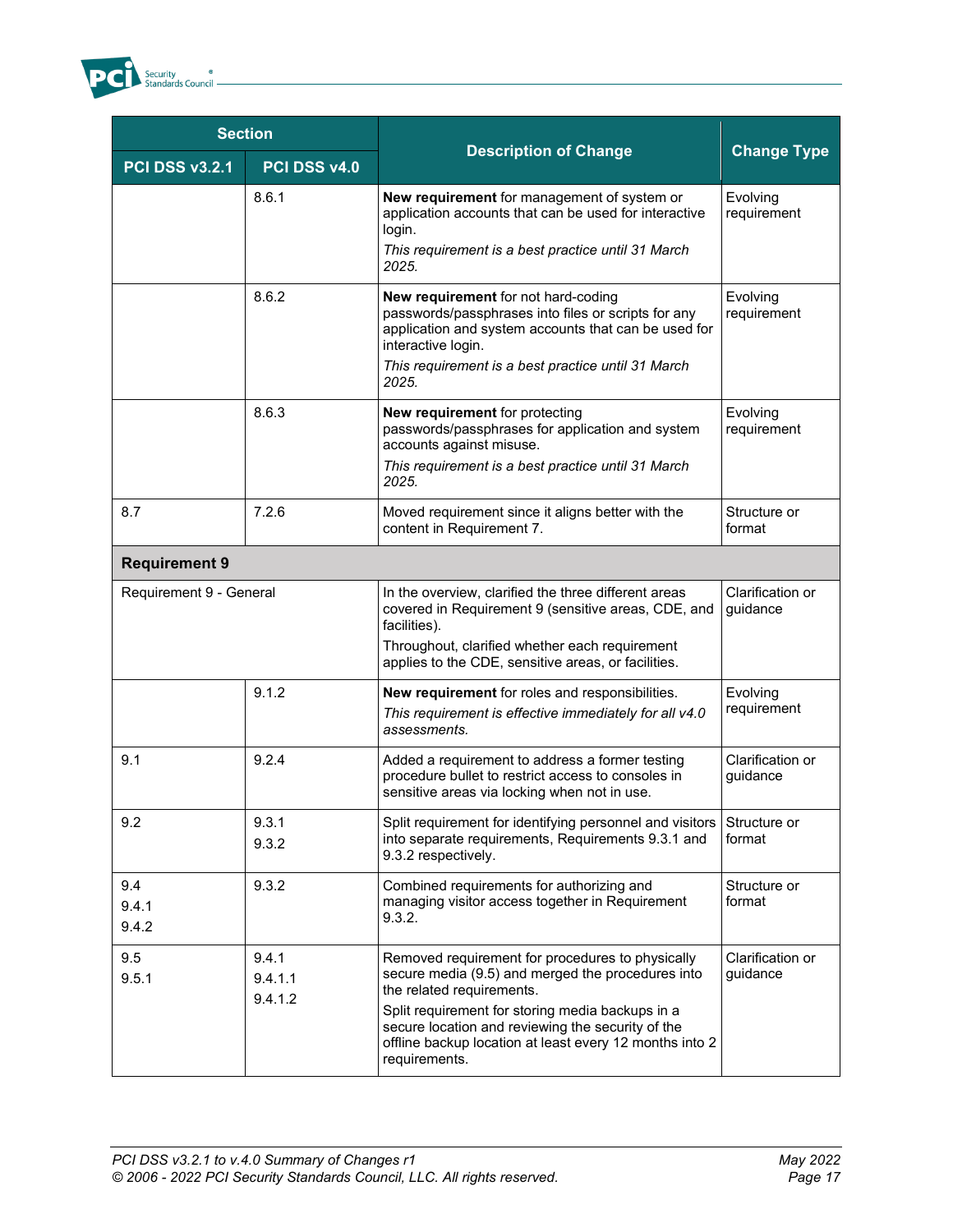| <b>Section</b>                 |                         |                                                                                                                                                                                                                                                                                                                                   |                              |
|--------------------------------|-------------------------|-----------------------------------------------------------------------------------------------------------------------------------------------------------------------------------------------------------------------------------------------------------------------------------------------------------------------------------|------------------------------|
| <b>PCI DSS v3.2.1</b>          | PCI DSS v4.0            | <b>Description of Change</b>                                                                                                                                                                                                                                                                                                      | <b>Change Type</b>           |
| 9.6<br>9.6.1<br>9.6.2<br>9.6.3 | 9.4.2<br>9.4.3<br>9.4.4 | Removed requirement for procedures for internal and<br>external distribution of media (9.6) and merged the<br>procedures into the related requirements.                                                                                                                                                                           | Clarification or<br>guidance |
| 9.7<br>9.7.1                   | 9.4.5<br>9.4.5.1        | Removed requirement for procedures for strict control<br>over storage and accessibility of media (9.7) and<br>merged the procedures into the related requirements.<br>Split requirement for maintaining media inventory<br>logs and conducting media inventories annually into 2<br>requirements.                                 | Clarification or<br>guidance |
| 9.8<br>9.8.1<br>9.8.2          | 9.4.6<br>9.4.7          | Removed requirement for procedures for media<br>destruction when media is no longer needed (9.8)<br>and merged the procedures into the related<br>requirements.<br>Clarified options for destroying media when no longer<br>needed includes either destruction of electronic<br>media or rendering cardholder data unrecoverable. | Clarification or<br>guidance |
| 9.9                            | 9.5.1                   | Clarified the focus of the requirement is on "Point-of-<br>interaction (POI) devices that capture payment card<br>data via direct physical interaction with the payment<br>card form factor."<br>Clarified that this requirement applies to deployed<br>POI devices used in card-present transactions.                            | Clarification or<br>guidance |
|                                | 9.5.1.2.1               | New requirement to define the frequency of periodic<br>POI device inspections based on the entity's targeted<br>risk analysis.<br>This requirement is a best practice until 31 March<br>2025.                                                                                                                                     | Evolving<br>requirement      |
| <b>Requirement 10</b>          |                         |                                                                                                                                                                                                                                                                                                                                   |                              |
| Requirement 10 - General       |                         | Updated principal requirement title to reflect focus on<br>audit logs, system components, and cardholder data.<br>Clarified that these requirements do not apply to user<br>activity of consumers (cardholders).<br>Replaced "Audit trails" with "Audit logs" throughout.                                                         | Clarification or<br>guidance |
|                                | 10.1.2                  | New requirement for roles and responsibilities.<br>This requirement is effective immediately for all v4.0<br>assessments.                                                                                                                                                                                                         | Evolving<br>requirement      |
| 10.2                           |                         | Removed "null" requirement (all content pointed to<br>other requirements).                                                                                                                                                                                                                                                        | Structure or<br>format       |
| 10.5                           |                         | Removed "null" requirement (all content pointed to<br>other requirements).                                                                                                                                                                                                                                                        | Structure or<br>format       |
| $10.5.1 - 10.5.5$              | $10.3.1 - 10.3.4$       | Moved audit log protection requirements under<br>Requirement 10.3.                                                                                                                                                                                                                                                                | Structure or<br>format       |

<sup>8</sup><br>Standards Council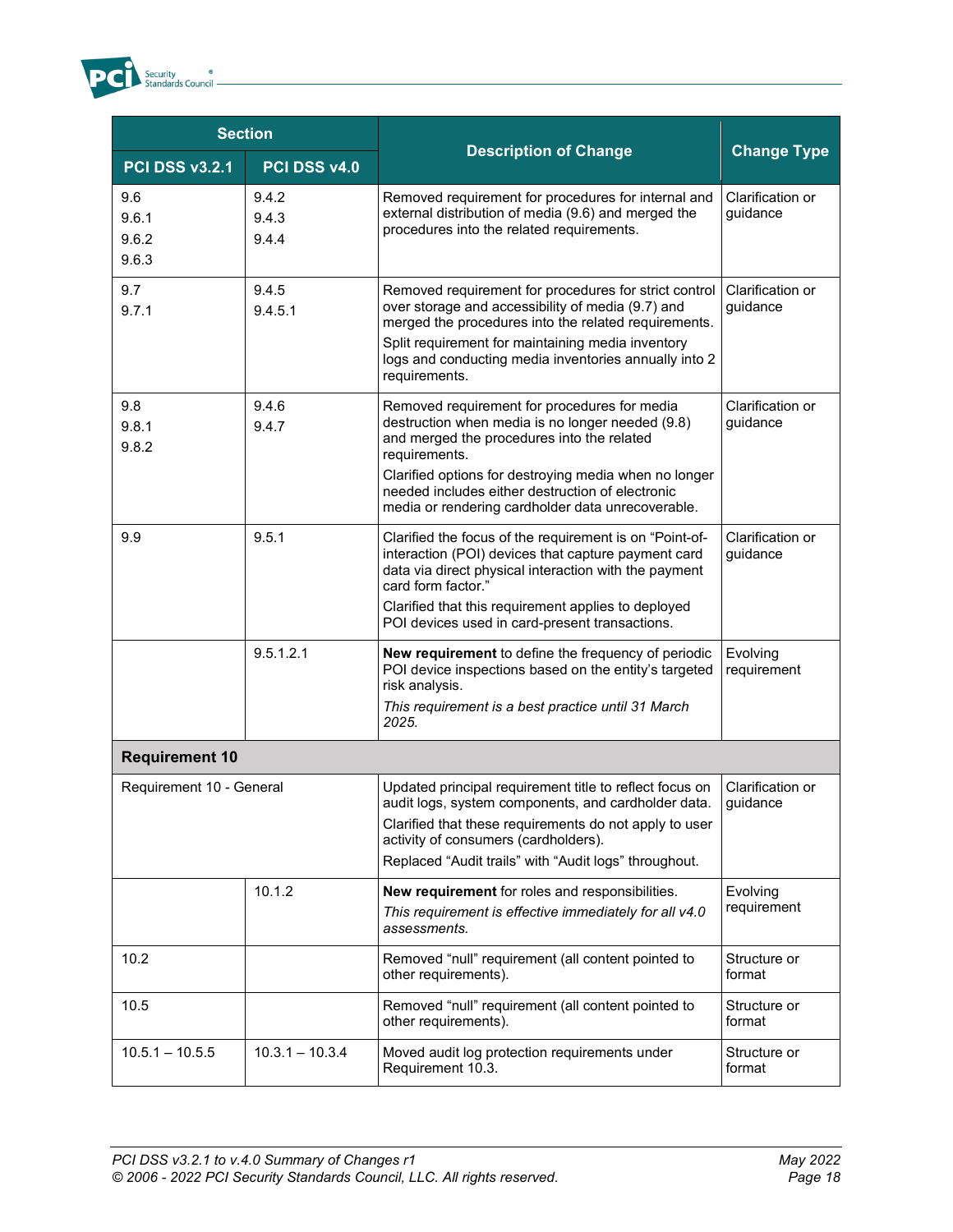

| <b>Section</b>            |                   |                                                                                                                                                                                                                                                                                                                                                                     |                         |
|---------------------------|-------------------|---------------------------------------------------------------------------------------------------------------------------------------------------------------------------------------------------------------------------------------------------------------------------------------------------------------------------------------------------------------------|-------------------------|
| <b>PCI DSS v3.2.1</b>     | PCI DSS v4.0      | <b>Description of Change</b>                                                                                                                                                                                                                                                                                                                                        | <b>Change Type</b>      |
| 10.5.3<br>10.5.4          | 10.3.3            | Combined requirements to align similar topics.                                                                                                                                                                                                                                                                                                                      | Structure or<br>format  |
| 10.6                      |                   | Removed "null" requirement (all content pointed to<br>other requirements).                                                                                                                                                                                                                                                                                          | Structure or<br>format  |
| $10.6.1 - 10.6.3$         | $10.4.1 - 10.4.3$ | Moved requirements for audit log reviews under<br>Requirement 10.4.                                                                                                                                                                                                                                                                                                 | Structure or<br>format  |
|                           | 10.4.1.1          | New requirement for the use of automated<br>mechanisms to perform audit log reviews.<br>This requirement is a best practice until 31 March<br>2025.                                                                                                                                                                                                                 | Evolving<br>requirement |
|                           | 10.4.2.1          | New requirement for a targeted risk analysis to<br>define the frequency of periodic log reviews for all<br>other system components (not defined in<br>Requirement 10.4.1)<br>This requirement is a best practice until 31 March<br>2025.                                                                                                                            | Evolving<br>requirement |
| 10.7                      | 10.5.1            | Moved requirement for audit log history to 10.5.1.                                                                                                                                                                                                                                                                                                                  | Structure or<br>format  |
| 10.4<br>$10.4.1 - 10.4.3$ | $10.6.1 - 10.6.3$ | Moved and reorganized requirements for time<br>synchronization under 10.6.                                                                                                                                                                                                                                                                                          | Structure or<br>format  |
| 10.8                      | 10.7.1            | Moved requirement for service providers to detect,<br>alert, and promptly address failures of critical control<br>systems to Requirement 10.7.1.                                                                                                                                                                                                                    | Structure or<br>format  |
|                           | 10.7.2            | New requirement for all entities to detect, alert, and<br>promptly address failures of critical security control<br>systems.<br>This requirement is a best practice until 31 March<br>2025.<br>This new requirement applies to all entities - it<br>includes two additional critical security controls not<br>included in Requirement 10.7.1 for service providers. | Evolving<br>requirement |
| 10.8.1                    | 10.7.3            | New requirement to respond promptly to failures of<br>any critical security controls.<br>For service providers: this is current PCI DSS v3.2.1<br>requirement.<br>For all other (non-service provider) entities: this is a<br>new requirement.<br>This requirement is a best practice (for non-service<br>providers) until 31 March 2025.                           | Evolving<br>requirement |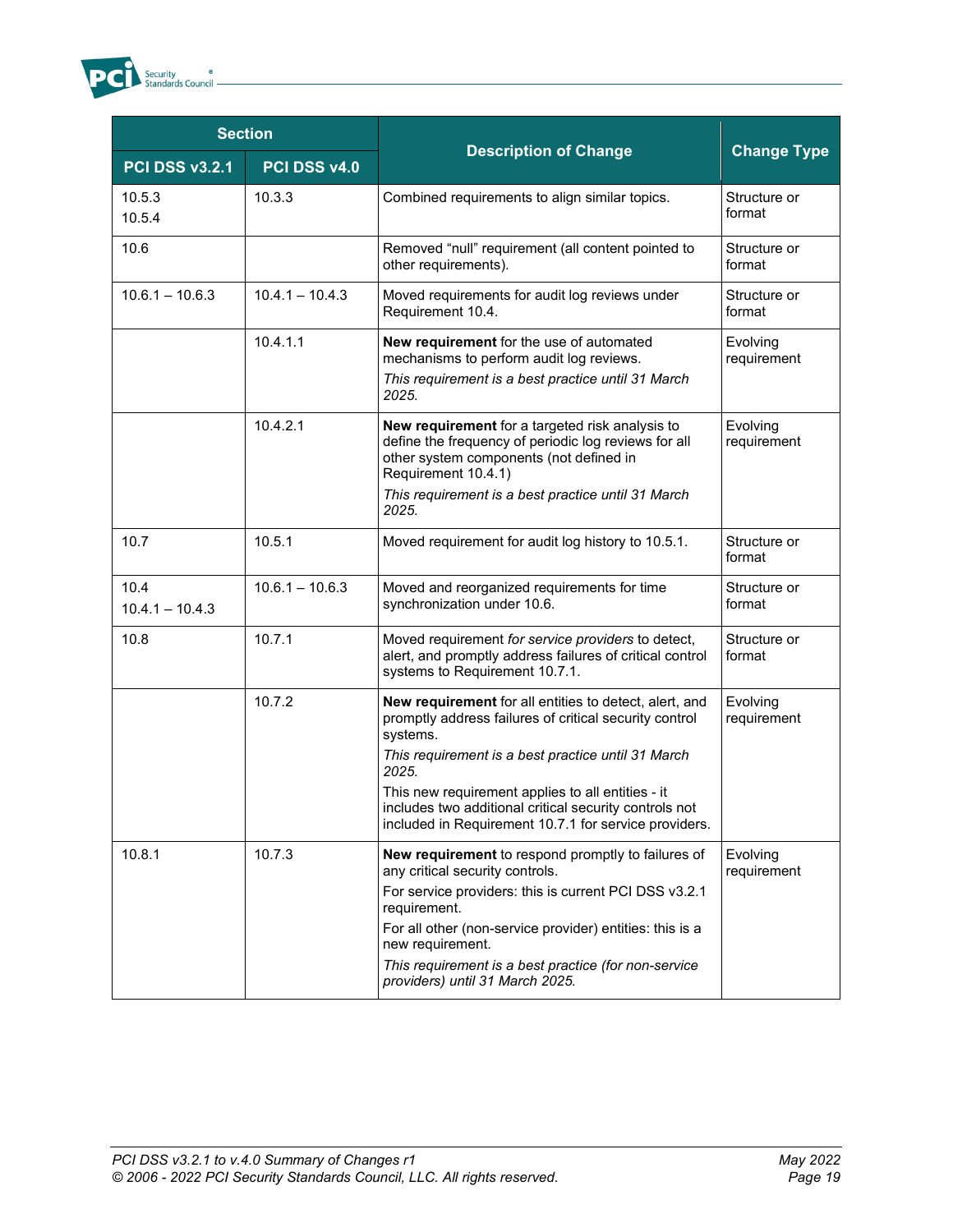

| <b>Section</b>           |                      |                                                                                                                                                                                                                                                                                                                                                                                                                                                                                                                                                       |                              |
|--------------------------|----------------------|-------------------------------------------------------------------------------------------------------------------------------------------------------------------------------------------------------------------------------------------------------------------------------------------------------------------------------------------------------------------------------------------------------------------------------------------------------------------------------------------------------------------------------------------------------|------------------------------|
| <b>PCI DSS v3.2.1</b>    | PCI DSS v4.0         | <b>Description of Change</b>                                                                                                                                                                                                                                                                                                                                                                                                                                                                                                                          | <b>Change Type</b>           |
| <b>Requirement 11</b>    |                      |                                                                                                                                                                                                                                                                                                                                                                                                                                                                                                                                                       |                              |
| Requirement 11 - General |                      | Minor update to principal requirement title.                                                                                                                                                                                                                                                                                                                                                                                                                                                                                                          | Clarification or<br>guidance |
|                          | 11.1.2               | New requirement for roles and responsibilities.<br>This requirement is effective immediately for all v4.0<br>assessments.                                                                                                                                                                                                                                                                                                                                                                                                                             | Evolving<br>requirement      |
| 11.1                     | 11.2.1               | Clarified the intent of the requirement is to manage<br>both authorized and unauthorized wireless access<br>points.<br>Clarified that this requirement applies even when a<br>policy exists to prohibit the use of wireless<br>technology.                                                                                                                                                                                                                                                                                                            | Clarification or<br>guidance |
|                          | 11.3.1.1             | New requirement to manage all other applicable<br>vulnerabilities (those not ranked as high-risk or<br>critical) found during internal vulnerability scans.<br>This requirement is a best practice until 31 March<br>2025.                                                                                                                                                                                                                                                                                                                            | Evolving<br>requirement      |
|                          | 11.3.1.2             | New requirement to perform internal vulnerability<br>scans via authenticated scanning.<br>This requirement is a best practice until 31 March<br>2025.                                                                                                                                                                                                                                                                                                                                                                                                 | Evolving<br>requirement      |
| 11.2.3                   | 11.3.1.3<br>11.3.2.1 | Separated requirement to perform internal and<br>external vulnerability scans and rescans after any<br>significant changes into a requirement for internal<br>scans (11.3.1.3) and external scans (11.3.2.1).                                                                                                                                                                                                                                                                                                                                         | Structure or<br>format       |
| 11.3                     | 11.4.1               | Clarified the following:<br>The methodology is defined, documented, and<br>$\bullet$<br>implemented by the entity.<br>Penetration testing results are retained for at<br>least 12 months.<br>The methodology includes a documented<br>approach to assessing and addressing risk<br>posed by exploitable vulnerabilities and security<br>weaknesses found during penetration testing.<br>The meaning of testing from inside the network<br>$\bullet$<br>(internal penetration testing) and from outside the<br>network (external penetration testing). | Clarification or<br>guidance |
| 11.3.3                   | 11.4.4               | Clarified that penetration test findings are corrected in<br>accordance with the entity's assessment of the risk<br>posed by the security issue.                                                                                                                                                                                                                                                                                                                                                                                                      | Clarification or<br>guidance |
|                          | 11.4.7               | New requirement for multi-tenant service<br>providers to support their customers for external<br>penetration testing.<br>This requirement is a best practice until 31 March<br>2025.                                                                                                                                                                                                                                                                                                                                                                  | Evolving<br>requirement      |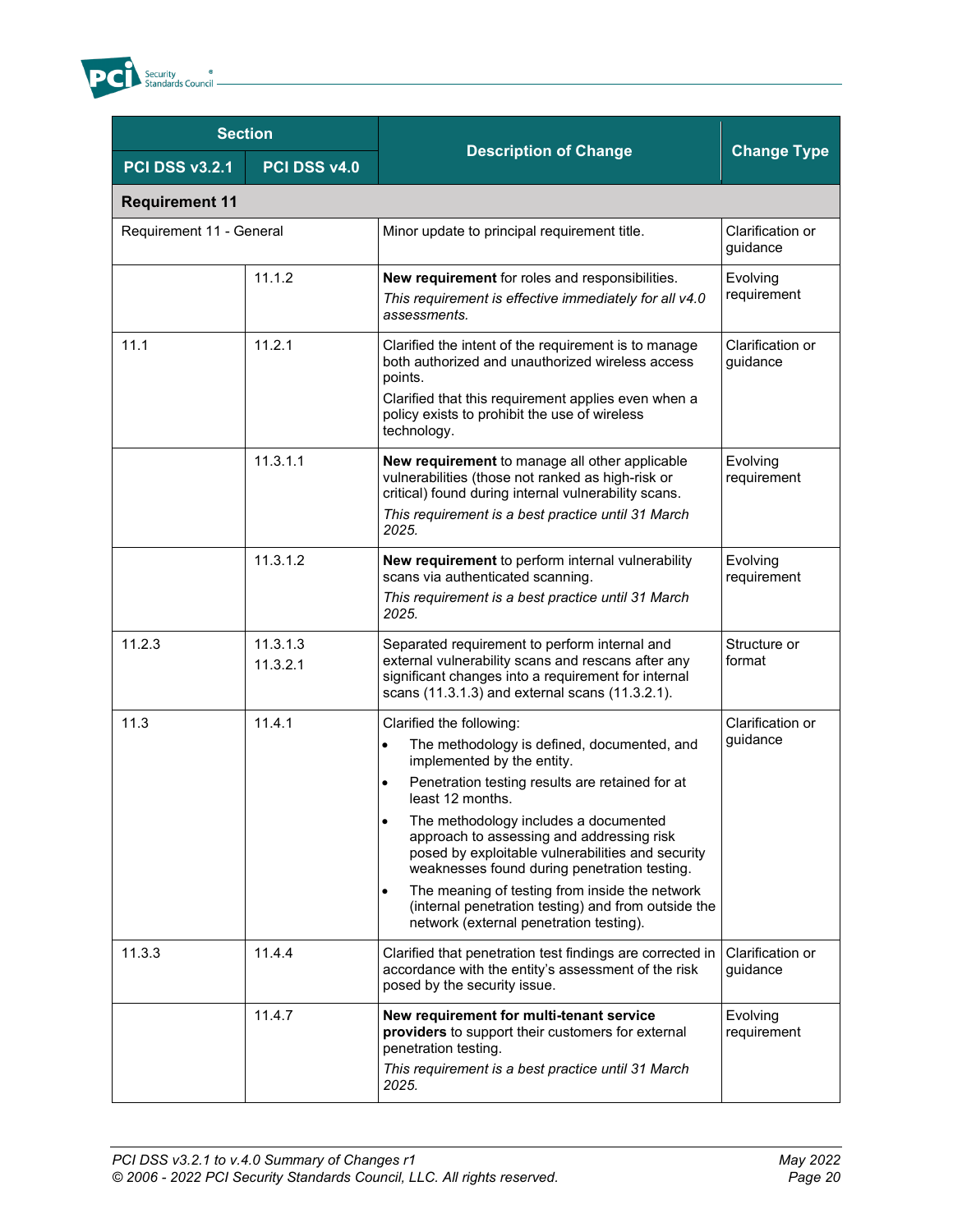

| <b>Section</b>            |              |                                                                                                                                                                                                                                                                                                                       |                              |
|---------------------------|--------------|-----------------------------------------------------------------------------------------------------------------------------------------------------------------------------------------------------------------------------------------------------------------------------------------------------------------------|------------------------------|
| <b>PCI DSS v3.2.1</b>     | PCI DSS v4.0 | <b>Description of Change</b>                                                                                                                                                                                                                                                                                          | <b>Change Type</b>           |
|                           | 11.5.1.1     | New requirement for service providers to use<br>intrusion-detection and or intrusion-prevention<br>techniques to detect, alert on/prevent, and address<br>covert malware communication channels.<br>This requirement is a best practice until 31 March<br>2025.                                                       | Evolving<br>requirement      |
|                           | 11.6.1       | New requirement to deploy a change-and-tamper-<br>detection mechanism to alert for unauthorized<br>modifications to the HTTP headers and contents of<br>payment pages as received by the consumer<br>browser.<br>This requirement is a best practice until 31 March<br>2025.                                          | Evolving<br>requirement      |
| 11.2                      |              | Removed "null" requirement (all content pointed to<br>other requirements).                                                                                                                                                                                                                                            | Structure or<br>format       |
| 11.1.2                    | 12.10.5      | Moved requirement for incident response procedures<br>if unauthorized wireless access points are detected to<br>align with other incident response items.                                                                                                                                                             | Structure or<br>format       |
| 11.5.1                    | 12.10.5      | Moved requirement to respond to alerts generated by<br>the change-detection solution to align with other the<br>incident response items.                                                                                                                                                                              | Structure or<br>format       |
| <b>Requirement 12</b>     |              |                                                                                                                                                                                                                                                                                                                       |                              |
| Requirement 12 - General  |              | Updated principal requirement title to reflect that the<br>focus is on organizational policies and programs that<br>support information security.                                                                                                                                                                     | Clarification or<br>guidance |
| 12.2                      |              | Removed requirement for a formal organization-wide<br>risk assessment and replaced with specific targeted<br>risk analyses (12.3.1 and 12.3.2).                                                                                                                                                                       | Evolving<br>requirement      |
| 12.4                      | 12.1.3       | Added formal acknowledgment by personnel of their<br>responsibilities.                                                                                                                                                                                                                                                | Evolving<br>requirement      |
| 12.5<br>$12.5.1 - 12.5.5$ | 12.1.4       | Clarified that responsibilities are formally assigned to<br>a Chief Information Security Officer or other<br>knowledgeable member of executive management.<br>Merged requirements for formally assigning<br>responsibility for information security.                                                                  | Clarification or<br>guidance |
| 12.3<br>$12.3.1 - 12.3.9$ | 12.2.1       | Clarified the intent of the requirement is for<br>acceptable use policies for end-user technologies.<br>Merged and removed requirements to focus on<br>explicit management approval, acceptable uses of<br>technologies, and a list of hardware and software<br>products approved by the company for employee<br>use. | Clarification or<br>guidance |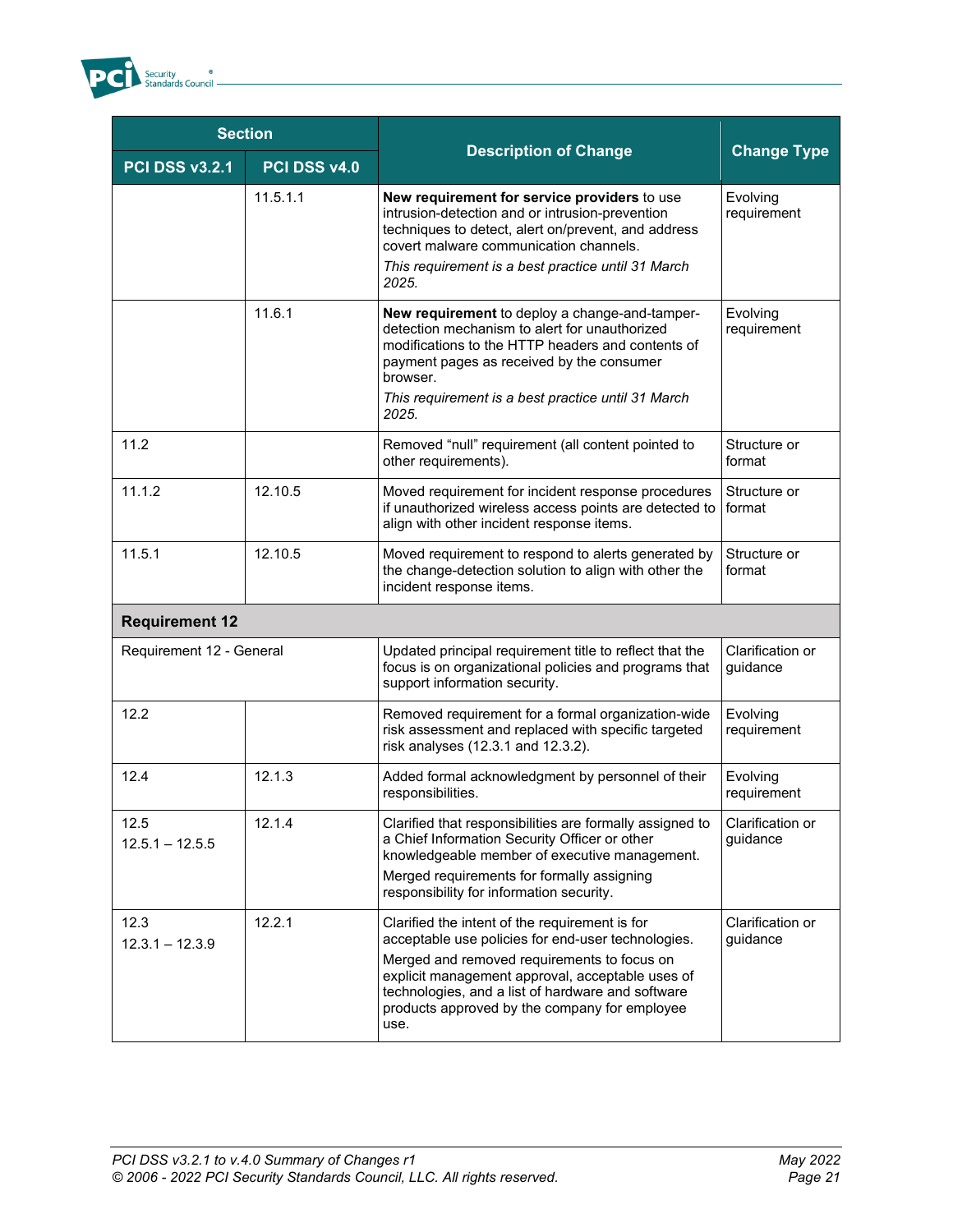

| <b>Section</b>        |                    |                                                                                                                                                                                                                                                                                                                          |                         |
|-----------------------|--------------------|--------------------------------------------------------------------------------------------------------------------------------------------------------------------------------------------------------------------------------------------------------------------------------------------------------------------------|-------------------------|
| <b>PCI DSS v3.2.1</b> | PCI DSS v4.0       | <b>Description of Change</b>                                                                                                                                                                                                                                                                                             | <b>Change Type</b>      |
| 12.3.10               | 3.4.2              | Removed requirement and added new Requirement<br>3.4.2 for technical controls to prevent copy and/or<br>relocation of PAN when using remote-access<br>technologies.                                                                                                                                                      | Evolving<br>requirement |
|                       | 12.3.1             | New requirement to perform a targeted risk analysis<br>for any PCI DSS requirement that provides flexibility<br>for how frequently it is performed.<br>This requirement is a best practice until 31 March<br>2025.                                                                                                       | Evolving<br>requirement |
|                       | 12.3.2             | New requirement for entities using a Customized<br>Approach to perform a targeted risk analysis for<br>each PCI DSS requirement that the entity meets with<br>the customized approach.<br>This requirement is effective immediately for all<br>entities undergoing a v4.0 assessment and using a<br>customized approach. | Evolving<br>requirement |
|                       | 12.3.3             | New requirement to document and review<br>cryptographic cipher suites and protocols in use at<br>least once every 12 months.<br>This requirement is a best practice until 31 March<br>2025.                                                                                                                              | Evolving<br>requirement |
|                       | 12.3.4             | New requirement to review hardware and software<br>technologies in use at least once every 12 months.<br>This requirement is a best practice until 31 March<br>2025.                                                                                                                                                     | Evolving<br>requirement |
| 12.11<br>12.11.1      | 12.4.2<br>12.4.2.1 | Moved requirements for reviews to confirm that<br>personnel are performing PCI DSS tasks in<br>accordance with policies and procedures under<br>Requirement 12.4, to align with other requirements<br>for managing PCI DSS compliance activities.                                                                        | Structure or<br>format  |
| 2.4                   | 12.5.1             | Moved under Requirement 12.5 to align with other<br>requirements for documenting and validating PCI<br>DSS scope.                                                                                                                                                                                                        | Structure or<br>format  |
|                       | 12.5.2             | <b>New requirement</b> to document and confirm PCI DSS<br>scope at least every 12 months and upon significant<br>change to the in-scope environment.<br>This requirement is effective immediately for all v4.0<br>assessments.                                                                                           | Evolving<br>requirement |
|                       | 12.5.2.1           | New requirement for service providers to<br>document and confirm PCI DSS scope at least once<br>every six months and upon significant change to the<br>in-scope environment.<br>This requirement is a best practice until 31 March<br>2025.                                                                              | Evolving<br>requirement |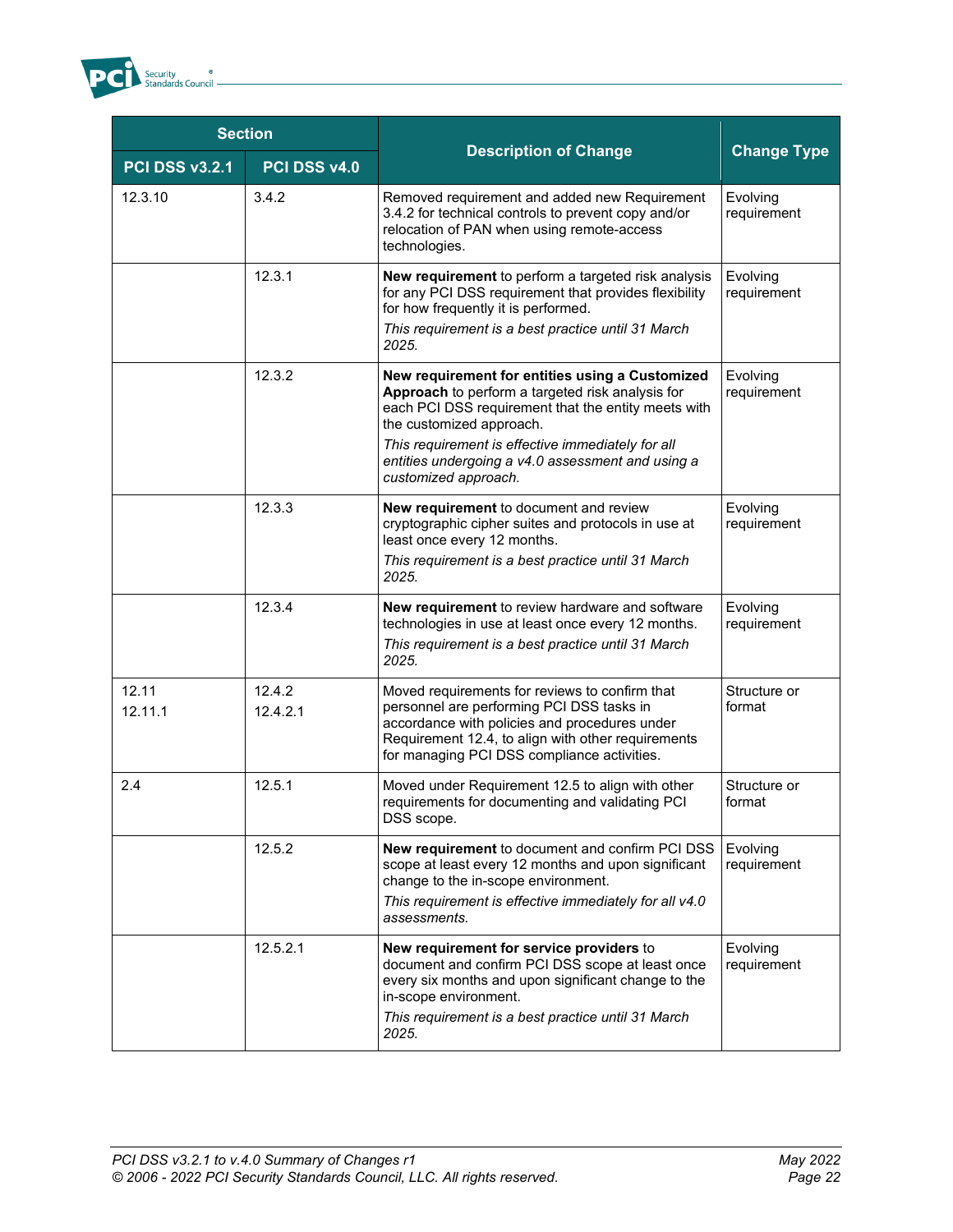

| <b>Section</b>        |                   |                                                                                                                                                                                                                                                                   |                              |  |
|-----------------------|-------------------|-------------------------------------------------------------------------------------------------------------------------------------------------------------------------------------------------------------------------------------------------------------------|------------------------------|--|
| <b>PCI DSS v3.2.1</b> | PCI DSS v4.0      | <b>Description of Change</b>                                                                                                                                                                                                                                      | <b>Change Type</b>           |  |
|                       | 12.5.3            | New requirement for service providers for a<br>documented review of the impact to PCI DSS scope<br>and applicability of controls upon significant changes<br>to organizational structure.<br>This requirement is a best practice until 31 March<br>2025.          | Evolving<br>requirement      |  |
| 12.6                  | 12.6.1            | Clarified that the intent is that all personnel are aware<br>of the entity's information security policy and their role<br>in protecting cardholder data.                                                                                                         | Clarification or<br>guidance |  |
|                       | 12.6.2            | New requirement to review and update (as needed)<br>the security awareness program at least once every<br>12 months.<br>This requirement is a best practice until 31 March<br>2025.                                                                               | Evolving<br>requirement      |  |
| 12.6.1<br>12.6.2      | 12.6.3            | Merged requirements for security awareness training.                                                                                                                                                                                                              | Structure or<br>format       |  |
|                       | 12.6.3.1          | New requirement for security awareness training to<br>include awareness of threats and vulnerabilities that<br>could impact the security of the CDE.<br>This requirement is a best practice until 31 March<br>2025.                                               | Evolving<br>requirement      |  |
|                       | 12.6.3.2          | New requirement for security awareness training to<br>include awareness about the acceptable use of end-<br>user technologies in accordance with Requirement<br>12.2.1.<br>This requirement is a best practice until 31 March<br>2025.                            | Evolving<br>requirement      |  |
| 12.8                  |                   | Removed "null" requirement (all content pointed to<br>other requirements).                                                                                                                                                                                        | Structure or<br>format       |  |
| $12.8.1 - 12.8.5$     | $12.8.1 - 12.8.5$ | Replaced "Service Provider" with Third-Party Service<br>Provider (TPSP).<br>Clarified that the use of a PCI DSS compliant TPSP<br>does not make an entity PCI DSS compliant, nor<br>does it remove the entity's responsibility for its own<br>PCI DSS compliance. | Clarification or<br>guidance |  |
| 12.8.2                | 12.8.2            | Replaced "Service Provider" with Third-Party Service<br>Provider (TPSP).                                                                                                                                                                                          | Clarification or<br>guidance |  |
| 12.8.3                | 12.8.3            | Replaced "Service Provider" with Third-Party Service<br>Clarification or<br>Provider (TPSP).<br>guidance                                                                                                                                                          |                              |  |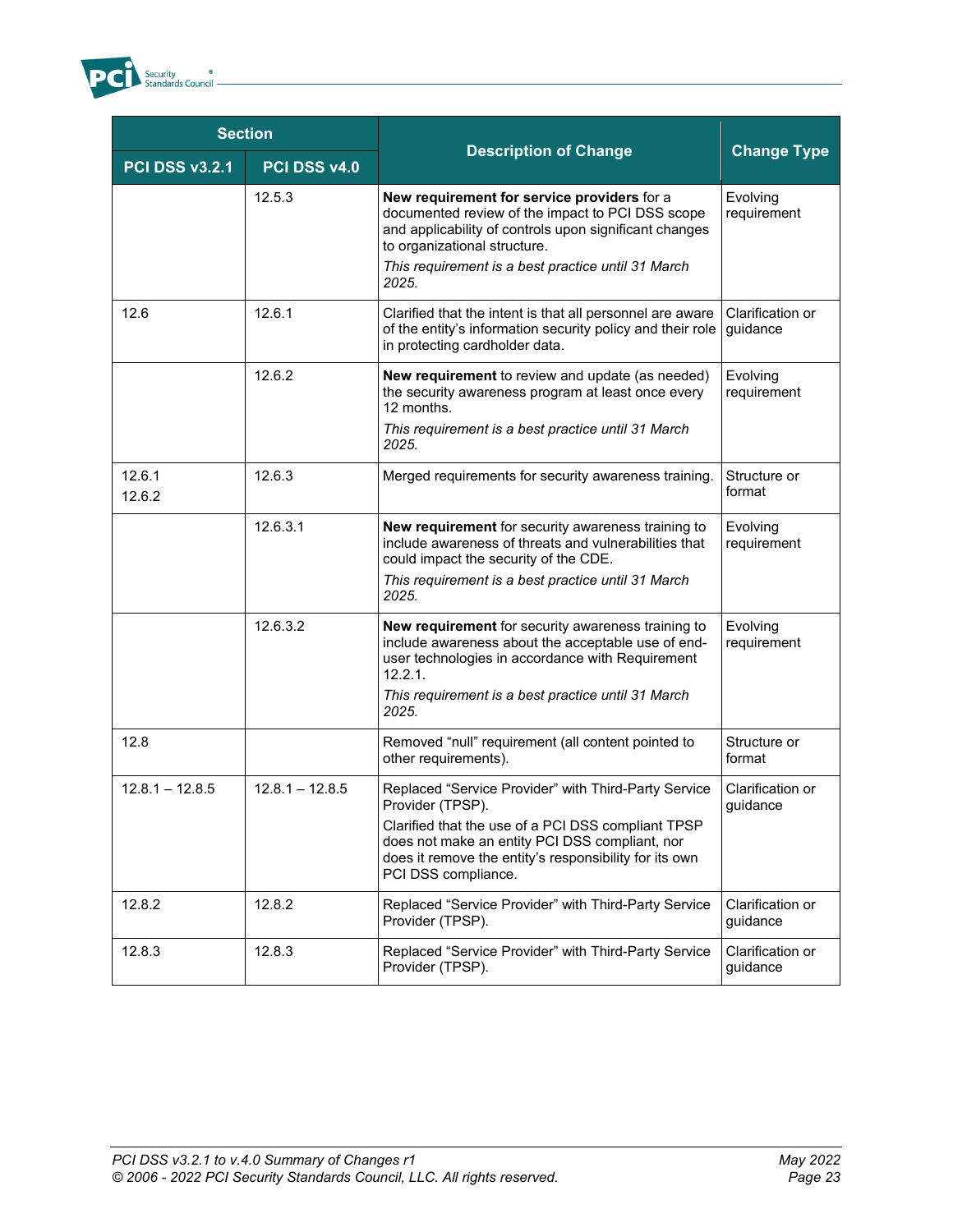

| <b>Section</b>              |              |                                                                                                                                                                                                                                                                                                                                                                                                                                                                                                                          |                              |  |
|-----------------------------|--------------|--------------------------------------------------------------------------------------------------------------------------------------------------------------------------------------------------------------------------------------------------------------------------------------------------------------------------------------------------------------------------------------------------------------------------------------------------------------------------------------------------------------------------|------------------------------|--|
| <b>PCI DSS v3.2.1</b>       | PCI DSS v4.0 | <b>Description of Change</b>                                                                                                                                                                                                                                                                                                                                                                                                                                                                                             | <b>Change Type</b>           |  |
| 12.8.4                      | 12.8.4       | Replaced "Service Provider" with Third-Party Service<br>Provider (TPSP).<br>Clarified that where an entity has an agreement with<br>a TPSP for meeting PCI DSS requirements on behalf<br>of the entity, the entity must work with the TPSP to<br>make sure the applicable PCI DSS requirements are<br>met. If the TPSP does not meet those applicable PCI<br>DSS requirements, then those requirements are also<br>"not in place" for the entity.                                                                        | Clarification or<br>guidance |  |
| 12.8.5                      | 12.8.5       | Replaced "Service Provider" with Third-Party Service<br>Provider (TPSP).<br>Clarified that the information about PCI DSS<br>requirements managed by the TPSP and the entity<br>should include any that are shared between the<br>TPSP and the entity.                                                                                                                                                                                                                                                                    | Clarification or<br>guidance |  |
|                             | 12.9.2       | New requirement for service providers to support<br>their customers' requests for information to meet<br>Requirements 12.8.4 and 12.8.5.<br>This requirement is effective immediately for all v4.0<br>assessments.                                                                                                                                                                                                                                                                                                       | Evolving<br>requirement      |  |
| 12.10                       |              | Removed "null" requirement (all content pointed to<br>other requirements).                                                                                                                                                                                                                                                                                                                                                                                                                                               | Structure or<br>format       |  |
| 12.10.1                     | 12.10.1      | Replaced "system breach" and "compromise" with<br>"suspected or confirmed security incident."                                                                                                                                                                                                                                                                                                                                                                                                                            | Clarification or<br>guidance |  |
| 12.10.3                     | 12.10.3      | Replaced "alerts" with "suspected or confirmed<br>security incidents."                                                                                                                                                                                                                                                                                                                                                                                                                                                   | Clarification or<br>guidance |  |
| 12.10.4                     | 12.10.4      | Replaced "system breach" with "suspected or<br>confirmed security incidents."                                                                                                                                                                                                                                                                                                                                                                                                                                            | Clarification or<br>guidance |  |
|                             | 12.10.4.1    | New requirement to perform a targeted risk analysis<br>to define the frequency of periodic training for incident<br>response personnel.<br>This requirement is a best practice until 31 March<br>2025.                                                                                                                                                                                                                                                                                                                   | Evolving<br>requirement      |  |
| 12.10.5<br>11.1.2<br>11.5.1 | 12.10.5      | Merged requirements and updated the security<br>monitoring systems to be monitored and responded<br>to as part of the incident response plan to include the<br>following:<br>Detection of unauthorized wireless access points<br>(former 11.1.2),<br>Change-detection mechanism for critical files<br>(former 11.5.1),<br>New requirement bullet for use of a change-<br>and tamper-detection mechanism for payment<br>pages (relates to new requirement 11.6.1).<br>This bullet is a best practice until 31 March 2025. | Evolving<br>requirement      |  |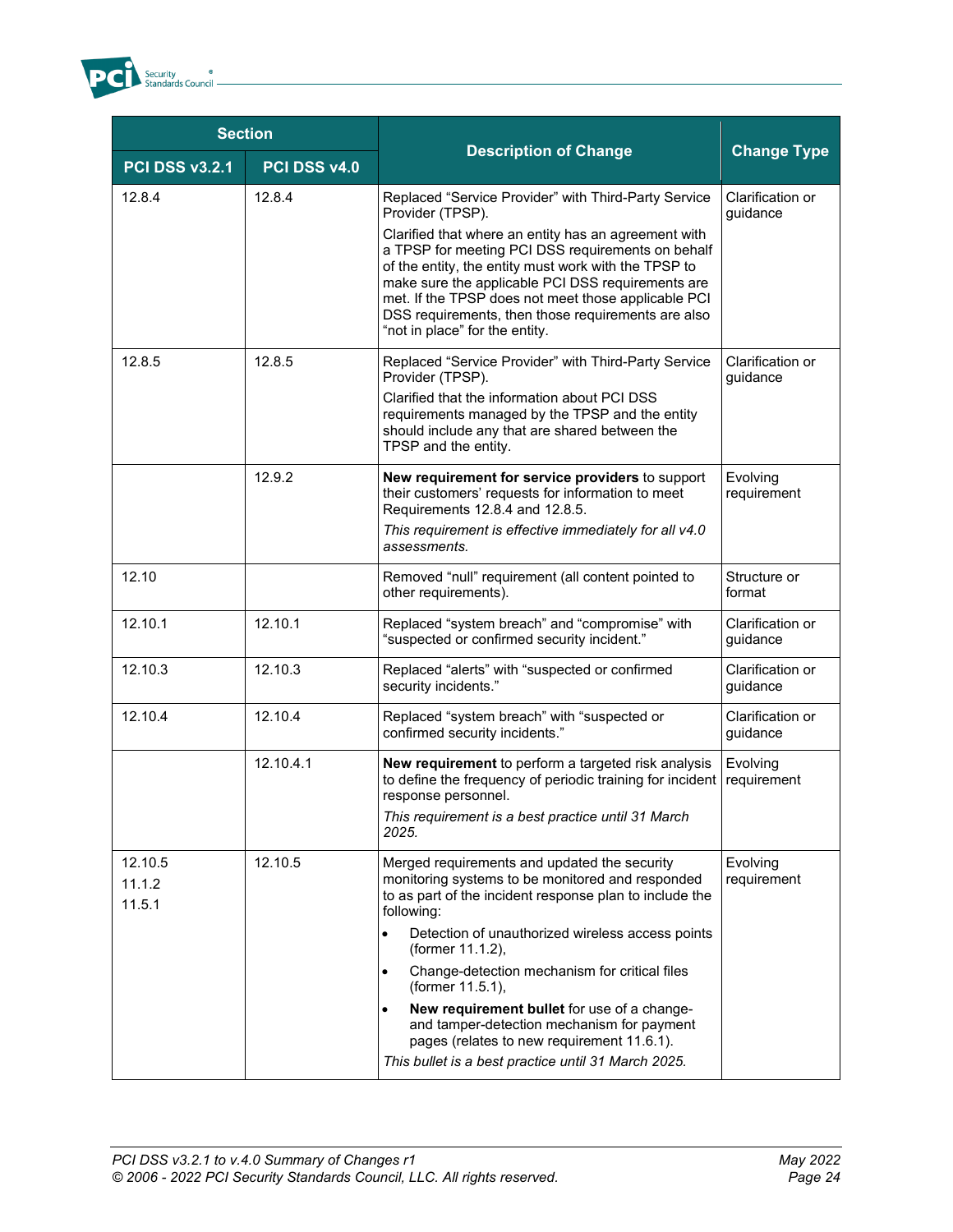

| <b>Section</b>        |              |                                                                                                                                                                                                                                        |                              |  |
|-----------------------|--------------|----------------------------------------------------------------------------------------------------------------------------------------------------------------------------------------------------------------------------------------|------------------------------|--|
| <b>PCI DSS v3.2.1</b> | PCI DSS v4.0 | <b>Description of Change</b>                                                                                                                                                                                                           | <b>Change Type</b>           |  |
|                       | 12.10.7      | New requirement for incident response procedures<br>to be in place and initiated upon detection of stored<br>PAN anywhere it is not expected.                                                                                          | Evolving<br>requirement      |  |
|                       |              | This requirement is a best practice until 31 March<br>2025.                                                                                                                                                                            |                              |  |
| <b>Appendix A1</b>    |              |                                                                                                                                                                                                                                        |                              |  |
| Appendix A1 - General |              | Updated principal requirements title to reflect focus<br>on multi-tenant service providers.                                                                                                                                            | Clarification or<br>guidance |  |
|                       |              | Updated requirement overview to describe multi-<br>tenant service providers and their environments, and<br>to clarify responsibilities between multi-tenant service<br>providers and their customers.                                  |                              |  |
|                       |              | Updated "shared hosting provider" to "multi-tenant<br>hosting provider" throughout.                                                                                                                                                    |                              |  |
| A <sub>1</sub>        |              | Removed "null" requirement (all content pointed to<br>other requirements).                                                                                                                                                             | Structure or<br>format       |  |
| A1.1.1                |              | New requirement for to implement logical separation<br>between providers' environments and customers'<br>environments.<br>This requirement is a best practice until 31 March                                                           | Evolving<br>requirement      |  |
|                       | A1.1.4       | 2025.<br>New requirement to confirm, via penetration testing,<br>the effectiveness of logical separation controls used<br>to separate customer environments.<br>This requirement is a best practice until 31 March<br>2025.            | Evolving<br>requirement      |  |
| A1.2.3                |              | New requirement for the implementation of<br>processes and mechanisms for reporting and<br>addressing suspected or confirmed security incidents<br>and vulnerabilities.<br>This requirement is a best practice until 31 March<br>2025. | Evolving<br>requirement      |  |
| A1.4                  | A1.2.2       | Replaced "compromise" with "suspected or confirmed<br>security incident"                                                                                                                                                               | Clarification or<br>guidance |  |
| <b>Appendix A2</b>    |              |                                                                                                                                                                                                                                        |                              |  |
|                       |              | The only changes made to Appendix A2 were to add the requirement description heading at<br>A2.1 and to renumber the three requirements as A2.1.1, A2.1.2, and A2.1.3.                                                                  | Clarification or<br>guidance |  |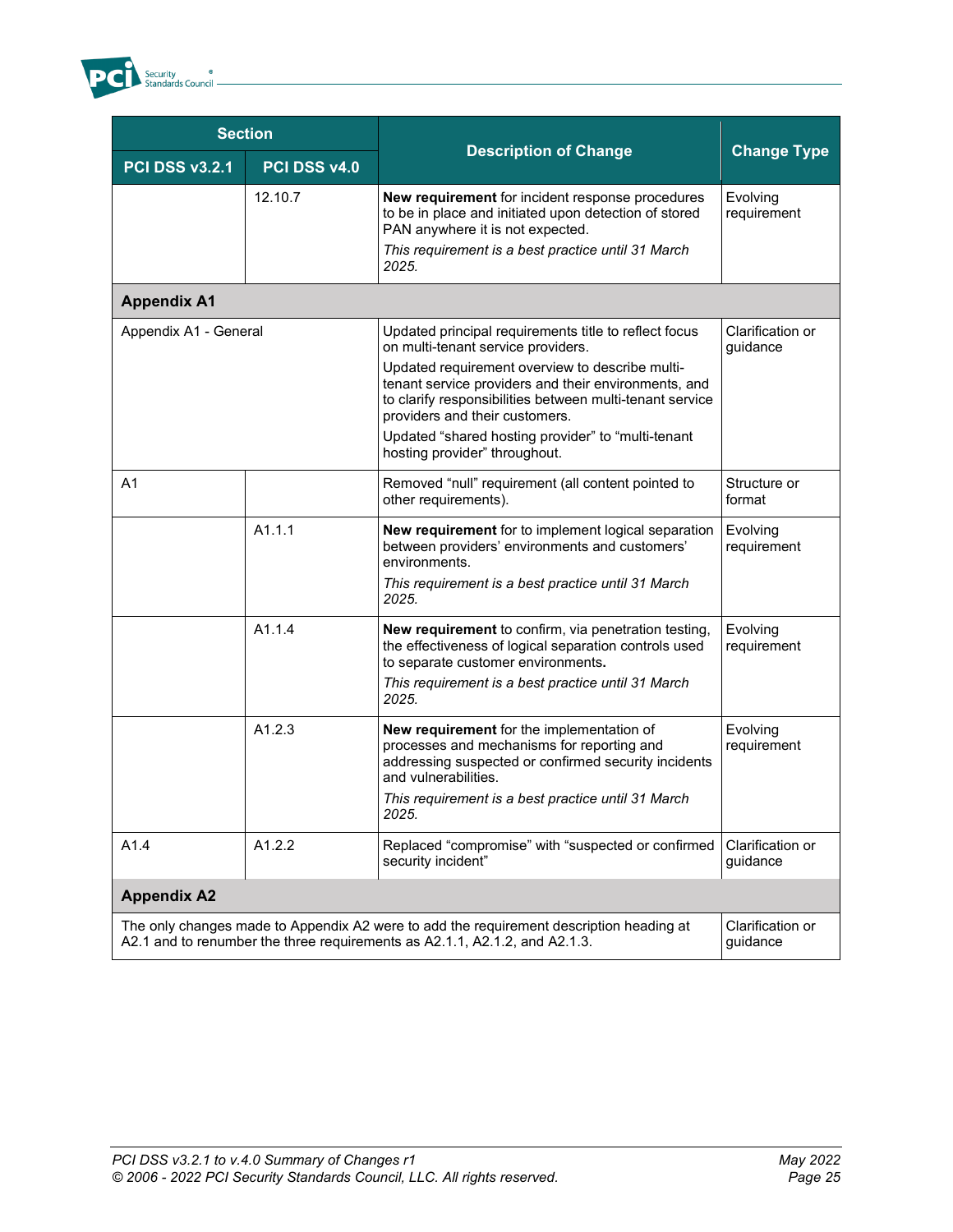

| <b>Section</b>                                       |                                                      |                                                                                                                                                                                                                                                                                                                                                                                                                                                                                                                                                                                                                                                                                                      |                              |  |
|------------------------------------------------------|------------------------------------------------------|------------------------------------------------------------------------------------------------------------------------------------------------------------------------------------------------------------------------------------------------------------------------------------------------------------------------------------------------------------------------------------------------------------------------------------------------------------------------------------------------------------------------------------------------------------------------------------------------------------------------------------------------------------------------------------------------------|------------------------------|--|
| <b>PCI DSS v3.2.1</b>                                | PCI DSS v4.0                                         | <b>Description of Change</b>                                                                                                                                                                                                                                                                                                                                                                                                                                                                                                                                                                                                                                                                         | <b>Change Type</b>           |  |
| <b>Appendix A3</b>                                   |                                                      |                                                                                                                                                                                                                                                                                                                                                                                                                                                                                                                                                                                                                                                                                                      |                              |  |
| Appendix A3 - General                                |                                                      | Clarified that other PCI standards may reference<br>completion of this Appendix.<br>Clarified that not all PCI DSS requirements apply to<br>all entities that undergo a PCI DSS assessment,<br>which is why some PCI DSS requirements are<br>duplicated in this Appendix. Any questions about this<br>Appendix should be addressed to acquirers or<br>payment brands.                                                                                                                                                                                                                                                                                                                                | Clarification or<br>guidance |  |
| A3.2.1                                               | A3.2.1                                               | Updated the elements included for PCI DSS scope<br>documentation and confirmation to align with new<br>PCI DSS Requirement 12.5.2.                                                                                                                                                                                                                                                                                                                                                                                                                                                                                                                                                                   | Evolving<br>requirement      |  |
|                                                      | A3.3.1                                               | New requirement bullet to detect, alert, and report<br>failures of automated log review mechanisms.<br>New requirement bullet to detect, alert, and report<br>failures of automated code review tools.<br>These bullets are best practices until 31 March 2025.                                                                                                                                                                                                                                                                                                                                                                                                                                      | Evolving<br>requirement      |  |
| Appendix B:<br>Compensating<br>Controls              | Appendix B:<br>Compensating<br>Controls              | Clarified that compensating controls may be<br>considered when an entity cannot meet a PCI DSS<br>requirement explicitly as written, due to "legitimate<br>and documented technical or business constraints."<br>Updated item 2 to mention the Customized Approach<br>Objective and its use to understand the intent of most<br>PCI DSS requirements.<br>Clarified the intent of item 4 is to address the risk<br>imposed by not adhering to the PCI DSS<br>requirement.                                                                                                                                                                                                                             | Clarification or<br>guidance |  |
|                                                      |                                                      | Added item 6 to clarify that compensating controls<br>are used to address requirements currently and in the<br>future, and they cannot be used to address a<br>requirement missed in the past.                                                                                                                                                                                                                                                                                                                                                                                                                                                                                                       |                              |  |
| Appendix C:<br>Compensating<br>Controls<br>Worksheet | Appendix C:<br>Compensating<br>Controls<br>Worksheet | Clarified that the intent is for the entity to use the<br>worksheet to define its compensating controls.<br>Updated item 1 to "Document the legitimate technical<br>or business constraints precluding compliance with<br>the original requirement."<br>Reordered the worksheet items to move item 4 to<br>item 2.<br>Updated item 3 to mention the Customized Approach<br>Objective, and split item into two parts to "Define the<br>objective of the original control" and to "Identify the<br>objective met by the compensating control."<br>Removed the Compensating Control Worksheet -<br>Completed Example. An updated completed example<br>will be included in a separate guidance document. | Clarification or<br>guidance |  |
|                                                      | Appendix D:<br>Customized<br>Approach                | New Appendix to explain and provide instructions for<br>the Customized Approach.                                                                                                                                                                                                                                                                                                                                                                                                                                                                                                                                                                                                                     | Clarification or<br>guidance |  |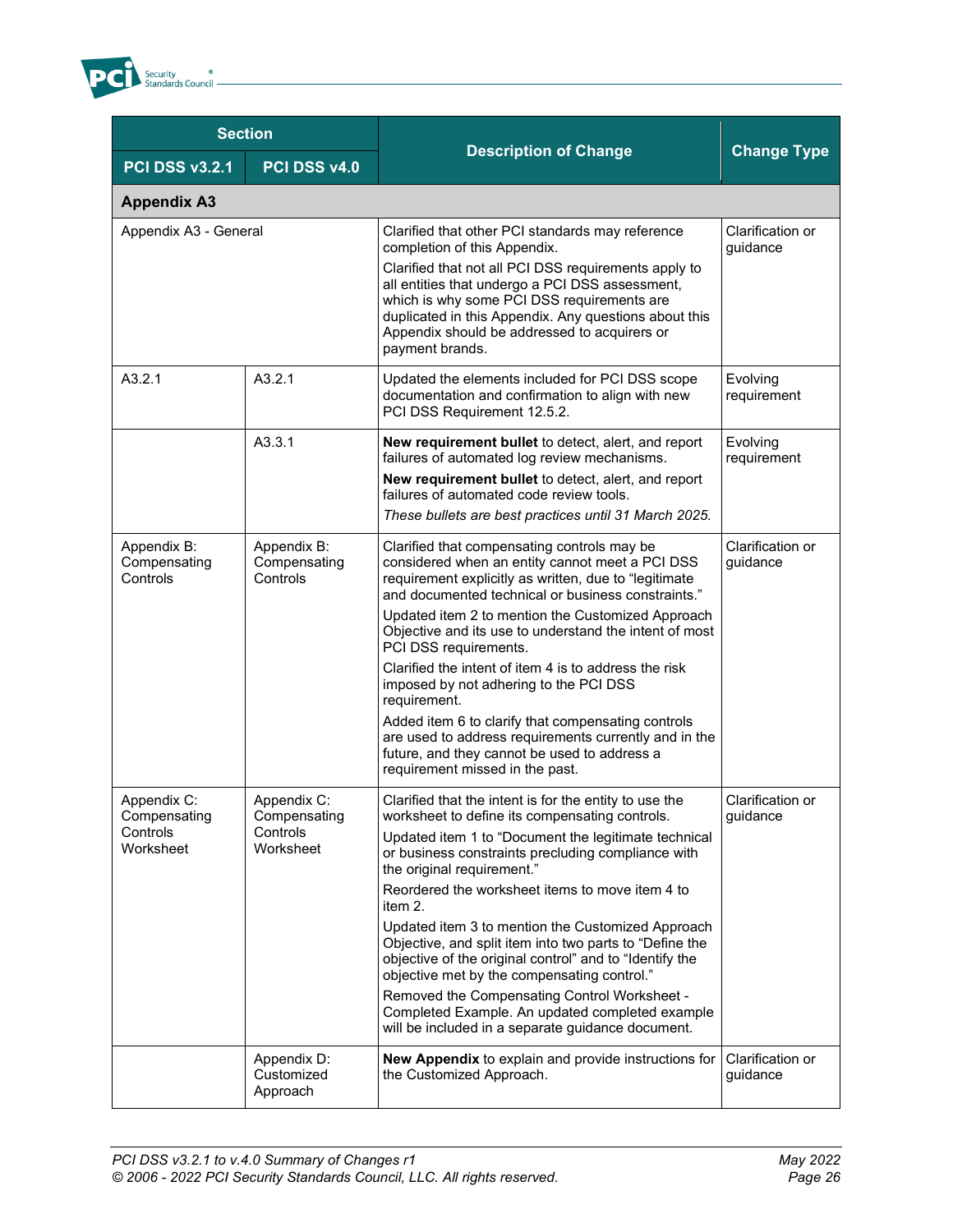

| <b>Section</b>                                                                                        |                                                                                                              |                                                                                                                                                                                                                                                                                                                                                                                                                                                                             |                              |
|-------------------------------------------------------------------------------------------------------|--------------------------------------------------------------------------------------------------------------|-----------------------------------------------------------------------------------------------------------------------------------------------------------------------------------------------------------------------------------------------------------------------------------------------------------------------------------------------------------------------------------------------------------------------------------------------------------------------------|------------------------------|
| <b>PCI DSS v3.2.1</b>                                                                                 | PCI DSS v4.0                                                                                                 | <b>Description of Change</b>                                                                                                                                                                                                                                                                                                                                                                                                                                                | <b>Change Type</b>           |
|                                                                                                       | Appendix E:<br>Sample<br>Templates to<br>Support<br>Customized<br>Approach                                   | <b>New Appendix</b> for example templates for the<br>controls matrix and targeted risk analysis, to be<br>documented by the entity as part of the customized<br>approach.<br>Clarified that entities are not required to follow the<br>specific template formats, but must provide all<br>information as defined in each template.<br>Includes two templates:<br>E1 Sample Controls Matrix Template<br>$\bullet$<br>E2 Sample Targeted Risk Analysis Template.<br>$\bullet$ | Clarification or<br>quidance |
|                                                                                                       | Appendix F:<br>Leveraging the<br><b>PCI Software</b><br>Security<br>Framework to<br>Support<br>Requirement 6 | New Appendix to describe how an entity can meet<br>several requirements in Requirement 6 by use of<br>bespoke or custom software that is developed and<br>maintained in accordance with one of PCI SSC's<br>Secure Software Standards.                                                                                                                                                                                                                                      | Clarification or<br>quidance |
|                                                                                                       | Appendix G: PCI<br>DSS Glossary of<br>Terms.<br>Abbreviations,<br>and Acronyms                               | New Appendix for the PCI DSS v4.0 Glossary.<br>General updates to the Glossary include:<br>Added new terms based on updated<br>$\bullet$<br>requirements or based on feedback,<br>Removed common terms that can be readily<br>$\bullet$<br>found with other sources,<br>Removed terms not used in PCI DSS v4.0,<br>$\bullet$<br>Shortened acronym definitions.<br>$\bullet$                                                                                                 | Clarification or<br>guidance |
| Appendix D:<br>Segmentation and<br>Sampling of<br><b>Business</b><br>Facilities/ System<br>Components |                                                                                                              | Removed Appendix and moved former content to<br>sections titled "Segmentation" and "For Assessors:<br>Sampling for PCI DSS Assessments."                                                                                                                                                                                                                                                                                                                                    | Clarification or<br>guidance |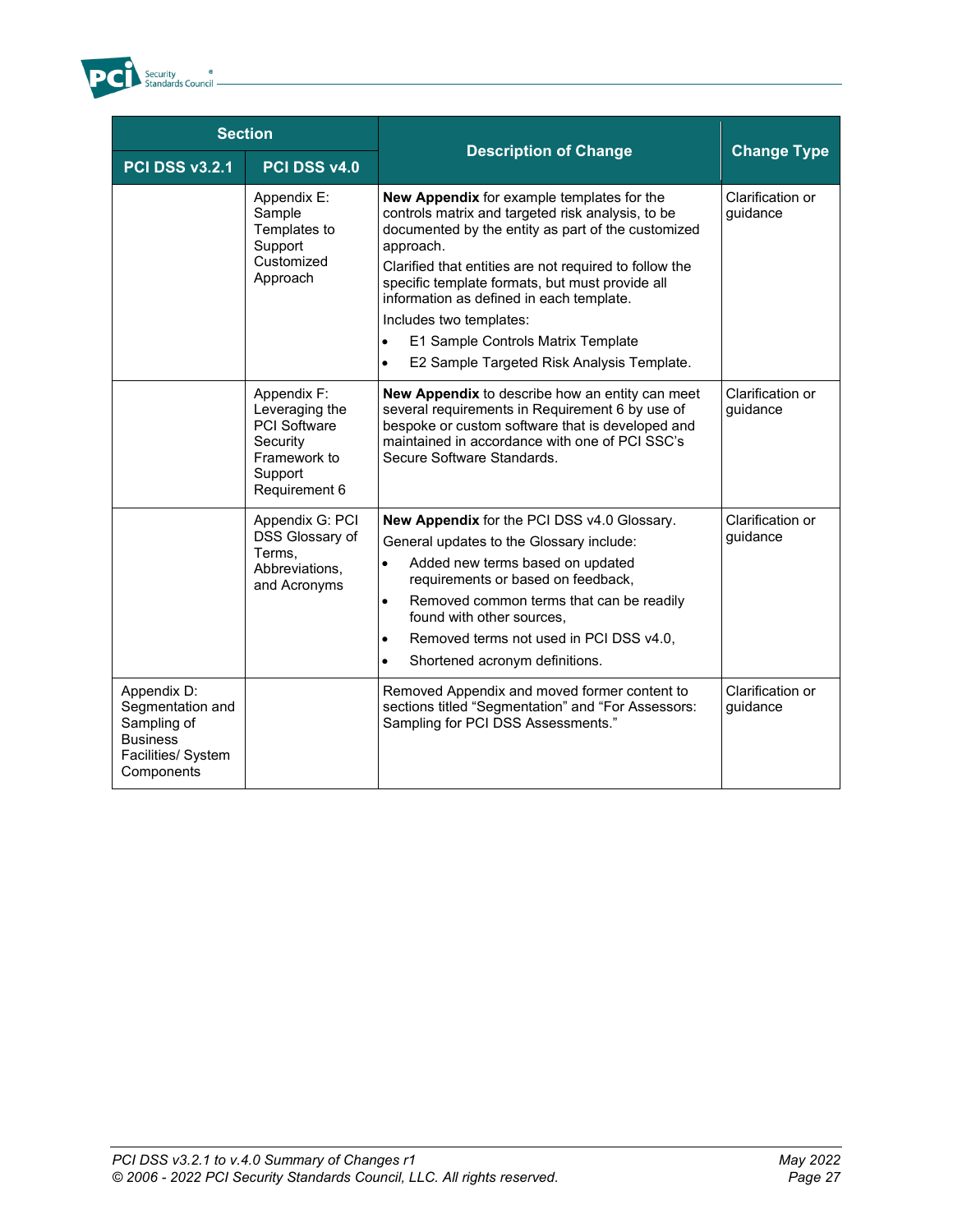

#### <span id="page-30-0"></span>**6 Summary of New Requirements**

As noted in the table below, the new requirements included in PCI DSS v4.0 are either:

- **Effective immediately for all PCI DSS v4.0 assessments.** OR
- **Best practices until 31 March 2025, after which they become effective.**

|         |                                                                                                                                                                                                         |                               | <b>Applicable to</b>                       | <b>Effective Date</b>                                    |                  |
|---------|---------------------------------------------------------------------------------------------------------------------------------------------------------------------------------------------------------|-------------------------------|--------------------------------------------|----------------------------------------------------------|------------------|
|         | <b>New Requirement</b>                                                                                                                                                                                  | <b>All</b><br><b>Entities</b> | <b>Service</b><br><b>Providers</b><br>Only | <b>Immediately</b><br>for all v4.0<br><b>Assessments</b> | 31 March<br>2025 |
| 2.1.2   | Roles and responsibilities for performing<br>activities in Requirement 2 are<br>documented, assigned, and understood.                                                                                   | ✓                             |                                            | ✓                                                        |                  |
| 3.1.2   | Roles and responsibilities for performing<br>activities in Requirement 3 are<br>documented, assigned, and understood.                                                                                   | ✓                             |                                            | ✓                                                        |                  |
| 3.2.1   | Any SAD stored prior to completion of<br>authorization is kept to a minimum<br>through implementation of data retention<br>and disposal policies, procedures, and<br>processes.                         | ✓                             |                                            |                                                          | ✓                |
| 3.3.2   | SAD stored electronically prior to<br>completion of authorization is encrypted<br>using strong cryptography.                                                                                            | ✓                             |                                            |                                                          | ✓                |
| 3.3.3   | SAD stored by issuers is encrypted<br>using strong cryptography.                                                                                                                                        |                               | $\checkmark$ 1                             |                                                          | ✓                |
| 3.4.2   | Technical controls to prevent copy<br>and/or relocation of PAN when using<br>remote-access technologies except with<br>explicit authorization.                                                          | ✓                             |                                            |                                                          | ✓                |
| 3.5.1.1 | Hashes used to render PAN unreadable<br>(per the first bullet of Requirement 3.5.1)<br>are keyed cryptographic hashes of the<br>entire PAN with associated key-<br>management processes and procedures. | ✓                             |                                            |                                                          | ✓                |
| 3.5.1.2 | Implementation of disk-level or partition-<br>level encryption when used to render<br>PAN unreadable.                                                                                                   | ✓                             |                                            |                                                          | ✓                |
| 3.6.1.1 | A documented description of the<br>cryptographic architecture includes<br>prevention of the use of cryptographic<br>keys in production and test<br>environments.                                        |                               | ✓                                          |                                                          | ✓                |

<span id="page-30-1"></span><sup>1</sup> Applicable only to issuers and companies that support issuing services and store sensitive authentication data.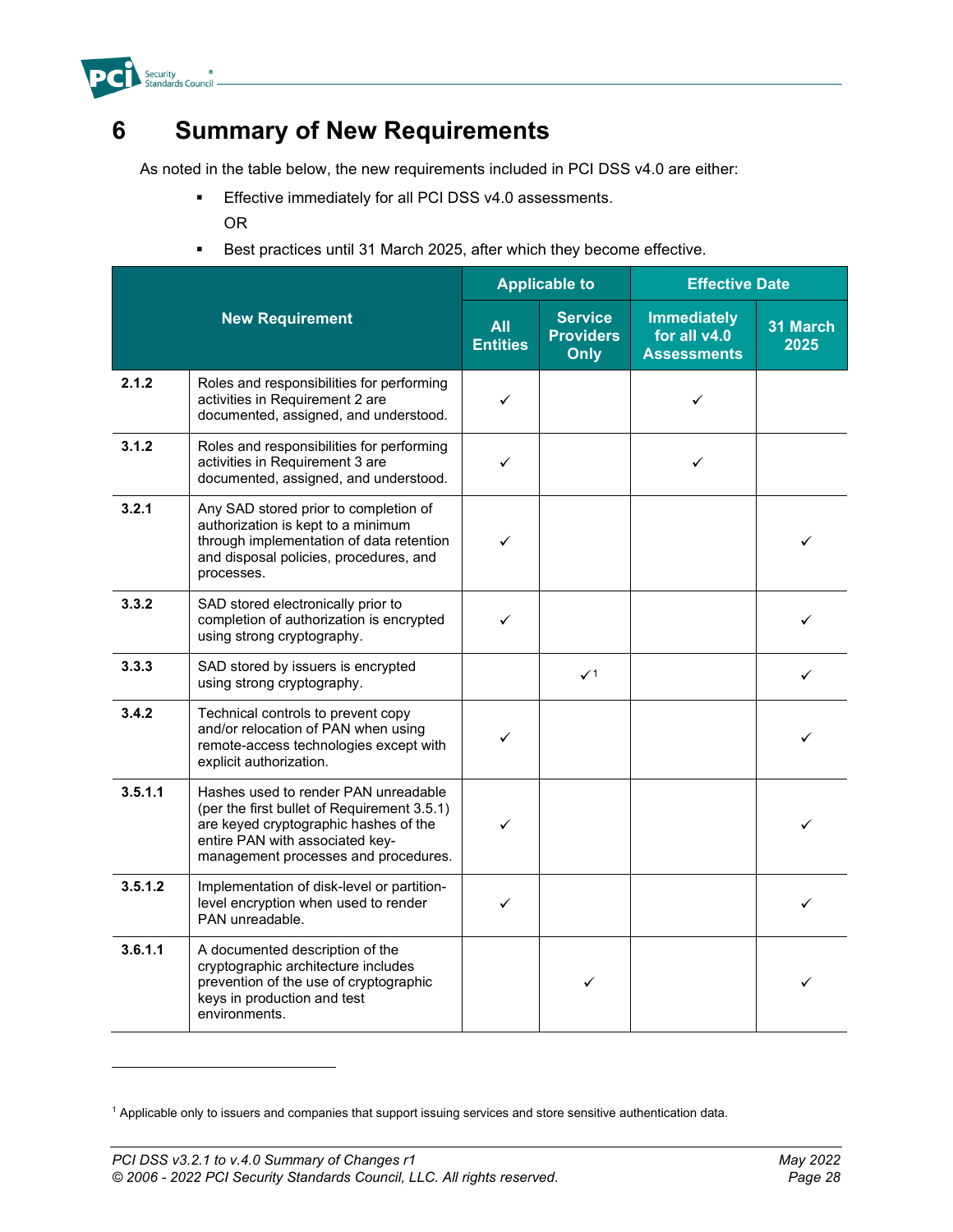

|         |                                                                                                                                                           |                               | <b>Applicable to</b>                              | <b>Effective Date</b>                                    |                  |
|---------|-----------------------------------------------------------------------------------------------------------------------------------------------------------|-------------------------------|---------------------------------------------------|----------------------------------------------------------|------------------|
|         | <b>New Requirement</b>                                                                                                                                    | <b>All</b><br><b>Entities</b> | <b>Service</b><br><b>Providers</b><br><b>Only</b> | <b>Immediately</b><br>for all v4.0<br><b>Assessments</b> | 31 March<br>2025 |
| 4.1.2   | Roles and responsibilities for performing<br>activities in Requirement 4 are<br>documented, assigned, and understood.                                     | ✓                             |                                                   | ✓                                                        |                  |
| 4.2.1   | Certificates used to safeguard PAN<br>during transmission over open, public<br>networks are confirmed as valid and are<br>not expired or revoked.         |                               |                                                   |                                                          | ✓                |
| 4.2.1.1 | An inventory of the entity's trusted keys<br>and certificates is maintained.                                                                              | ✓                             |                                                   |                                                          | ✓                |
| 5.1.2   | Roles and responsibilities for performing<br>activities in Requirement 5 are<br>documented, assigned, and understood.                                     | ✓                             |                                                   | ✓                                                        |                  |
| 5.2.3.1 | A targeted risk analysis is performed to<br>determine frequency of periodic<br>evaluations of system components<br>identified as not at risk for malware. | ✓                             |                                                   |                                                          | ✓                |
| 5.3.2.1 | A targeted risk analysis is performed to<br>determine frequency of periodic malware<br>scans.                                                             |                               |                                                   |                                                          | ✓                |
| 5.3.3   | Anti-malware scans are performed when<br>removable electronic media is in use.                                                                            | ✓                             |                                                   |                                                          | ✓                |
| 5.4.1   | Mechanisms are in place to detect and<br>protect personnel against phishing<br>attacks.                                                                   | ✓                             |                                                   |                                                          | ✓                |
| 6.1.2   | Roles and responsibilities for performing<br>activities in Requirement 6 are<br>documented, assigned, and understood.                                     | ✓                             |                                                   | ✓                                                        |                  |
| 6.3.2   | Maintain an inventory of bespoke and<br>custom software to facilitate vulnerability<br>and patch management.                                              |                               |                                                   |                                                          |                  |
| 6.4.2   | Deploy an automated technical solution<br>for public-facing web applications that<br>continually detects and prevents web-<br>based attacks.              |                               |                                                   |                                                          |                  |
| 6.4.3   | Manage all payment page scripts that<br>are loaded and executed in the<br>consumer's browser.                                                             | ✓                             |                                                   |                                                          |                  |
| 7.1.2   | Roles and responsibilities for performing<br>activities in Requirement 7 are<br>documented, assigned, and understood.                                     | ✓                             |                                                   | ✓                                                        |                  |
| 7.2.4   | Review all user accounts and related<br>access privileges appropriately.                                                                                  | ✓                             |                                                   |                                                          | ✓                |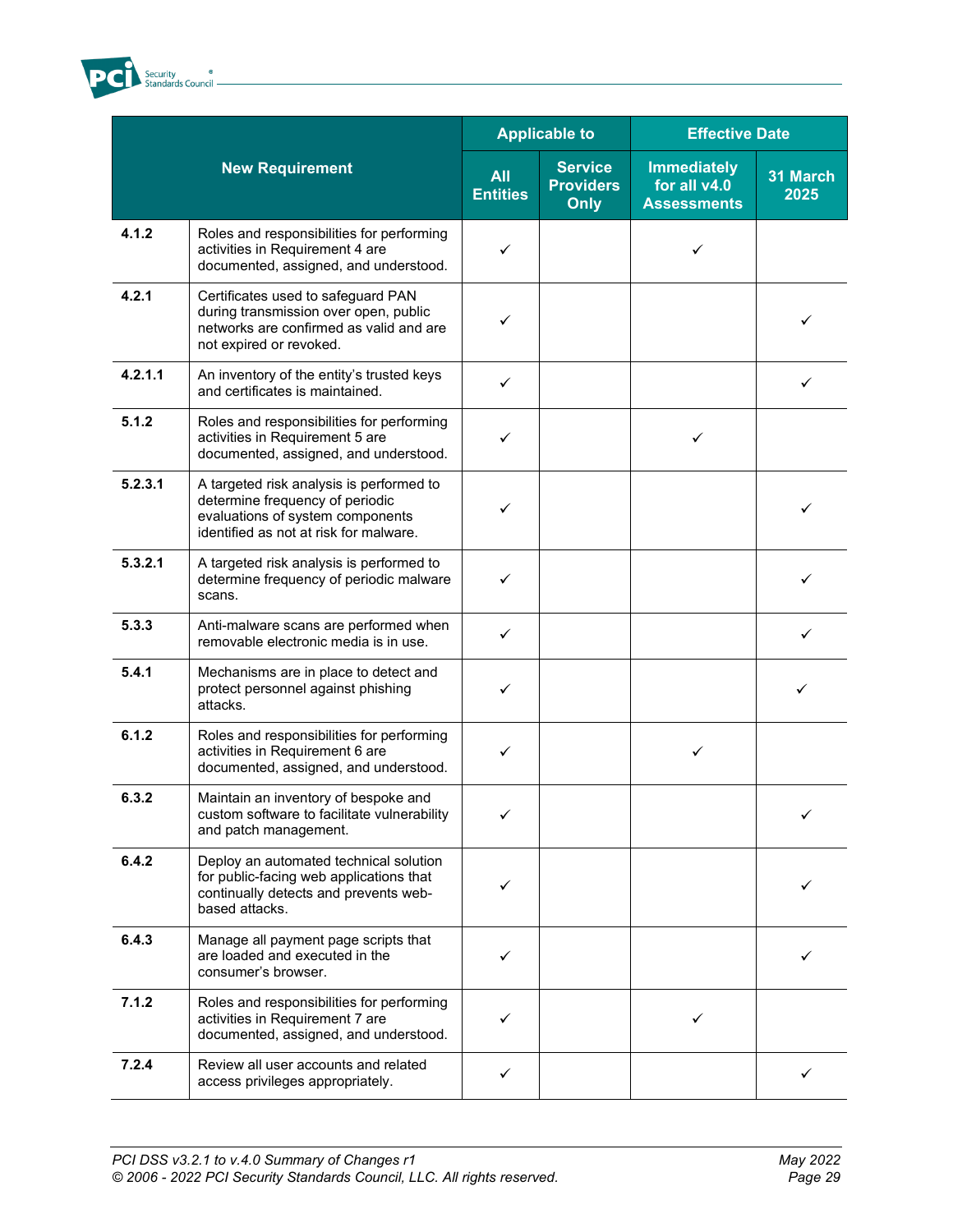

|           |                                                                                                                                                                                                                                                                           |                               | <b>Applicable to</b>                              | <b>Effective Date</b>                                    |                  |
|-----------|---------------------------------------------------------------------------------------------------------------------------------------------------------------------------------------------------------------------------------------------------------------------------|-------------------------------|---------------------------------------------------|----------------------------------------------------------|------------------|
|           | <b>New Requirement</b>                                                                                                                                                                                                                                                    | <b>All</b><br><b>Entities</b> | <b>Service</b><br><b>Providers</b><br><b>Only</b> | <b>Immediately</b><br>for all v4.0<br><b>Assessments</b> | 31 March<br>2025 |
| 7.2.5     | Assign and manage all application and<br>system accounts and related access<br>privileges appropriately.                                                                                                                                                                  | ✓                             |                                                   |                                                          | ✓                |
| 7.2.5.1   | Review all access by application and<br>system accounts and related access<br>privileges.                                                                                                                                                                                 | ✓                             |                                                   |                                                          | ✓                |
| 8.1.2     | Roles and responsibilities for performing<br>activities in Requirement 8 are<br>documented, assigned, and understood.                                                                                                                                                     | ✓                             |                                                   | ✓                                                        |                  |
| 8.3.6     | Minimum level of complexity for<br>passwords when used as an<br>authentication factor.                                                                                                                                                                                    | ✓                             |                                                   |                                                          | ✓                |
| 8.3.10.1  | If passwords/passphrases are the only<br>authentication factor for customer user<br>access, passwords/passphrases are<br>changed at least every 90 days or the<br>security posture of accounts is<br>dynamically analyzed to determine real-<br>time access to resources. |                               | $\checkmark$                                      |                                                          | ✓                |
| 8.4.2     | Multi-factor authentication for all access<br>into the CDE.                                                                                                                                                                                                               | ✓                             |                                                   |                                                          | ✓                |
| 8.5.1     | Multi-factor authentication systems are<br>implemented appropriately.                                                                                                                                                                                                     | ✓                             |                                                   |                                                          |                  |
| 8.6.1     | Manage interactive login for accounts<br>used by systems or applications.                                                                                                                                                                                                 | ✓                             |                                                   |                                                          | ✓                |
| 8.6.2     | Passwords/passphrases used for<br>interactive login for application and<br>system accounts are protected against<br>misuse.                                                                                                                                               | ✓                             |                                                   |                                                          | ✓                |
| 8.6.3     | Passwords/passphrases for any<br>application and system accounts are<br>protected against misuse.                                                                                                                                                                         | ✓                             |                                                   |                                                          |                  |
| 9.1.2     | Roles and responsibilities for performing<br>activities in Requirement 9 are<br>documented, assigned, and understood.                                                                                                                                                     | ✓                             |                                                   | ✓                                                        |                  |
| 9.5.1.2.1 | A targeted risk analysis is performed to<br>determine frequency of periodic POI<br>device inspections.                                                                                                                                                                    | ✓                             |                                                   |                                                          |                  |
| 10.1.2    | Roles and responsibilities for performing<br>activities in Requirement 10 are<br>documented, assigned, and understood.                                                                                                                                                    | ✓                             |                                                   | ✓                                                        |                  |
| 10.4.1.1  | Audit log reviews are automated.                                                                                                                                                                                                                                          | ✓                             |                                                   |                                                          | ✓                |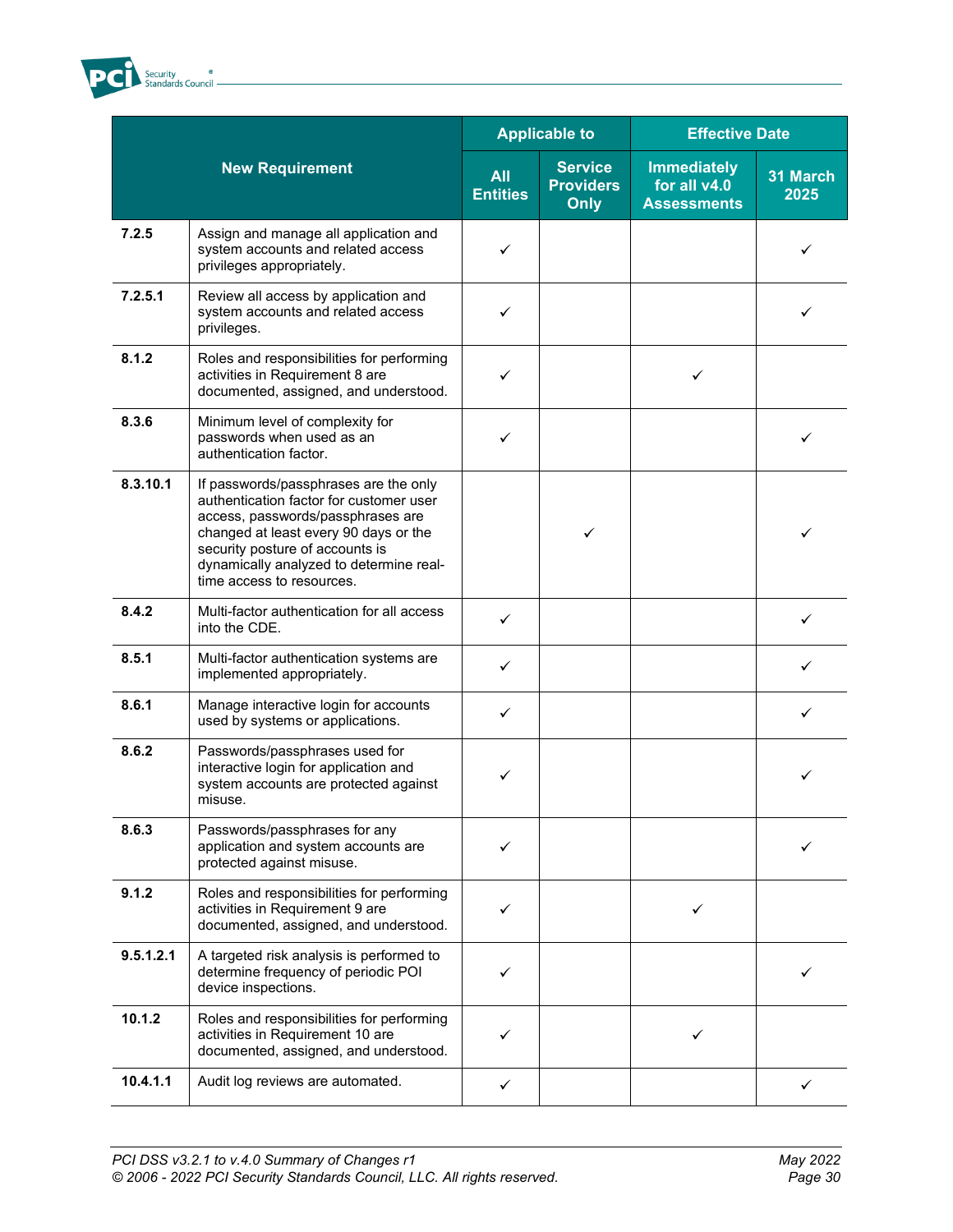

|          |                                                                                                                                                          |                               | <b>Applicable to</b>                              | <b>Effective Date</b>                                    |                  |
|----------|----------------------------------------------------------------------------------------------------------------------------------------------------------|-------------------------------|---------------------------------------------------|----------------------------------------------------------|------------------|
|          | <b>New Requirement</b>                                                                                                                                   | <b>All</b><br><b>Entities</b> | <b>Service</b><br><b>Providers</b><br><b>Only</b> | <b>Immediately</b><br>for all v4.0<br><b>Assessments</b> | 31 March<br>2025 |
| 10.4.2.1 | A targeted risk analysis is performed to<br>determine frequency of log reviews for<br>all other system components.                                       | ✓                             |                                                   |                                                          | ✓                |
| 10.7.2   | Failures of critical security control<br>systems are detected, alerted, and<br>addressed promptly.                                                       | ✓                             |                                                   |                                                          |                  |
| 10.7.3   | Failures of critical security control<br>systems are responded to promptly.                                                                              | ✓                             |                                                   |                                                          | ✓                |
| 11.1.2   | Roles and responsibilities for performing<br>activities in Requirement 11 are<br>documented, assigned, and understood.                                   | ✓                             |                                                   | ✓                                                        |                  |
| 11.3.1.1 | Manage all other applicable<br>vulnerabilities (those not ranked as high-<br>risk or critical).                                                          | ✓                             |                                                   |                                                          | ✓                |
| 11.3.1.2 | Internal vulnerability scans are<br>performed via authenticated scanning.                                                                                | ✓                             |                                                   |                                                          | ✓                |
| 11.4.7   | Multi-tenant service providers support<br>their customers for external penetration<br>testing.                                                           |                               | ✓                                                 |                                                          | ✓                |
| 11.5.1.1 | Covert malware communication<br>channels detect, alert and/or prevent,<br>and address via intrusion-detection<br>and/or intrusion-prevention techniques. |                               | ✓                                                 |                                                          | ✓                |
| 11.6.1   | A change-and-tamper-detection<br>mechanism is deployed for payment<br>pages.                                                                             | ✓                             |                                                   |                                                          | ✓                |
| 12.3.1   | A targeted risk analysis is documented<br>to support each PCI DSS requirement<br>that provides flexibility for how frequently<br>it is performed.        | ✓                             |                                                   |                                                          | ✓                |
| 12.3.2   | A targeted risk analysis is performed for<br>each PCI DSS requirement that is met<br>with the customized approach.                                       | ✓                             |                                                   | ✓                                                        |                  |
| 12.3.3   | Cryptographic cipher suites and<br>protocols in use are documented and<br>reviewed.                                                                      | ✓                             |                                                   |                                                          |                  |
| 12.3.4   | Hardware and software technologies are<br>reviewed.                                                                                                      | ✓                             |                                                   |                                                          | ✓                |
| 12.5.2   | PCI DSS scope is documented and<br>confirmed at least once every 12<br>months.                                                                           | ✓                             |                                                   |                                                          |                  |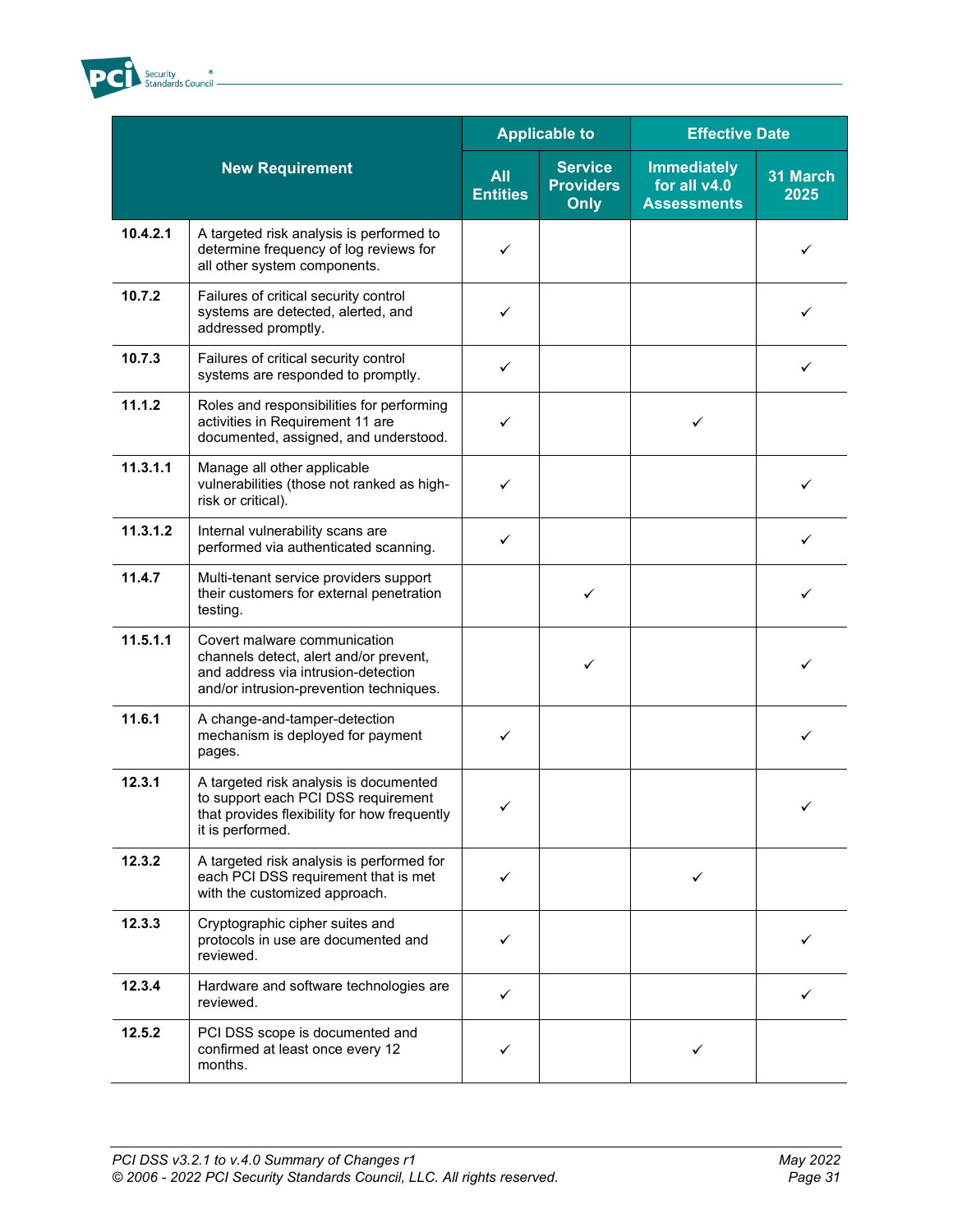

|           |                                                                                                                                                                                                    |                               | <b>Applicable to</b>                              | <b>Effective Date</b>                                    |                  |
|-----------|----------------------------------------------------------------------------------------------------------------------------------------------------------------------------------------------------|-------------------------------|---------------------------------------------------|----------------------------------------------------------|------------------|
|           | <b>New Requirement</b>                                                                                                                                                                             | <b>All</b><br><b>Entities</b> | <b>Service</b><br><b>Providers</b><br><b>Only</b> | <b>Immediately</b><br>for all v4.0<br><b>Assessments</b> | 31 March<br>2025 |
| 12.5.2.1  | PCI DSS scope is documented and<br>confirmed at least once every six months<br>and upon significant changes.                                                                                       |                               | ✓                                                 |                                                          | ✓                |
| 12.5.3    | The impact of significant organizational<br>changes on PCI DSS scope is<br>documented and reviewed and results<br>are communicated to executive<br>management.                                     |                               | ✓                                                 |                                                          | ✓                |
| 12.6.2    | The security awareness program is<br>reviewed at least once every 12 months<br>and updated as needed.                                                                                              | ✓                             |                                                   |                                                          | ✓                |
| 12.6.3.1  | Security awareness training includes<br>awareness of threats that could impact<br>the security of the CDE, to include<br>phishing and related attacks and social<br>engineering.                   | ✓                             |                                                   |                                                          | ✓                |
| 12.6.3.2  | Security awareness training includes<br>awareness about acceptable use of end-<br>user technologies.                                                                                               | ✓                             |                                                   |                                                          | ✓                |
| 12.9.2    | TPSPs support customers' requests to<br>provide PCI DSS compliance status and<br>information about PCI DSS requirements<br>that are the responsibility of the TPSP.                                |                               | ✓                                                 |                                                          |                  |
| 12.10.4.1 | A targeted risk analysis is performed to<br>determine frequency of periodic training<br>for incident response personnel.                                                                           | ✓                             |                                                   |                                                          | ✓                |
| 12.10.5   | The security incident response plan<br>includes alerts from the change- and<br>tamper-detection mechanism for<br>payment pages.                                                                    | ✓                             |                                                   |                                                          |                  |
| 12.10.7   | Incident response procedures are in<br>place and initiated upon detection of<br>PAN.                                                                                                               | ✓                             |                                                   |                                                          |                  |
| A1.1.1    | The multi-tenant service provider<br>confirms access to and from customer<br>environment is logically separated to<br>prevent unauthorized access.                                                 |                               | ✓                                                 |                                                          |                  |
| A1.1.4    | The multi-tenant service provider<br>confirms effectiveness of logical<br>separation controls used to separate<br>customer environments at leave once<br>every six months via penetration testing. |                               |                                                   |                                                          |                  |